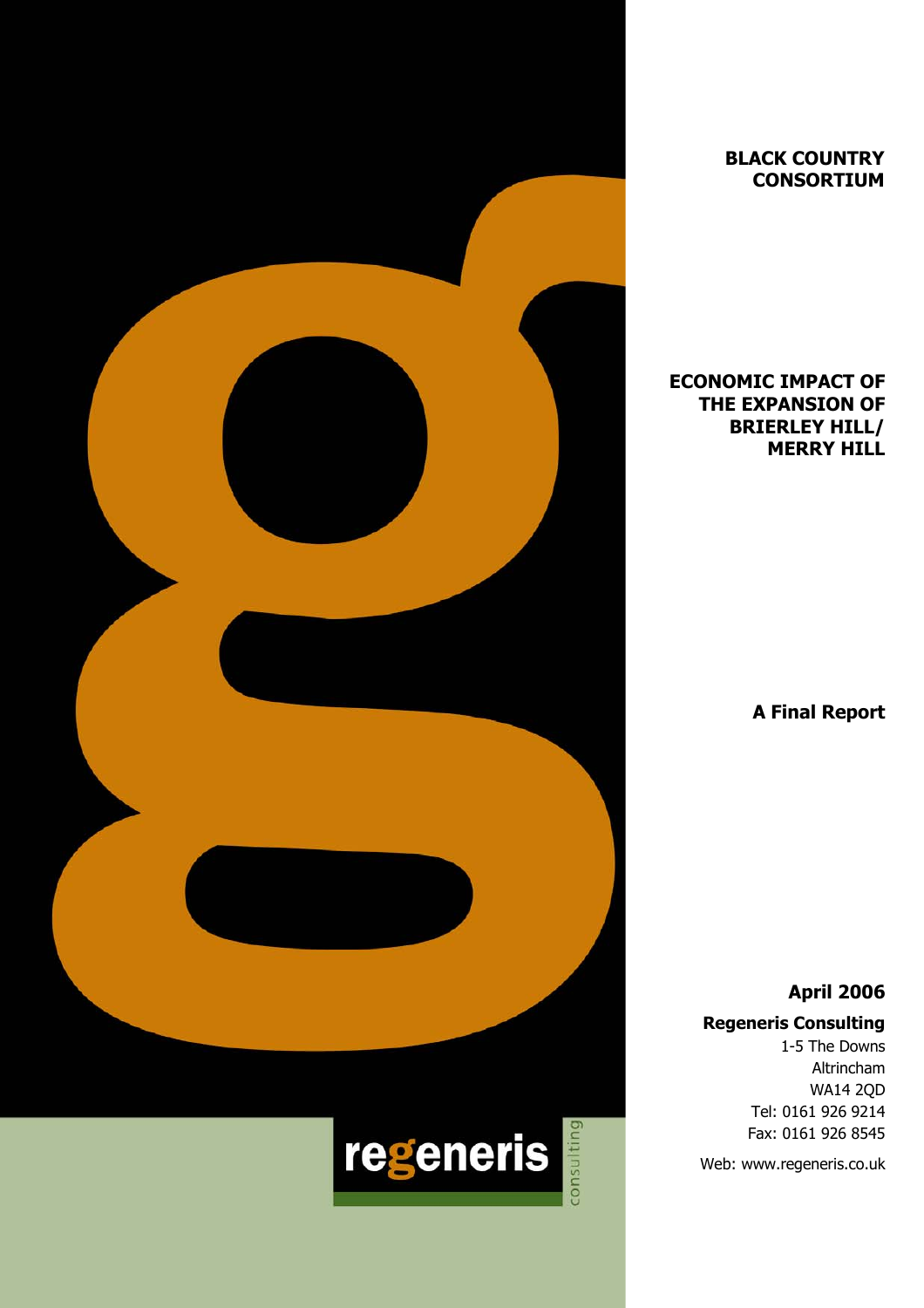# **CONTENTS**

| 1.             | <b>INTRODUCTION AND SCOPE OF THE REPORT</b>                    | 1               |
|----------------|----------------------------------------------------------------|-----------------|
|                | 2. SUB-REGIONAL ECONOMIC AND POLICY CONTEXT                    | 3               |
| 3 <sub>1</sub> | THE CURRENT ECONOMIC ROLE OF BRIERLEY HILL/MERRY HILL          | 12 <sub>1</sub> |
| 4.             | <b>OVERVIEW OF BLACK COUNTRY CENTRES</b>                       | 17              |
| 5.             | <b>CAPACITY OF THE BLACK COUNTRY CENTRES FOR FUTURE GROWTH</b> | 22              |
| 6.             | DEVELOPMENT PROPOSALS & ECONOMIC IMPACT                        | 25              |
| 7.             | THE IMPLICATIONS FOR THE BLACK COUNTRY                         | 30              |
| 8.             | <b>CONCLUSIONS</b>                                             | 33              |
|                | APPENDIX A BIBLIOGRAPHY                                        | 37              |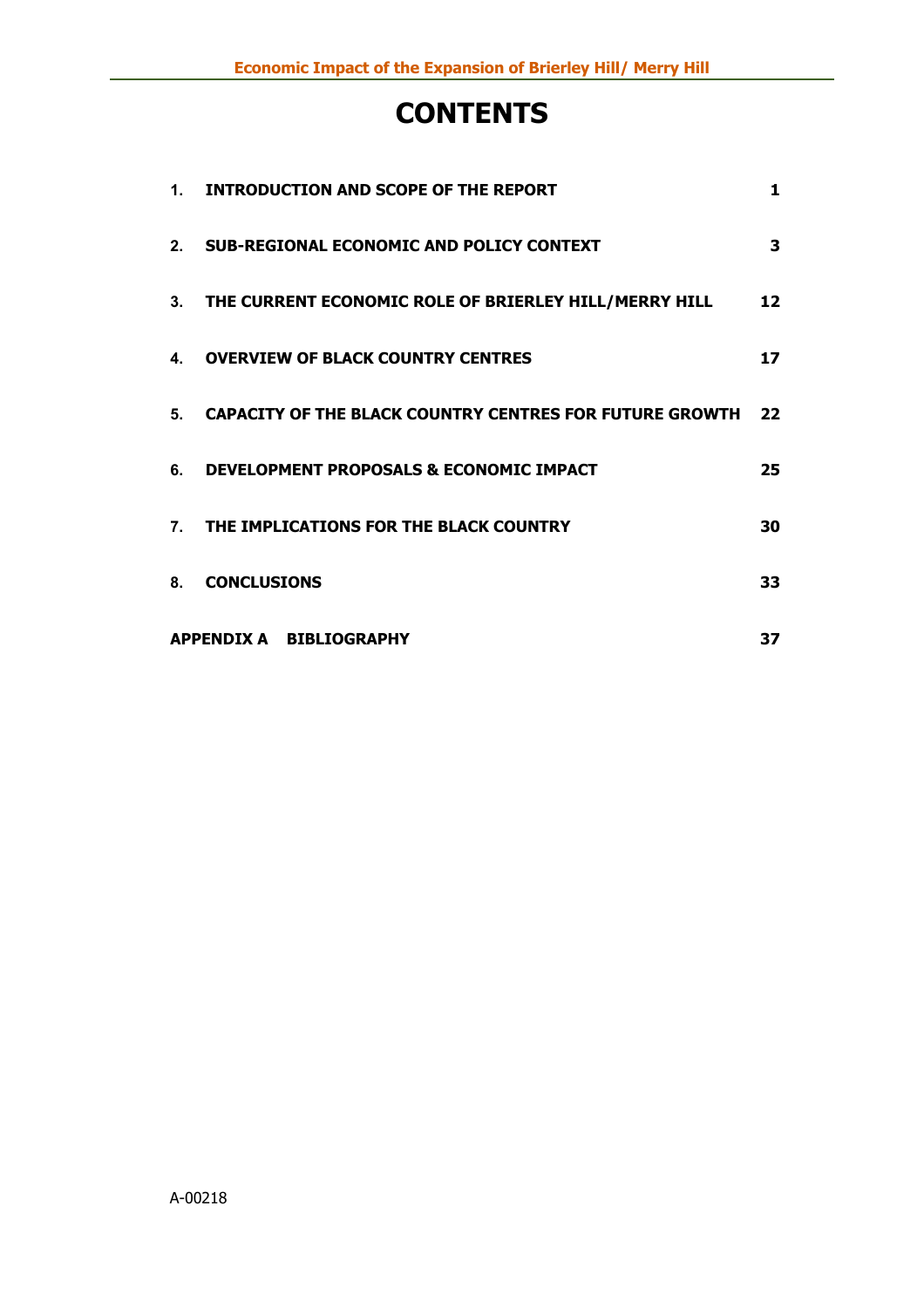# **1. Introduction and Scope of the Report**

- 1.1 In the context of the preparation of a revised Regional Spatial Strategy (RSS) for the West Midlands, the Secretary of State asked that the West Midlands give priority to establishing the key actions needed to ensure urban renaissance in the Black Country. The major review of the spatial challenges of the Black Country area is being carried out through the Black Country Study. The Black Country study was asked to give attention to and advise on several key matters including:
	- Regeneration priorities; and the
	- The strategic role of town centres and Merry Hill.
- 1.2 These matters were outlined in a letter from GOWM to the Black Country Consortium. This report responds directly to the issues raised within the letter.
- 1.3 As part of the work involved in preparing the Black Country Study, Regeneris Consulting, an independent firm of economic development consultants, were appointed in November 2005 to assess the economic impact of Brierley Hill/Merry Hill expansion. Our remit was "to assess the impact on the Black Country economy if Brierley Hill/Merry Hill (BH/MH) is not able to expand as per the current master plan."
- 1.4 This report provides an overview of the work undertaken by Regeneris Consulting. It helps meet the questions raised in the letter from GOWM to the Regional Assembly, dated 17 May 2005, in the following regards:
	- Clearly demonstrating that Dudley is not able to perform a strategic role
	- Establishing the economic need for BH/MH to be designated as a strategic centre
	- Identifying how the expansion of BH/MH will create a net positive economic benefit for the Black Country as a whole.

## **The Development of Merry Hill/Brierley Hill**

- 1.5 An ambitious Master Plan has been developed covering the Brierley Hill and Merry Hill area by David Lock Associates and DTZ Pieda for the Brierley Hill Regeneration Partnership. It was first published in 2003 and has been the subject of public consultation. The spatial issues raised in the Master Plan have fed into the Black Country Study.
- 1.6 There were several key elements to this master plan which aims, for the first time, to fully integrate the Merry Hill shopping centre, the Waterfront office campus and Brierley Hill town centre. The main elements of the Master Plan development<sup>1</sup> are:
	- 1100 new homes
	- 43,500 sq m (gross) of comparison floorspace
	- Around 75,000 sq m of new commercial office floorspace
	- 20,000 sq m of new mixed leisure floorspace
	- An expanded range of civic, community and heath facilities
	- The full and effective integration of the area's three functional components (Merry Hill, Waterfront office areas and Brierley Hill High Street)



 $<sup>1</sup>$  Note: as set out in the Brierley Hill Implementation Strategy by David Lock Associates</sup>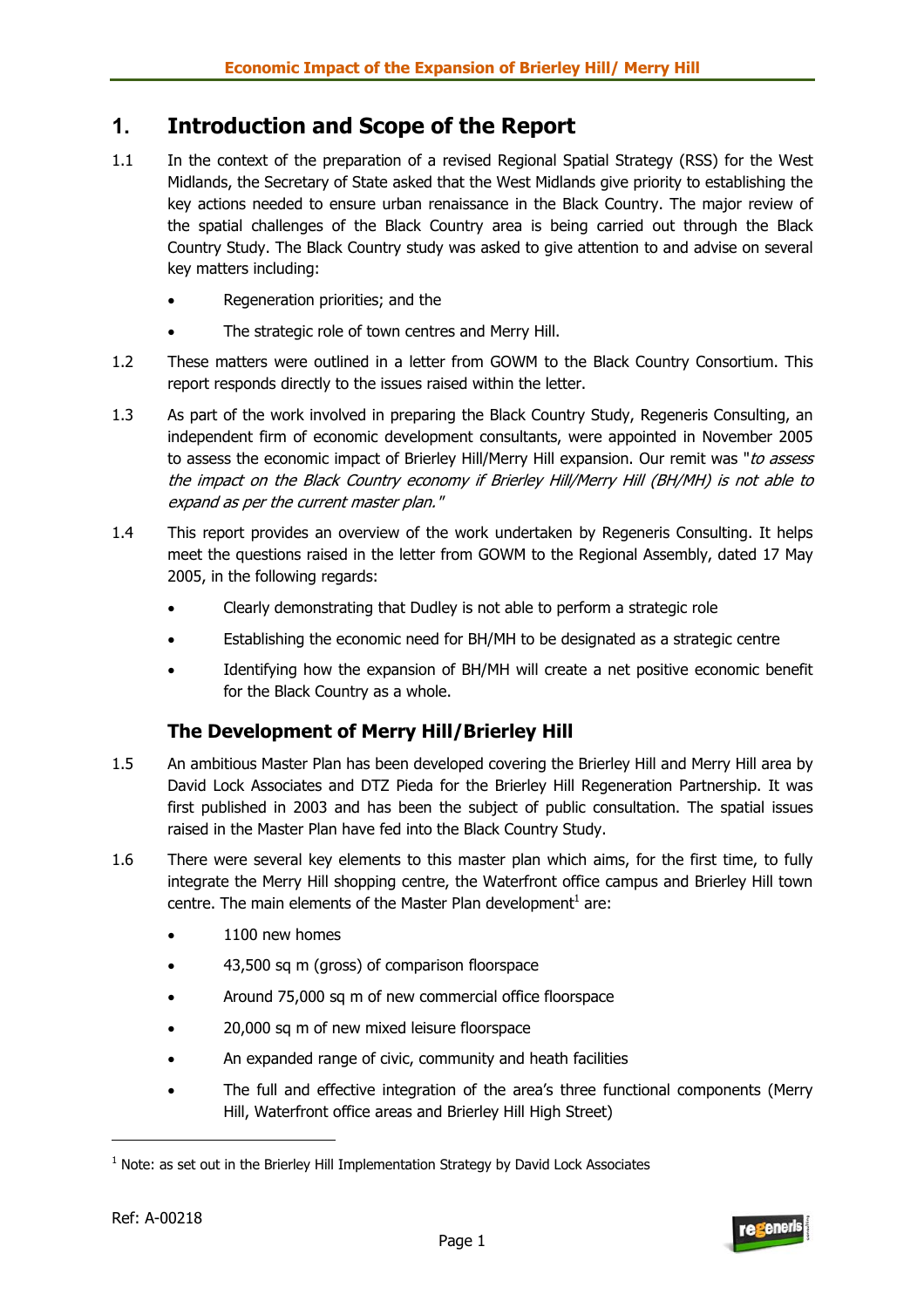- Improved public and private transport access including the development and opening of Midland Metro Line 3 to Brierley Hill and a major new transport interchange.
- 1.7 The Master Plan presents a vision for integrated development through new and improved links between the different components. It recognises the special role of Brierley Hill High Street as a secondary trading location and aims to maximise connectivity between the High Street, Merry Hill shopping centre, Waterfront office park and the Dudley Canal corridor.
- 1.8 However, these proposals in the Master Plan were produced in a "bottom-up" manner, based on the potential physical capacity and demand assessment. As a result of the various pieces of technical work carried out for the Black Country study and more recent discussions between the four Black Country local authorities, there are now revised proposals for retail and office development in the Black Country's main centres. These proposals aim to share future need for additional comparison goods retail capacity/space and office space across the four main Black Country centres (Brierley Hill/Merry Hill, Walsall, West Bromwich and Wolverhampton). This report uses these more recent assumptions about potential future growth in retail and office space in BH/MH.

## **Our Approach**

- 1.9 In assessing the impact of BH/MH expanding (or not expanding) we have adopted the following approach:
	- First, assessed the current economic footprint of the development at a local and subregional level. This provides an insight into the contribution to employment, Gross Value Added (GVA) and incomes of current economic activity located at BH/MH (Section 3). This information is drawn from recent data provided for the Waterfront office campus and Merry Hill Shopping Centre, a previous study on the economic impact of the expansion prepared by Hunt Dobson for Brierley Hill Regeneration Partnership<sup>2</sup> and our own estimates.
	- Second, assessed the current economic roles of the other main future strategic centres in the Black Country – Wolverhampton, Walsall and West Bromwich (Section 4). This work is based on a review of previous studies, most notably work by GVA Grimley and Roger Tym & Partners for the Black Country Study<sup>3</sup> and supplemented by a review of key employment data.
	- Third, reviewed the likely future economic roles and relationship between the centres (Section 5) based on the studies already mentioned.
	- Fourth, assessed the impact of the BH/MH master plan proposals at a local and subregional level in a "gross" sense based on the current nature of the economic footprint and taking into account the scale of the development proposals (Section 6).
	- Fifth, assessed the likely implications for the Black Country as a whole of the scenario with and without the expansion of BH/MH (Section 7).



<sup>&</sup>lt;sup>2</sup> "*Economic Impact Study*" for Brierley Hill Regeneration Partnership, August 2002. Hunt Dobson

<sup>&</sup>lt;sup>3</sup> "Study of Black Country Centres" for the Black Country Consortium, November 2005. GVA Grimley and Roger Tym & Partners " and "*Black Country Employment Land Capacity Report"*, GVA Grimley for the West Midlands Local Government Association, Final Report, June 2005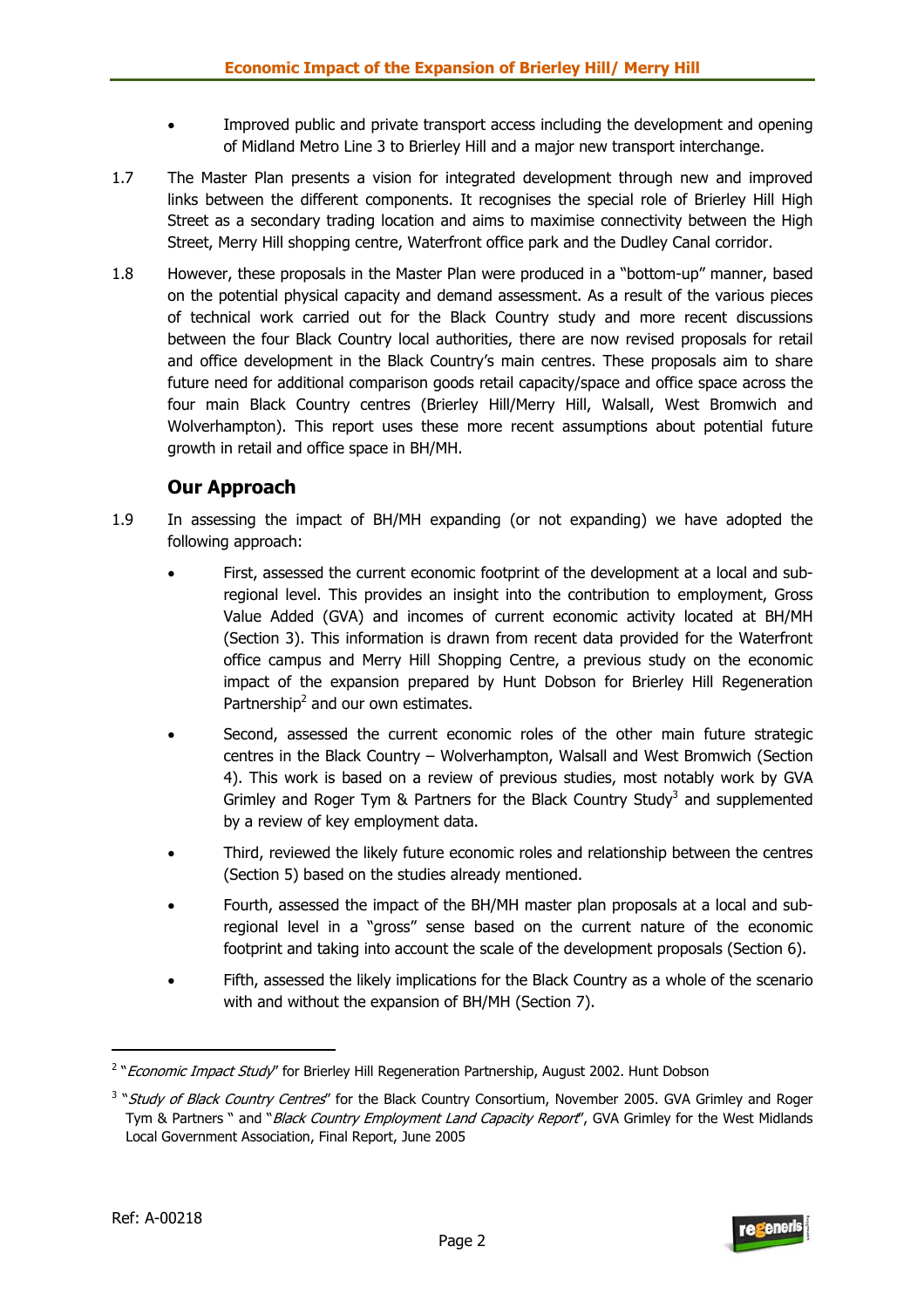# **2. Sub-Regional Economic and Policy Context**

- 2.1 This section sets out the latest available information on the current socio-economic conditions of the Black Country and the prospects for future growth without BH/MH expansion. The Black Country sub-region is considered within the regional West Midlands context. The Project Plan for the Black Country Study sets out four key objectives for the Black Country which are to:
	- Reverse out-migration
	- Raise income levels
	- Change the socio-economic mix
	- Transform the environment.

### **Overview of Economic Performance**

- 2.2 The challenges facing the Black Country are well documented and we will not repeat the analysis again. However, in the context of considering the potential impact of the BH/MH master plan it is worth emphasising several points:
	- First, overall there remains a **substantial "output gap"** between the Black Country economy and that of the West Midlands and the UK as a whole. In 2002 total GVA generated in the Black Country was £14 billion or 19% of the regional total. However, the gap in GVA per capita was 93% compared to the West Midlands and 82% compared to the UK average. These figures equate to £925 and  $£2,755$  per head of population and multiplied by total population of the sub-region amount to an annual gap of £1.0 billion and £3.0 billion compared to the West Midlands and UK averages respectively. There is also a similar enterprise gap in terms of low levels of businesses and business start-ups per head of population.
	- Second, the **gap is widening**. Over the period 1998-2002, average GVA per capita fell from 89% to 82% of the UK average and 97% to 93% of the regional average.
	- Third, the output gap is driven by two main factors:
		- $\triangleright$  Not enough people in work an employment rate of 70.6%<sup>4</sup> compared to 73.8% in the West Midlands and 74.3% in the UK as a whole. In absolute terms this means that the Black Country has 8,700 fewer people who are economically productive compared to the national average.
		- $\triangleright$  Poor productivity of those in work average earnings levels at £18,645 per annum are 9% below the regional and 15% below the UK average in 2005.

Linked to these issues are poor rates of education achievement, poor skill/qualification levels and serious social exclusion issues in many parts of the Black Country.



<sup>&</sup>lt;sup>4</sup> Employment rate expressed as a % of all adults aged 16 to retirement age in work, data for 2004 taken from the Labour Force Survey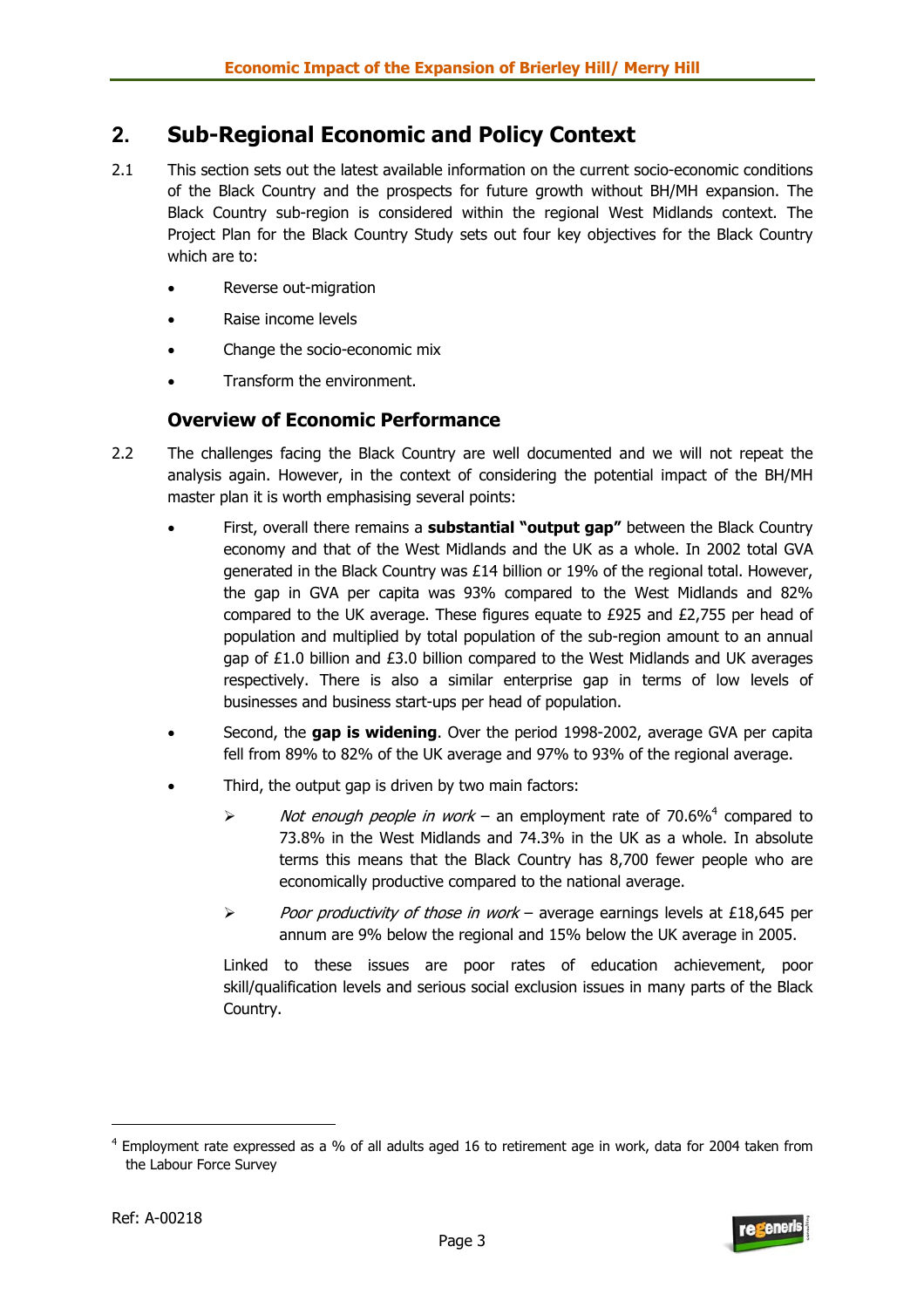- Fourth, the current **industrial structure** of the Black Country acts as a drag on economic performance. There is a need to capture a bigger share of high value sectors as well as raise the productivity of the remaining sectors. Raising productivity, especially in the manufacturing sector, is likely to mean substantial falls in employment over the next couple of decades. The Black Country has already been quite significantly affected by the immediate shock of the closure of MG Rover as a significant number of ex-MG Rover workers lived there as do a significant proportion of suppliers and their workforces<sup>5</sup>.
- Fifth, the combination of poor economic performance and the industrial legacy have left many areas with **significant regeneration challenges**. In the official ODPM Index of Multiple Deprivation 2004 (IMD 2004) Sandwell was ranked 16th most deprived out of 354 Local Authorities in England and was 2nd most deprived in the West Midlands. Wolverhampton was ranked  $35<sup>th</sup>$  in England and 4th in the West Midlands, Walsall 51st and 5th and Dudley  $109<sup>th</sup>$  and 7th. In recognition of the serious regeneration challenges facing the Black Country a large part is covered by two Regeneration Zones – which are areas recognised regionally (in the West Midlands Regional Economic Strategy and the Regional Spatial Strategy) as particular high priorities.
- Sixth, there are major concentrations of deprivation:
	- ¾ 7% of all Super Output Areas (SOAs) are in the top 5% most deprived in England;
	- $\geq$  17% are in the top 10% in England; and
	- $\geq$  40% are in the top 20% in England.
- 2.3 We have mapped the IMD 2004 for the Black Country (Figure 2-1). This map shows quite clearly the extent of deprivation in the sub-region and the geographical concentration of deprivation around the Black Country Centres.



<sup>&</sup>lt;sup>5</sup> "Closure of MG Rover: Economic Impact" Interim Report for the MG Rover Task Force, Regeneris Consulting, July 2005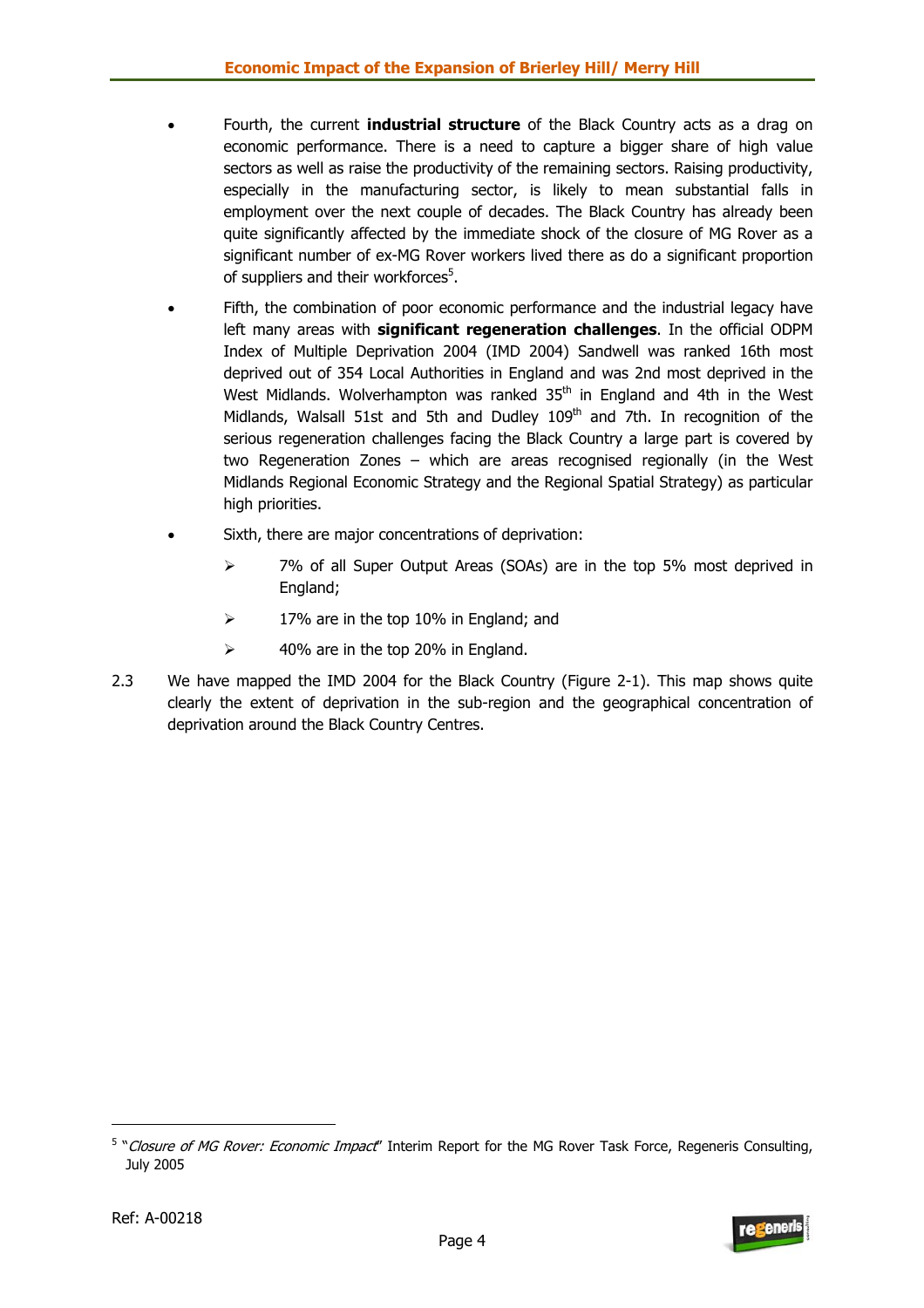

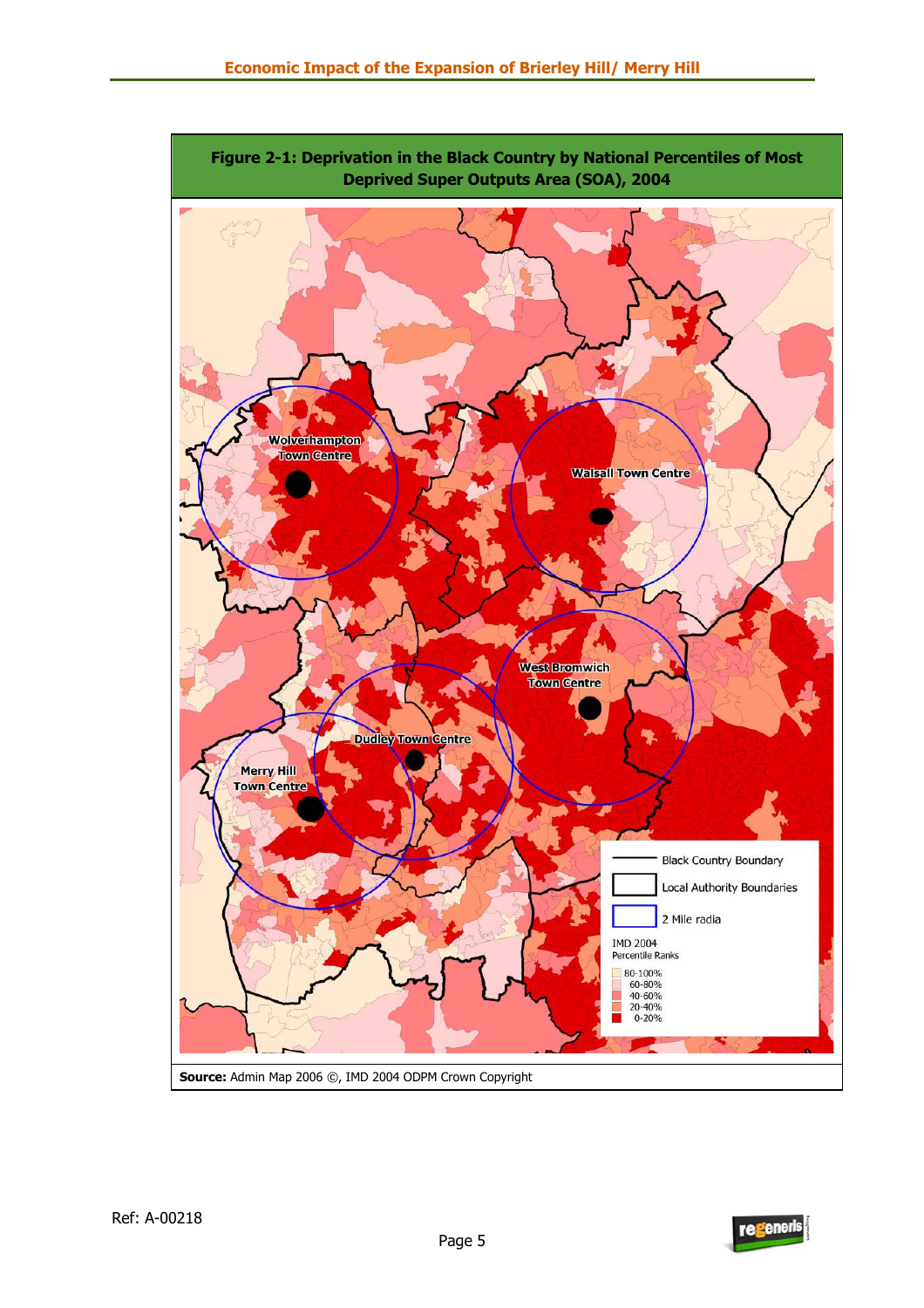## **Labour Market Conditions**

#### **Unemployment and Employment**

2.4 The current employment rate<sup>6</sup> in the Black Country is 70.6%. This compares with 73.8% in the West Midlands and 74.7% in England. Latest Labour Force Survey data for 2005 indicates that 32,000 people of working age in the Black Country are unemployed, an unemployment rate of 6.6%, which is considerably higher than both the West Midlands and the UK as a whole, which have unemployment rates of 5.2% and 4.8% respectively. This means that 8,700 people would have to move into employment if the Black Country unemployment rate were to fall to the national rate. A total of 26,450 people in the sub-region are claiming job seekers' allowance (4.1% of the economically population, which compares with 3.0% in the West Midlands and 2.4% in the UK). $^7$ 

#### **Wages**

- 2.5 Wage levels reflect the low value employment of much employment in the Black Country. Average residence-based earnings stand at  $£19,600$  per annum in 2005, as compared with £21,100 in West Midlands and £22,400 in the UK. Between 2002 and 2005, average residence-based wages increased in line with the national rate (by 10.4%), with some variation by individual local authority (wages in Dudley increased by 13.1%, while in Wolverhampton the increase was 7.7%).
- 2.6 Workplace-based earnings in Sandwell and Wolverhampton are considerably higher than residence-based earnings (£2,000 and £1,400 greater, respectively), indicating that some better paid jobs are being filled by workers who live elsewhere. However, in Dudley, the opposite is true – residence based earnings are  $£1,400$  greater than workplace-based earnings, implying that some of its residents are travelling elsewhere for higher paid work.<sup>8</sup>

#### **Skills and Qualifications**

- 2.7 The low levels of educational attainment, and consequently workplace skills, are a major weakness of the Black Country economy and significantly limit the ability of the sub-region to participate in the growing sectors of the economy. Low levels of knowledge intensity are a direct consequence of the lack of higher level skills. Overall, 17% of the Black Country working-age population, or 107,600 adults, are qualified to the equivalent of NVQ level 4 or above. This is significantly lower than the regional (21%) and national (25%) averages (Labour Force Survey, 2004). The percentage with no qualifications is also some way higher than the regional and national averages, at 22%, compared with 19% (West Midlands) and 15% (UK).
- 2.8 The Black Country exhibits the greatest education and skills related deprivation of the four West Midlands sub-regions. In the IMD 2004 28.8% of SOAs in the Black Country are in England's 10% most deprived with regard to the education, skills and training domain. This compares to a 17.8% share at the regional level.



 $^6$  Defined as those aged 16 to retirement age (60 women and 65 men) in work, data for 2005

 $^7$  Data from NOMIS, Labour Force Survey and Claimant Count,  $\odot$  Crown Copyright.

 $^8$  All data from Annual Survey of Hours and Earnings (ASHE), NOMIS  $\odot$  Crown Copyright.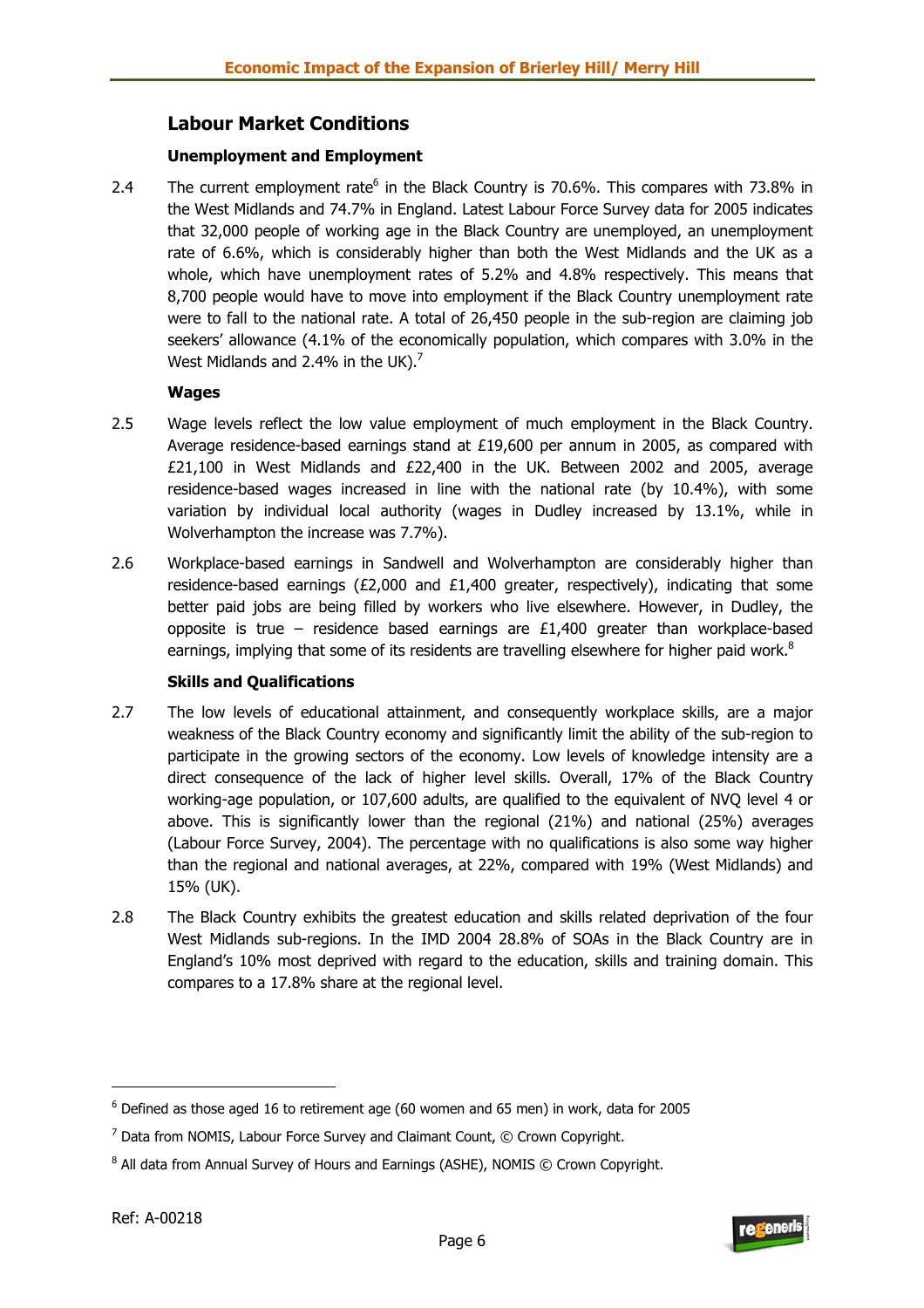### **Social and Economic Inclusion**

- 2.9 The RES identifies the Black Country as lagging behind the region specifically in terms of economic inclusion. At the sub-regional level there is significant deprivation in the urban areas of Dudley, Sandwell, Walsall and Wolverhampton, which are all in receipt of Neighbourhood Renewal Funding.
- 2.10 The Black Country has a disproportionate share of England's most deprived SOAs. 17.0% of the sub-region's SOAs are in England's 10% most deprived, compared to the regional share of 14.4%. As the region has a 10.7% share of all SOAs in England, the West Midlands already has a larger share of deprivation. Table 2-1 ranks the Black Country Local Authority scores in the IMD 2004 in a regional and national context.

| <b>Table 2-1: Ranking of Black Country Local</b><br><b>Authorities in IMD 2004</b> |                                                                                                                                         |               |         |  |  |  |
|------------------------------------------------------------------------------------|-----------------------------------------------------------------------------------------------------------------------------------------|---------------|---------|--|--|--|
|                                                                                    |                                                                                                                                         | Ranking       |         |  |  |  |
|                                                                                    | Local Authority                                                                                                                         | West Midlands | England |  |  |  |
| 1                                                                                  | Sandwell                                                                                                                                | 2             | 16      |  |  |  |
| 2                                                                                  | Wolverhampton                                                                                                                           | 35<br>4       |         |  |  |  |
| 3                                                                                  | Walsall                                                                                                                                 | 5             | 51      |  |  |  |
| 4                                                                                  | Dudley                                                                                                                                  |               | 109     |  |  |  |
|                                                                                    | Note: England ranking is out of 354, where 1 is the<br>most deprived and 354 the least deprived. West<br>Midlands ranking is out of 19. |               |         |  |  |  |

## **Policy Framework**

- 2.11 One of the key delivery mechanisms for the Regional Economic strategy is Advantage West Midlands' Regeneration Zone (RZ) approach. AWM has created six RZs linking areas of concentrated need and opportunity with the aim of raising employment levels, increasing business activity and improving the quality of life in the region's most deprived communities. Two RZs are located within the boundaries of the Black Country (Figure 2-12), the first being the North Black Country and South Staffordshire 'Future Foundations' RZ. The South Black Country and West Birmingham (SBCWB) 'Arc of Opportunity' RZ is the largest of the six Zones and incorporates a substantial area of Dudley MBC, including BH/MH itself. It faces perhaps the greatest socio-economic challenges of all Regeneration Zones, but is also characterised by a series of strategic development opportunities, including BH/MH.
- 2.12 One other important economic development policy with a clear spatial dimension is that of the High Technology Growth corridors – introduced and developed by AWM and partners as a response to the first Rover crisis in 2000. The aim of the high technology growth corridors is to stimulate economic diversification by attracting higher value, knowledge based activity. Two corridors impact on the Black Country: the "Central Technology belt" (Birmingham to Worcester High Technology Corridor also known as the A38 HTC), which in effect extends into Dudley<sup>9</sup> and BH/MH; and the Wolverhampton to Telford High Technology Corridor.

 $9$  There are no precise boundaries for the HTCs, but the indicative maps suggest that the HTC's influence extends well into Dudley local authority area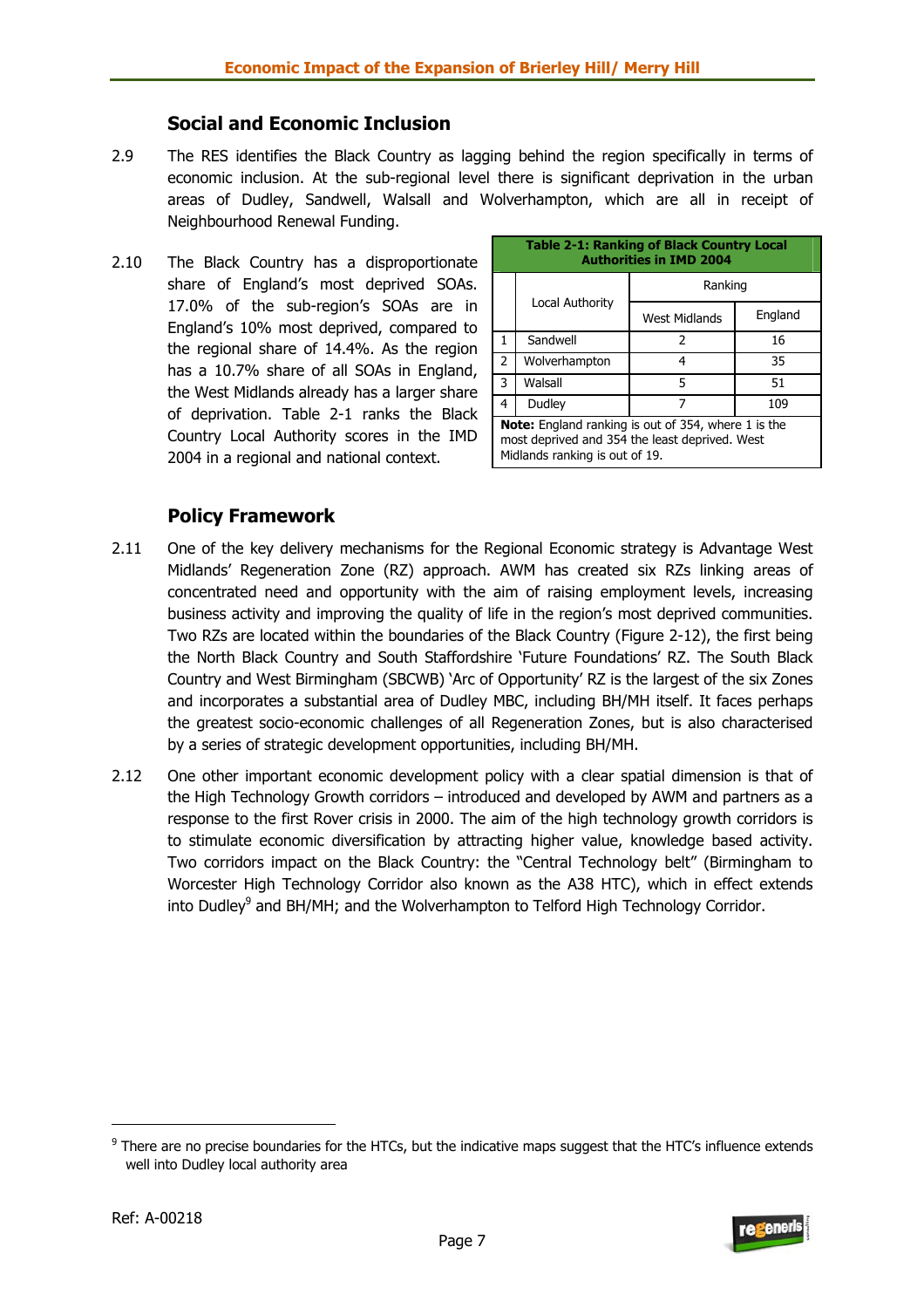

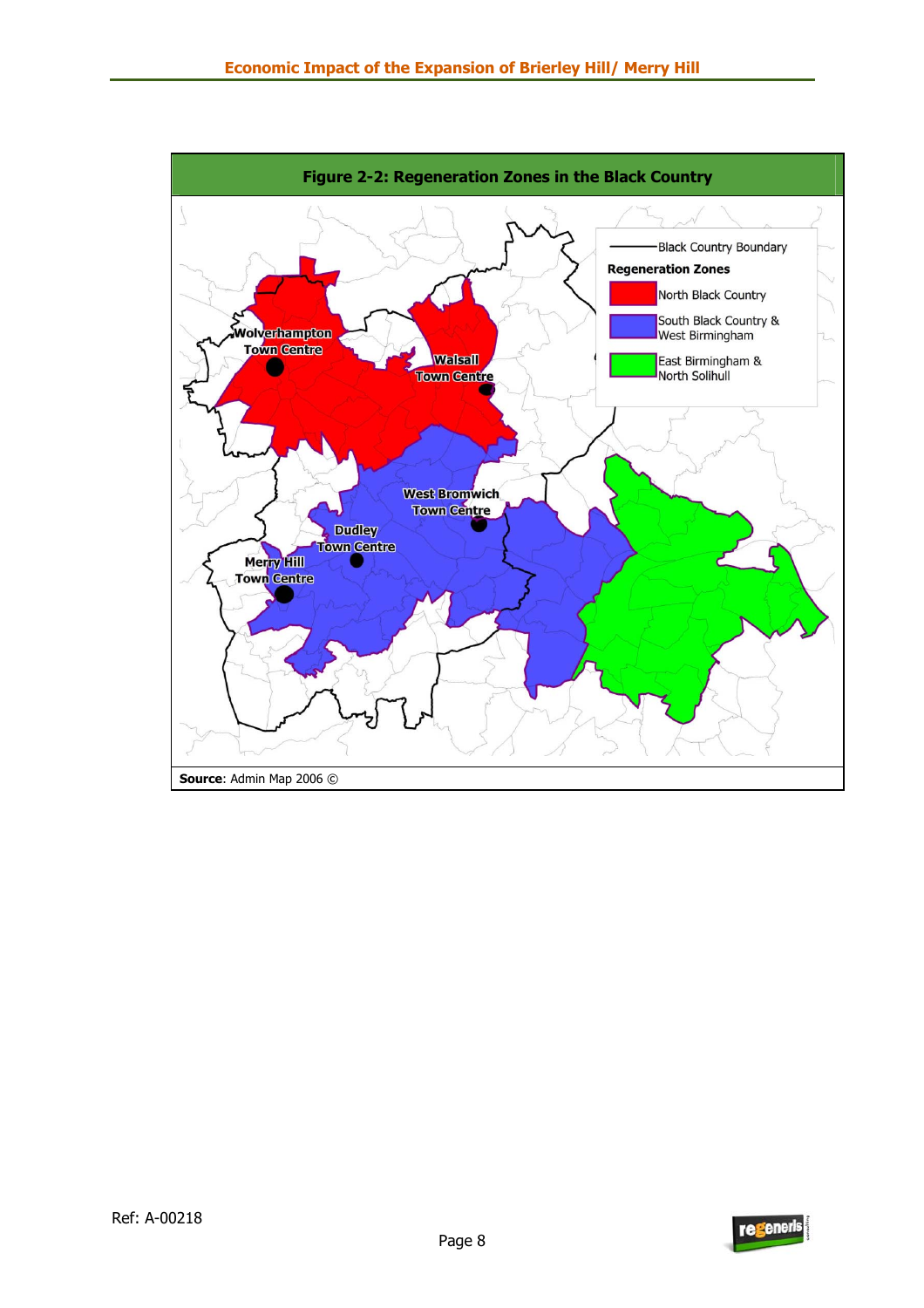## **Baseline Forecasts and Scenarios for the Future**

- 2.13 Detailed technical work on future employment and economic prospects for the Black Country has been carried out by GHK for the Black Country Consortium $^{10}$ . This sets out two scenarios for the Black Country: one is essentially a baseline trends scenario (or "business as usual") which is based on past trends and relative economic performance; the other is the "preferred scenario" which assumes the economic changes necessary to achieve the overall Vision for the Black Country as set out in the Project Plan actually happen. What are the implications of this work?
	- Under the **baseline trends scenario** there is forecast to be continued de-population (an overall fall of 5% or around 50,000 in resident population to 2030) and a slow decline in overall employment totals (3% or 17,000 jobs 2003 to 2030). However, within the slight overall fall in employment there are fundamental shifts in the structure of employment to 2030 with a fall of 66,000 manufacturing jobs (nearly 60% of the 2003 levels) and a rise of 33,000 finance and business service jobs or 45% of 2003 levels (the main sector accounting for demand for office space).
	- Under the **preferred scenario** there is assumed to be a fundamental shift in the performance of the Black Country area, with population growth (11% or 120,000 by 2031 to 1.2 million people) and significant growth in population based services and in finance and business services. Overall by 2030 employment is forecast to grow by 94,000 (19% on 2003), with improvement spread across many sectors (as a result of population growth) but especially in finance and business services (growth of 80,000 extra jobs or 113% in that sector from 2003). This scenario has been a driver for future estimates of the need for new office space in the sub-region.
- 2.14 Figure 2-3 illustrates the comparative percentage change in employment by category under the baseline trends scenario and the preferred scenario, over the period 2003-2030. The preferred scenario has a clear impact on the employment forecasts for Financial and Business Services (FBS).
- 2.15 The work by GHK translates these employment forecasts into requirements for employment floorspace across the Black Country. These forecasts are reproduced in Table 2-2. The key points are that:
	- Even under the baseline trends scenario there will be a need for additional office floorspace (in effect B1 (a) and A2 use classes) for financial and business services of 200,000 $\text{m}^2$  to 400,000 $\text{m}^2$  (depending on actual employment densities). However, under the preferred scenario there will be the need for a substantially higher growth in office floorspace to cater for these uses  $(800,000\text{m}^2 \text{ to } 1.4 \text{ million m}^2)$ . The latter figure was used as the basis for future additional office needs for the Black Country in the work on Black Country Employment Land capacity.
	- The projections suggest little need for net additional, growth in floorspace for public administration (although these forecasts do not take into account the possibility of the impact of the Lyons review and possible relocation of major government functions to the Black Country).



<sup>&</sup>lt;sup>10</sup> "Long-Term Economic and Employment Strategy for the Black Country" a Final Report to the Black Country Consortium, February 2005. GHK in association with Oxford Economic Forecasts & Regional Forecasts, Land Use **Consultants**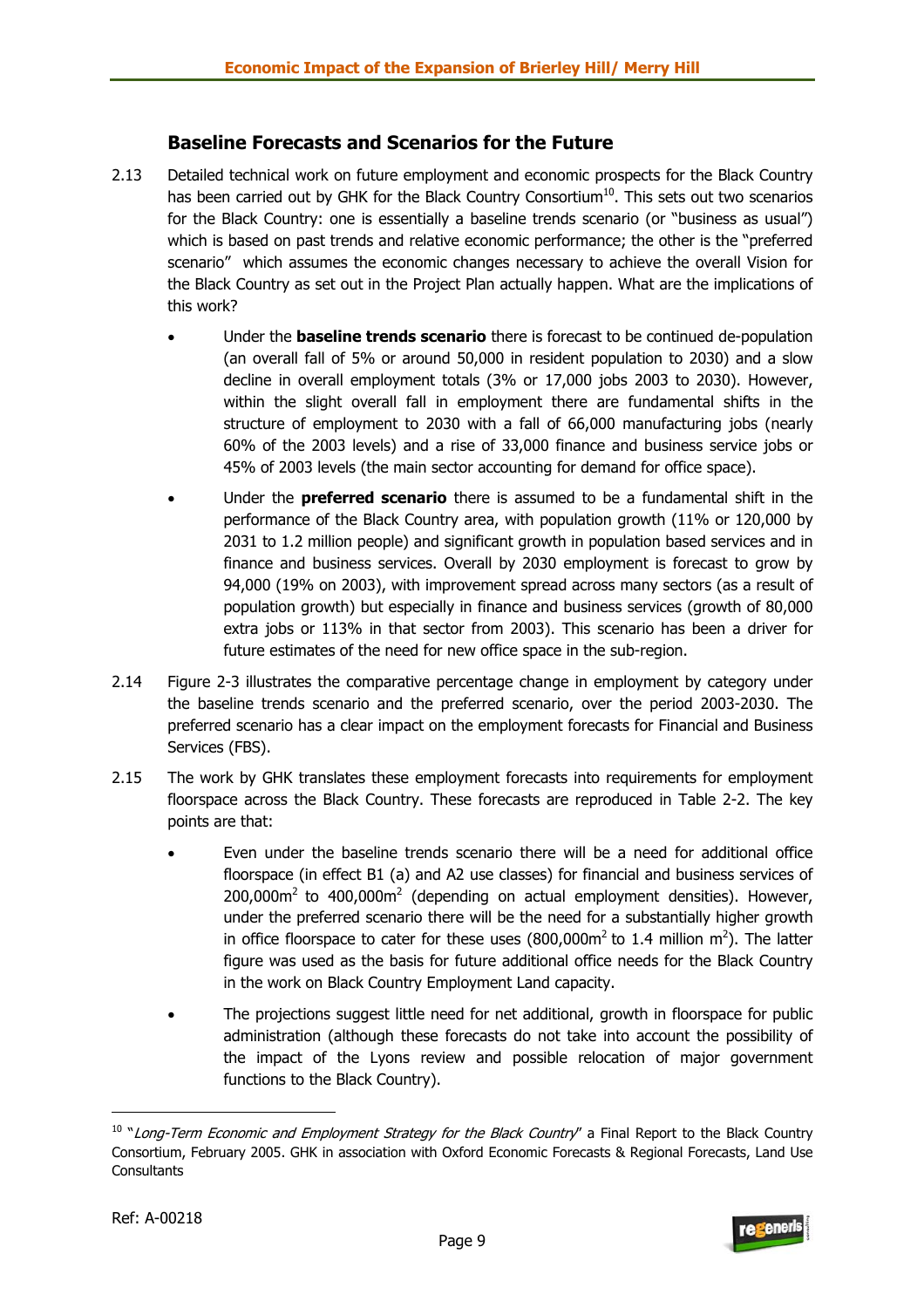

Note: FBS= Financial and Business Services (the main source of demand for office employment)

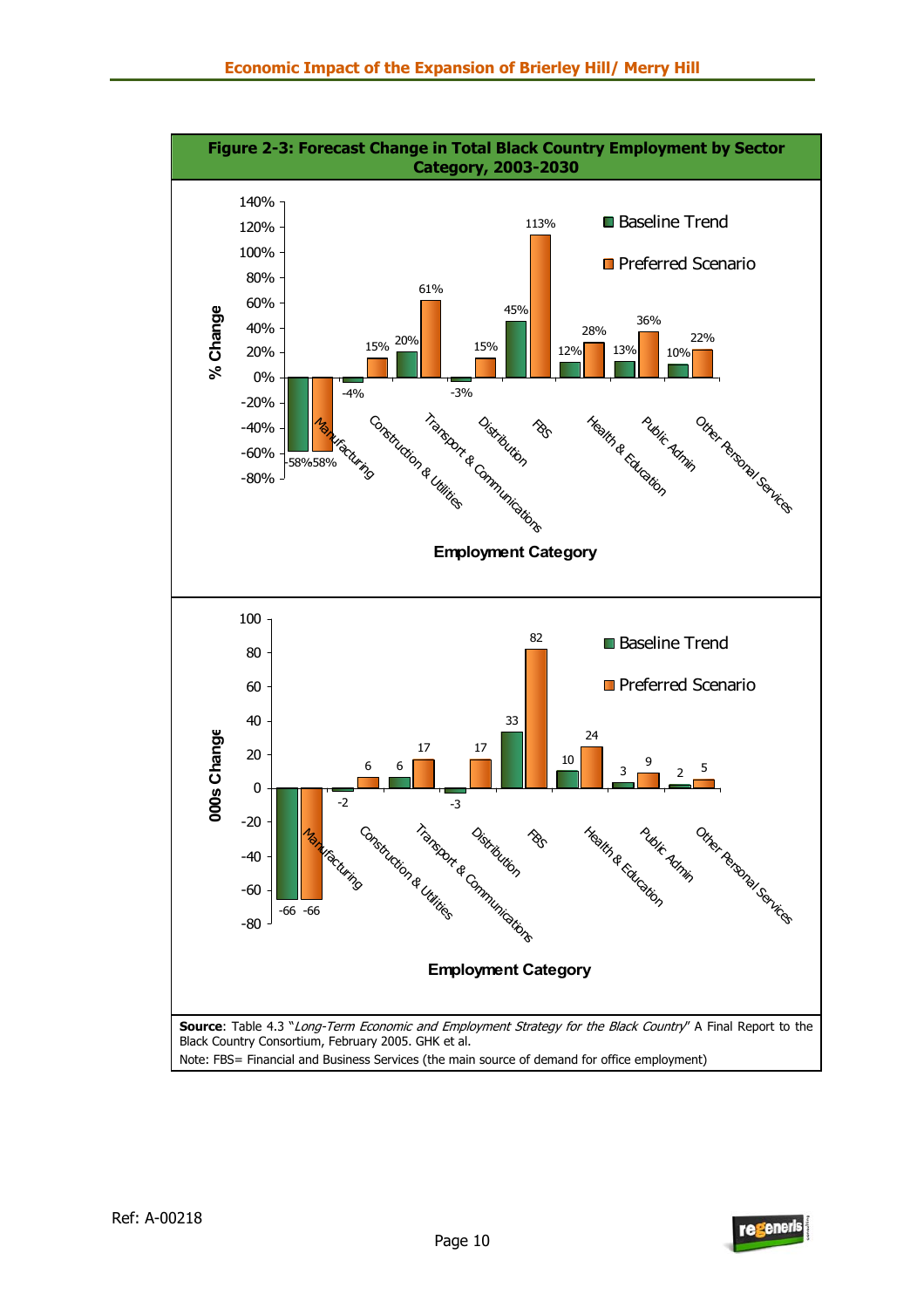| Table 2-2: Future Black Country Floorspace Requirements (000m <sup>2</sup> ) |                                                                                             |                             |                            |        |                                   |  |  |
|------------------------------------------------------------------------------|---------------------------------------------------------------------------------------------|-----------------------------|----------------------------|--------|-----------------------------------|--|--|
|                                                                              | 2003<br><b>Baseline Trends</b><br><b>Preferred Scenario</b><br><b>Scenario 2030</b><br>2030 |                             |                            |        |                                   |  |  |
| Type of Floorspace                                                           | Current<br><b>Densities</b>                                                                 | Current<br><b>Densities</b> | Future<br><b>Densities</b> |        | <b>Future</b><br><b>Densities</b> |  |  |
| Manufacturing                                                                | 3,900                                                                                       | 1,600                       | 1,300                      | 1,600  | 1,300                             |  |  |
| <b>Distribution</b>                                                          | 4,200                                                                                       | 4,400                       | 5,600                      | 5,100  | 6,400                             |  |  |
| Retail                                                                       | 1,800                                                                                       | 1,500                       | 1,600                      | 1,900  | 2,100                             |  |  |
| <b>Financial &amp; Business</b>                                              | 1,200                                                                                       | 1,800                       | 1,400                      | 2,600  | 2,000                             |  |  |
| <b>Public Admin</b>                                                          | 400                                                                                         | 400                         | 300                        | 500    | 400                               |  |  |
| <b>Personal Services</b>                                                     | 600                                                                                         | 600                         | 600                        | 700    | 700                               |  |  |
| Total of above                                                               | 12,100                                                                                      | 10,300                      | 10,800                     | 12,400 | 12,900                            |  |  |
| Change from Current                                                          |                                                                                             | $-1800$                     | $-1300$                    | 300    | 800                               |  |  |

**Source**: Table 4.7 "Long-Term Economic and Employment Strategy For The Black Country" a Final Report To The Black Country Consortium, February 2005. GHK et al

**Note**: current and future densities relate to employment densities - that is floorspace per person employed by sector.

## **Conclusions**

- 2.16 This brief analysis of the past and future performance of the Black Country has highlighted several important points:
	- First, the sheer scale of the current economic and social challenges facing the Black Country, although these are not uniform across the Black Country, they are present in all four local authority areas and around all the strategic centres. It is important to note that the BH/MH is located in the southern part of the South Black Country Regeneration Zone.
	- Second, that under the baseline scenario ("business as usual") these problems are forecast to get significantly worse in relative terms with continued de-population, falls in relative productivity and falls in wage rates. A key reason for this is that the current economic structure of the Black Country is too focused on the manufacturing sector and not enough on higher value service activities. The big difference between the preferred scenario position is a much more rapid growth in office-based service sector activity (financial and business services), as well as more general growth in population-based services such as retail and leisure.

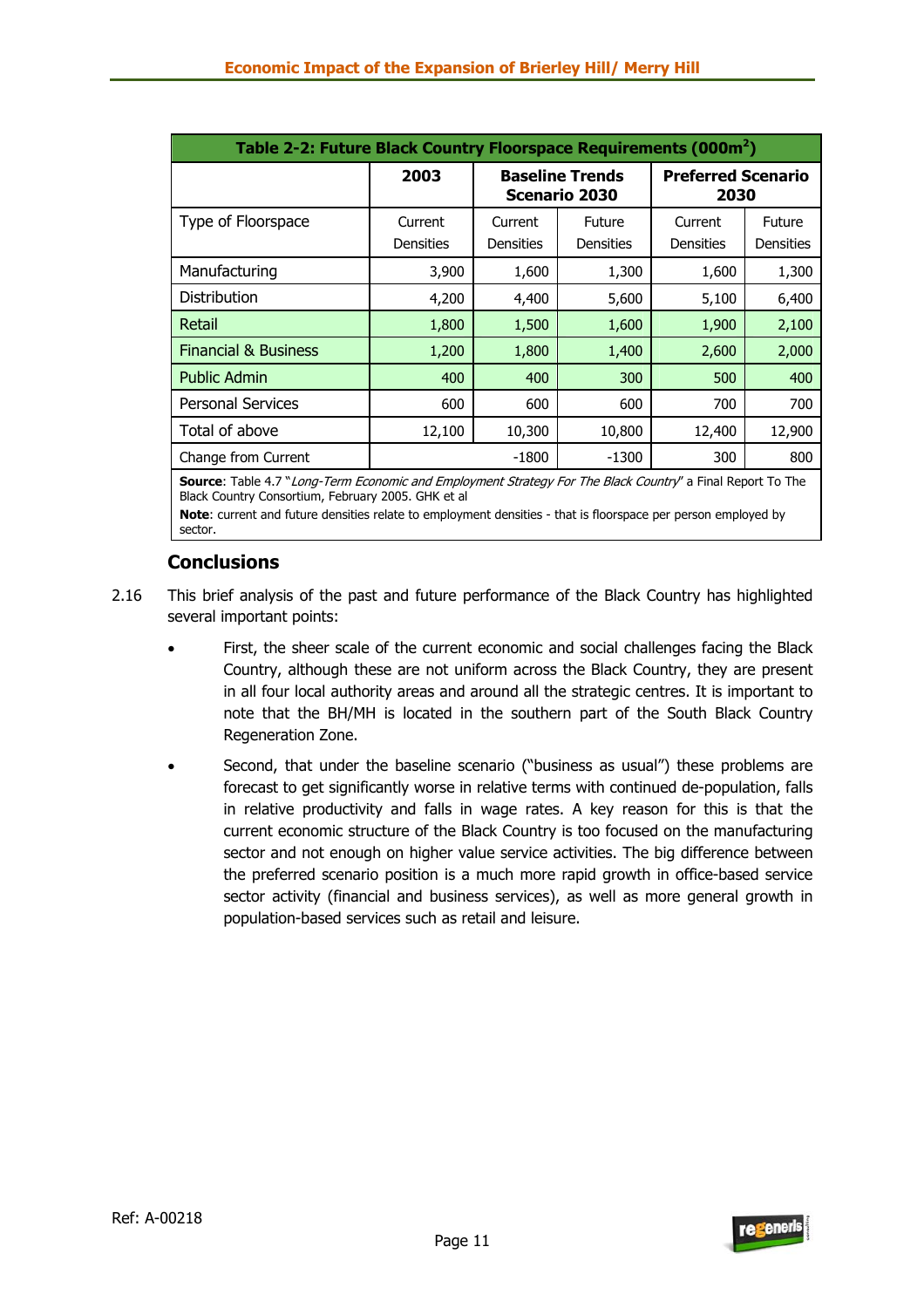# **3. The Current Economic Role of Brierley Hill/Merry Hill**

3.1 In effect Brierley Hill/Merry Hill already functions as a strategic centre for the Black Country and is identified as such by GVA Grimley and Roger Tym & Partners $^{11}$ :

"There is overwhelming survey and market evidence which demonstrates that Brierley Hill already performs a strategic role in the Black Country network of centres as a convenience/comparison and services shopping centre; and a sub-regional focus for employment and leisure. In this respect it is already a strategic centre, and should be recognised as such by the RSS."

3.2 Unlike many "out of town centres", Merry Hill is embedded into the urban fabric. Built in phases between 1984 and 1989 the site is located within a dense conurbation and has had a transformational impact on the local area.

#### **Overall Employment Levels**

- 3.3 BH/MH already acts as a significant economic driver for the Dudley metropolitan area and the wider Black Country.
	- BH/MH is a major source of employment generation in an area that has experienced significant industrial decline over the last 30 years and is identified as such by Hunt Dobson. There are well in excess of 10,000 people employed at Merry Hill and the Waterfront office park (this equates to 8% of all of Dudley local authority total and 2% of all employment in the Black Country) $^{12}$ .
	- The expansion of employment in the areas since the mid-1980s has been an important contributor to the relatively strong economic performance of Dudley metropolitan area in the Black Country context. The analysis by GHK indicates that Dudley was the only one of the Black Country local authorities to see employment growth over the period 1991 to 2002 in excess of what might have been expected given its industrial structure in 1991.

#### **The Location of Employment**

3.4 An analysis of 2001 Census data on local authority of residence of those employed in the best fit BH/MH wards indicates that 7,220 of the employees working in the Merry Hill area (79%) lived in Dudley district. 1,925 lived outside the Dudley district – 795 (9%) in Sandwell, 265 (2.9%) in South Staffordshire, 235 in Wolverhampton and 172 (1.9%) in Birmingham. These patterns are illustrated in Table 3-1 below. Overall, 91% lived in the Black Country.

<sup>12</sup> Based on our ward definition of the town centre (see para 4.3), there could be up to 18,000 employees in the whole BH/MH town centre area - this represents 14% of the Dudley local authority total and 4% of all employment in the Black Country. There need to be two caveats to these figures: first, we have used three wards as they appear to cover the key elements of the BH/MH centre, this includes Quarry Bank/Cradley ward which may only cover very limited parts of BH/MH yet is the main centre of office based employment in Dudley MBC according to the Annual Businesses Inquiry; second, the 2002 ward data on which these figures are based indicates a very rapid (and implausible) growth in office based employment compared to 2001



<sup>&</sup>lt;sup>11</sup> Taken from "Study of Black Country Centres" for the Black Country Consortium, November 2005. GVA Grimley and Roger Tym & Partners, p112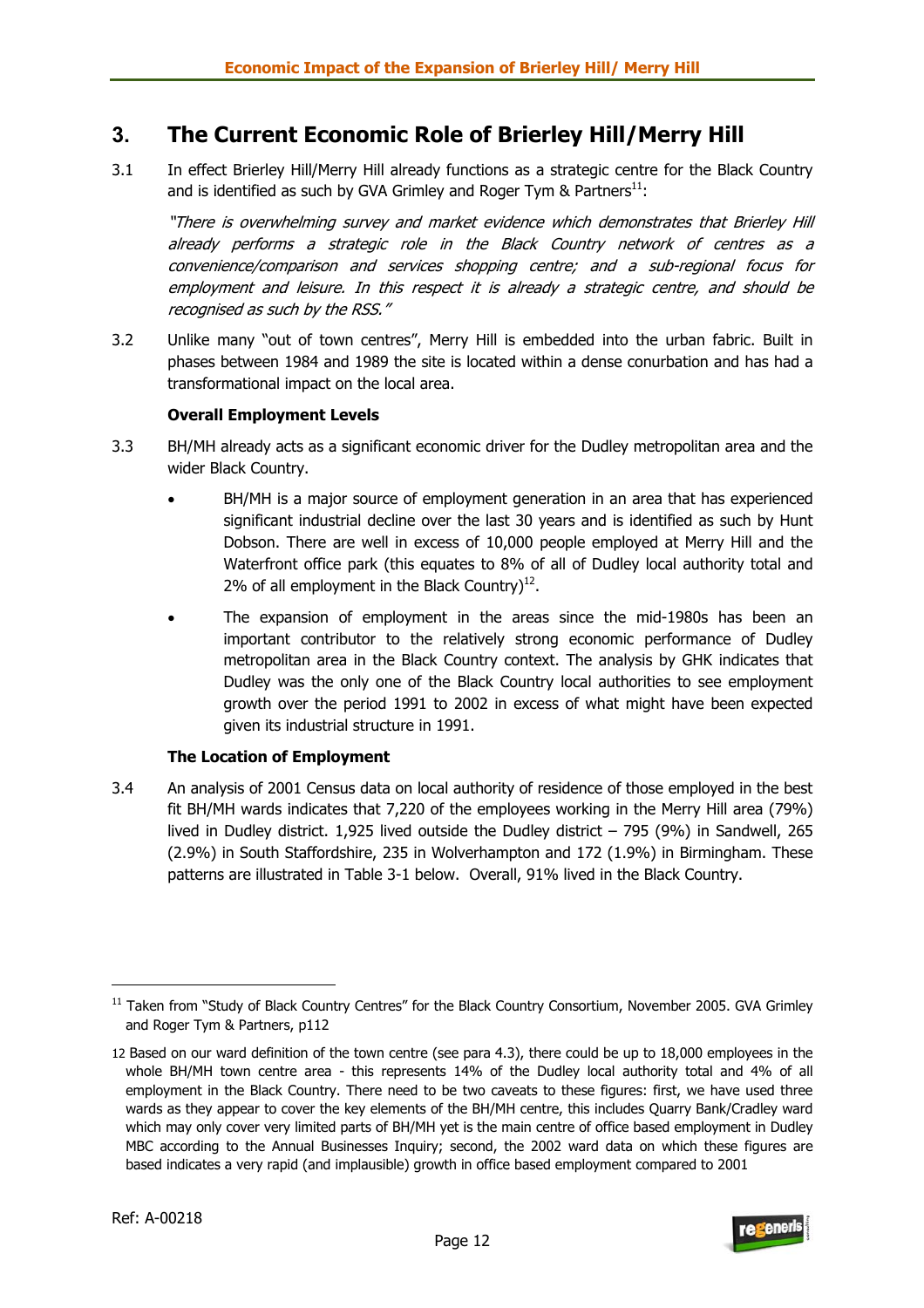| Table 3-1: Local Authority of Residence of Employees in<br><b>BH/MH Wards, 2001</b> |                     |            |  |  |  |
|-------------------------------------------------------------------------------------|---------------------|------------|--|--|--|
| Local/Unitary Authority                                                             | No. of<br>Employees | % of total |  |  |  |
| Dudley                                                                              | 7,218               | 78.9%      |  |  |  |
| Sandwell                                                                            | 793                 | 8.7%       |  |  |  |
| South Staffordshire                                                                 | 267                 | 2.9%       |  |  |  |
| Wolverhampton                                                                       | 235                 | 2.6%       |  |  |  |
| Birmingham                                                                          | 172                 | 1.9%       |  |  |  |
| Wyre Forest                                                                         | 122                 | 1.3%       |  |  |  |
| <b>Bromsgrove</b>                                                                   | 111                 | 1.2%       |  |  |  |
| Walsall                                                                             | 84                  | $0.9\%$    |  |  |  |
| Bridgnorth                                                                          | 40                  | 0.4%       |  |  |  |
| Wychavon                                                                            | 26                  | $0.3\%$    |  |  |  |
| <b>All Black Country</b><br>91.0%<br>8,330                                          |                     |            |  |  |  |
| <b>Source:</b> ONS, Census 2001, Travel to Work data                                |                     |            |  |  |  |

#### **Retail Activity**

3.5 Merry Hill is by some way the largest retail centre within the Black Country, comprising 1.5 million sq ft retail floorspace and over 200 retail units. With an estimated comparison retail turnover of £583 million, the CACI Retail Footprint  $2005^{13}$  ranks Merry Hill 2<sup>nd</sup> in the West Midlands and 35<sup>th</sup> in the UK in terms of retail footprint. According to these figures Merry Hill is some 50% larger than Wolverhampton and over twice as large as Walsall. The Centres study suggested that comparison goods expenditure in Merry Hill at £620m in 2004 was rather higher accounting for 14.2% of

|                | <b>Table 3-2: Ranking of West Midlands Retail</b><br>Centres, 2005 |                                                   |  |  |  |  |  |
|----------------|--------------------------------------------------------------------|---------------------------------------------------|--|--|--|--|--|
|                | Centre                                                             | <b>Estimated Comparison</b><br>Retail Spend, 2005 |  |  |  |  |  |
| $\mathbf{1}$   | Birmingham                                                         | £2,207m                                           |  |  |  |  |  |
| $\overline{2}$ | Dudley - Merry Hill                                                | £583m                                             |  |  |  |  |  |
| 3              | Solihull                                                           | £431m                                             |  |  |  |  |  |
| $\overline{4}$ | Stoke-on-Trent - Hanley                                            | £395m                                             |  |  |  |  |  |
| 5              | Wolverhampton                                                      | £380m                                             |  |  |  |  |  |
| 6              | Leamington Spa                                                     | £360m                                             |  |  |  |  |  |
| $\overline{7}$ | Coventry                                                           | £351m                                             |  |  |  |  |  |
| 8              | Worcester                                                          | £316m                                             |  |  |  |  |  |
| 9              | Shrewsbury                                                         | £299m                                             |  |  |  |  |  |
| 10             | Walsall                                                            | £250m                                             |  |  |  |  |  |
|                | <b>Source:</b> CACI Retail Footprint, 2005                         |                                                   |  |  |  |  |  |

the total Black Country catchment spend, second to Birmingham which had 15.4%.

- 3.6 Merry Hill is an established shopping facility with a strong catchment that reflects its subregional and regional significance. Work carried out for the Study on Black Country Centres estimates that:
	- The core retail catchment for Merry Hill is predominantly local. According to the site owners Westfield, 310,000 people live in the primary catchment area and 60% of visitors originate from within 5 km of the site.
	- The secondary catchment area extends into the relatively affluent and largely rural counties of Worcestershire, Shropshire and South Staffordshire.



<sup>&</sup>lt;sup>13</sup> Retail Footprint 2005 is CACI's model of retail centre potential, incorporating over 2,900 comparison retail centres across the UK.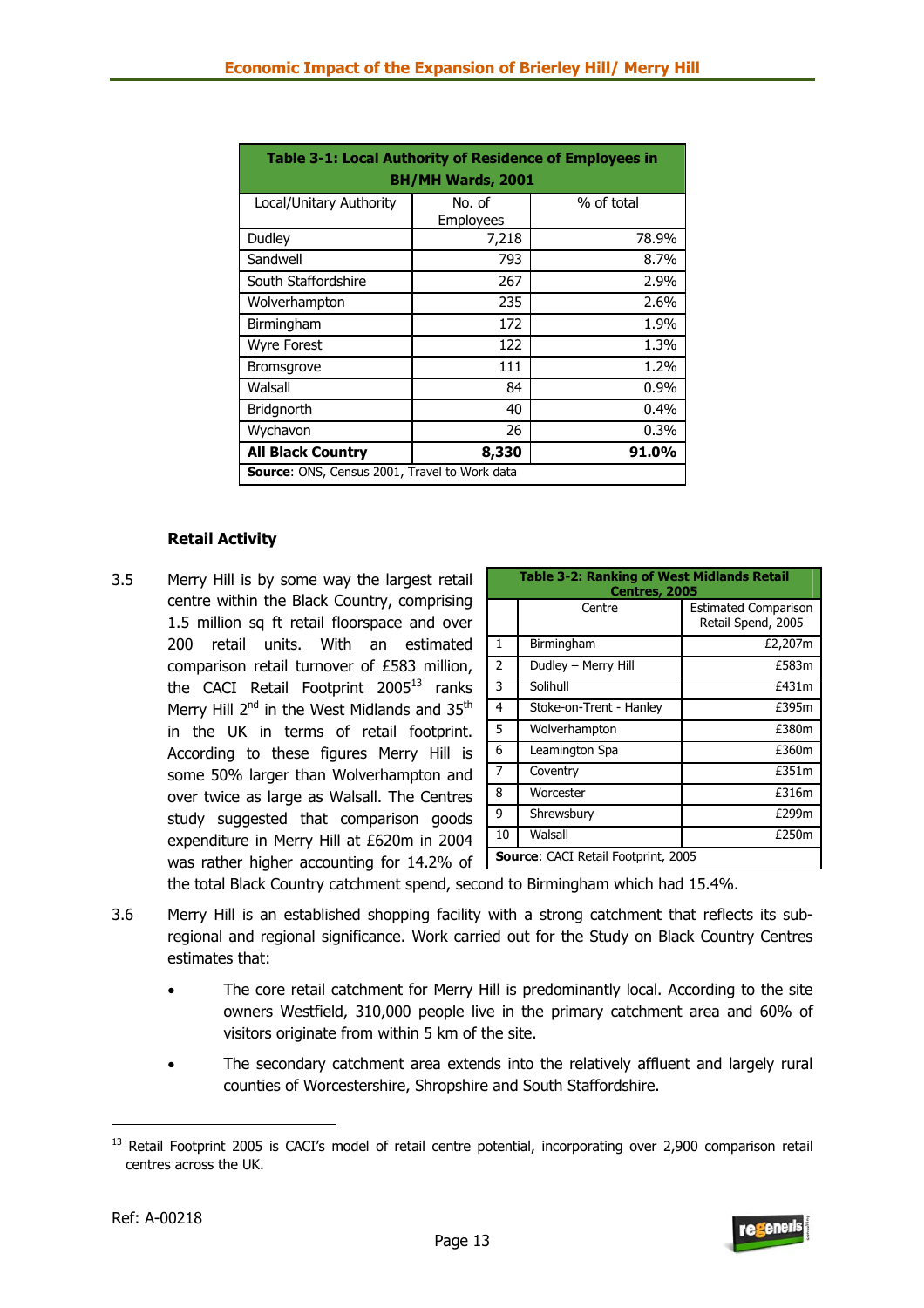- The alternative local destinations for shoppers to Merry Hill are Dudley, West Bromwich, Redditch and Kidderminster town centres. Wolverhampton, Walsall, Solihull and Birmingham city centre provide a higher order retail offer at greater distance within the secondary catchment area. Outside of the Black Country, the main alternatives are Birmingham City Centre and then Solihull and Telford, which have both strengthened their town centre retail offering.
- 3.7 The information we have received on employment at Merry Hill and our own analysis suggests that there are some 6,000 to 7,000 people employed in the retail centre (the numbers will fluctuate depending on the season). This is based on the following estimates:
	- Total turnover estimated as £583m in 2005 by CACI would equate to around 6,600 jobs based on applying estimated turnover per employee for the retail sector for  $2003<sup>14</sup>$  updated to 2005.
	- Total retail employment in the wards covered by Merry Hill in 2003 was 6,100 jobs according to the Annual Business Inquiry.
	- An earlier estimate based on returns from Merry Hill tenants put employment at over  $6.500^{15}$ .
- 3.8 Information obtained in 2002 indicated that 65% of employees in the Merry Hill Shopping Centre lived in a Dudley postcode area and 30% from Birmingham (which covers part of Dudley and most of Sandwell district), Wolverhampton or Walsall postcodes. Based on our experience of other major retail centres, we would expect the great majority of these employees to live in relatively close proximity to the retail centre.

#### **Office Activity**

- 3.9 The main location for office development in BH/MH is the Waterfront office park. This comprises a large office development with 70,000 $m^2$  (753,200ft<sup>2</sup>) of commercial floorspace including offices, bars, restaurants, a health club, hotel and marina. Recent infrastructure improvements have improved pedestrian access to and connectivity with Merry Hill shopping centre and Brierley Hill High Street. The most recent estimate of employment is that there are some 5,200 people working at the Waterfront in the office and leisure activities.
- 3.10 The Waterfront is identified as a strategic office location in the Black Country and the most significant 'central' office location in the West Midlands after Birmingham City Centre.
	- "Only the Waterfront at Brierley Hill/Merry Hill can be considered as a strategic office location."<sup>16</sup>
	- "The main exception [to the limited Black Country office market] is at Brierley Hill/Merry Hill where the Waterfront represents a hybrid between traditional town centre markets and out of centre provision." 17



 $14$  According to ONS data total turnover for SIC 52 (retail trade except motor vehicles) was £251.5bn and total employment was 3.14 million (average through year) or an average of £80.2k per employee

<sup>&</sup>lt;sup>15</sup> Hunt Dobson op cit

<sup>&</sup>lt;sup>16</sup> Taken from "Study of Black Country Centres" November 2005, GVA Grimley and Roger Tym & Partners p16

<sup>&</sup>lt;sup>17</sup> Taken from "Study of Black Country Centres" November 2005, GVA Grimley and Roger Tym & Partners p39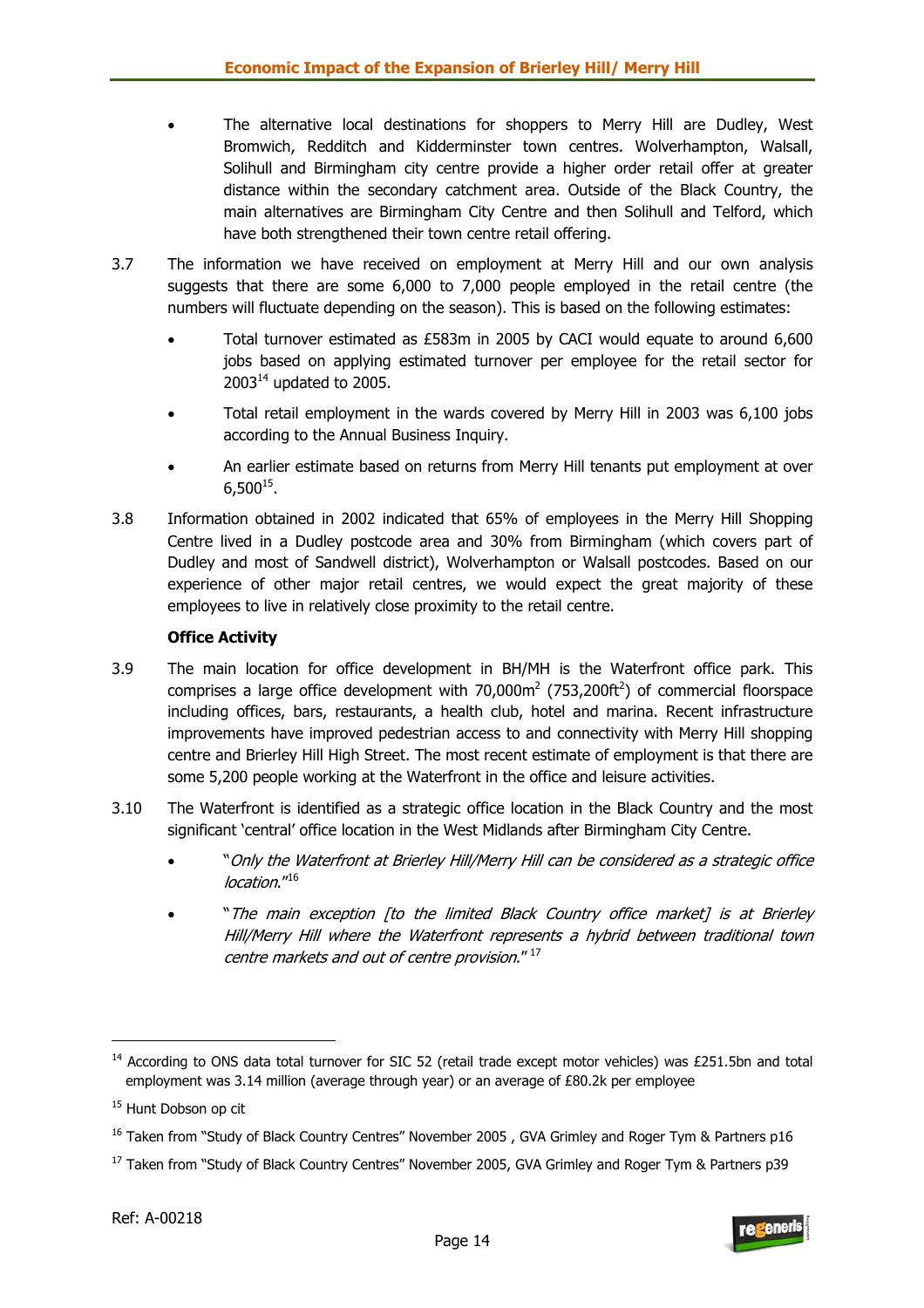- 3.11 Physical renewal of the Waterfront since the 1980s has captured footloose public and private sector led investment. It is an established office location with larger office floor plates and rentals significantly above comparables in the Black Country centres.
- 3.12 The Waterfront has created medium to higher value added employment opportunities, as set out in the Waterfront Employees Modal Split Survey<sup>18</sup>: 79% of employees worked full-time on standard office hours (25+ hours/week), and 94% were employed on a permanent contract. The majority (80%) of employees out of the total sample of 1,315 were employed by just five main occupiers (Inland Revenue, Child Support Agency, Heath Lambert Group, Egg and Barclays Bank).
- 3.13 Employment patterns reflect the strategic importance of the Waterfront. Based on the latest information obtained by the Brierley Hill Regeneration Partnership the pattern of employment is predominantly local, with 60% of employees drawn from the Dudley postal code area and 60% originating from within 5 miles of the site. A significant proportion of Waterfront employees (32%) however, are drawn from the Birmingham (19%), Wolverhampton (11%) and Walsall (2%) postal code areas. It is important to note that most of Sandwell District and part of Dudley District are covered by Birmingham postcodes.

| <b>Table 3-3: Employment Patterns at the</b><br><b>Waterfront, 2001</b>                          |                 |         |  |  |  |
|--------------------------------------------------------------------------------------------------|-----------------|---------|--|--|--|
| Residence by Postal                                                                              | Employees, 2001 |         |  |  |  |
| Code Area                                                                                        | $\frac{0}{0}$   | $000s*$ |  |  |  |
| Dudley                                                                                           | 60%             | 3.1     |  |  |  |
| Birmingham                                                                                       | 19 %            | 1.0     |  |  |  |
| Wolverhampton                                                                                    | 11 %            | 0.6     |  |  |  |
| Walsall                                                                                          | $2\%$           | 0.1     |  |  |  |
| Other                                                                                            | 8 %             | 0.4     |  |  |  |
| Total                                                                                            | 100 %           | 5.2     |  |  |  |
| <b>Source:</b> Table 7 "Waterfront Employees Modal Split<br>Survey" September 2001, ICM Research |                 |         |  |  |  |
| <b>Note:</b> $*$ the % splits applied to assumed total<br>Waterfront employment                  |                 |         |  |  |  |

#### **Leisure Activity**

- 3.14 Merry Hill is a significant commercial leisure destination within the sub-region and the principal focus for commercial leisure within the Dudley area. The leisure offer currently includes bars, restaurants, a 4 star hotel<sup>19</sup> and 3,700 m<sup>2</sup> (40,000 sq ft) 10 screen multiplex cinema and more recently the development of a new public square. The leisure function of BH/MH has been enhanced by the Waterfront development, which is the focus of the eating and drinking offer. However, with the exception of the cinema, the BH/MH has a limited night time economy at present and its sub-regional leisure role is far less significant than its retail role. A survey of shopping/leisure patterns of 4,000 residents of the Black Country carried out as part of the Black Country study concluded that "Merry Hill performs an entirely 'shopping' function with little response [to the survey] for evening entertainment except the cinema<sup>n20</sup>.
- 3.15 "City living" is at an embryonic stage within BH/MH but residential developments have come forward, including the Selbourne Homes and Chelsfield schemes, that aim to capitalise on the mixed use offer.



<sup>&</sup>lt;sup>18</sup> "Waterfront Employees Modal Split Survey" September 2001, ICM Research

 $19$  138 bedroom 4 start Copthorne Hotel, Leisure Club and Conference Centre

 $20$  "Study Of Black Country Centres" op cit, Appendix B, Household Telephone Survey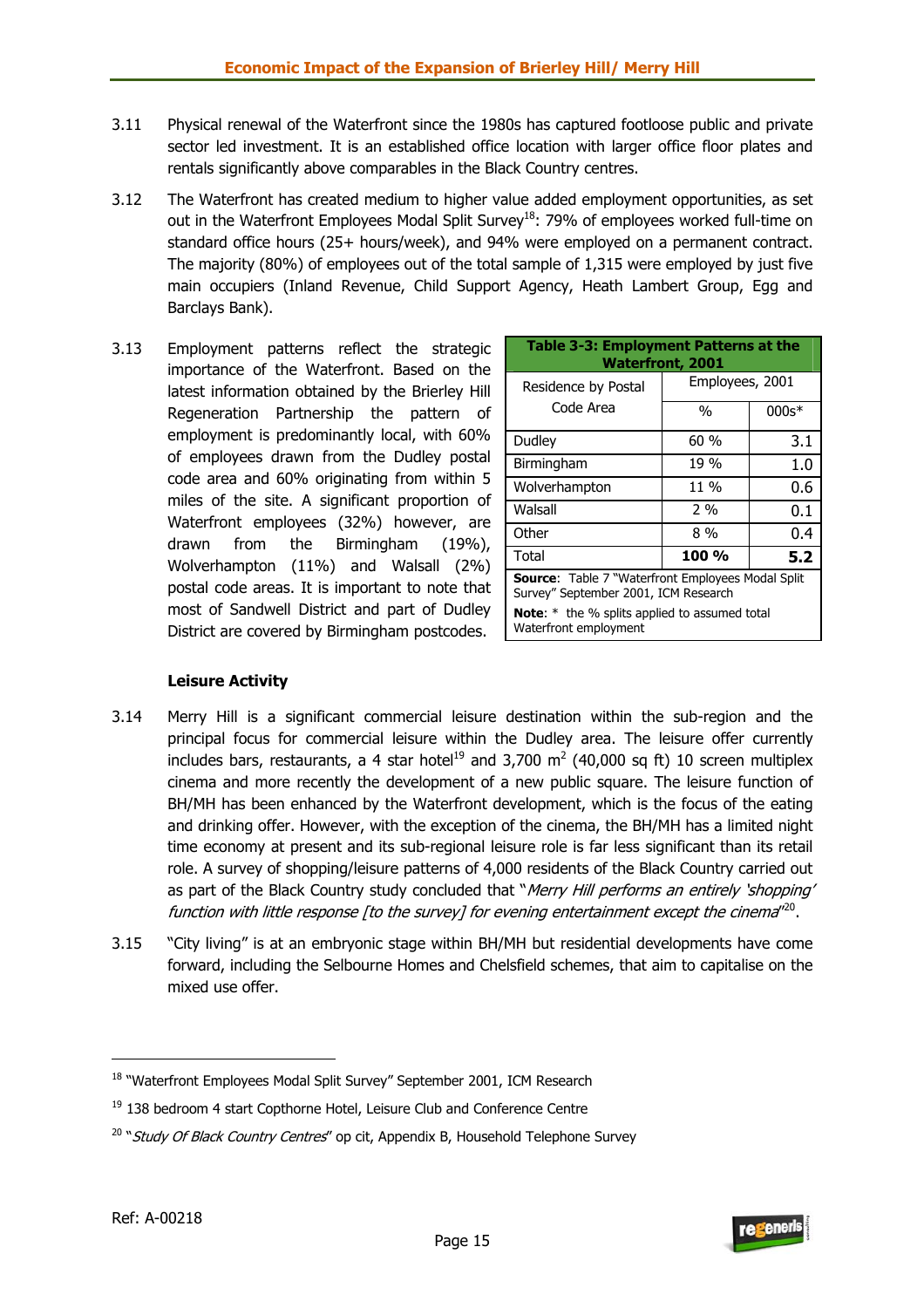## **Conclusions**

- 3.16 In summary:
	- BH/MH acts as a major retail and office employment location in Dudley and the wider Black Country
	- It provides jobs for residents of Dudley, but also is a significant source of employment in the rest of the Black Country.
	- It has been a successful employment location where employment has grown over the period 1991-2002.

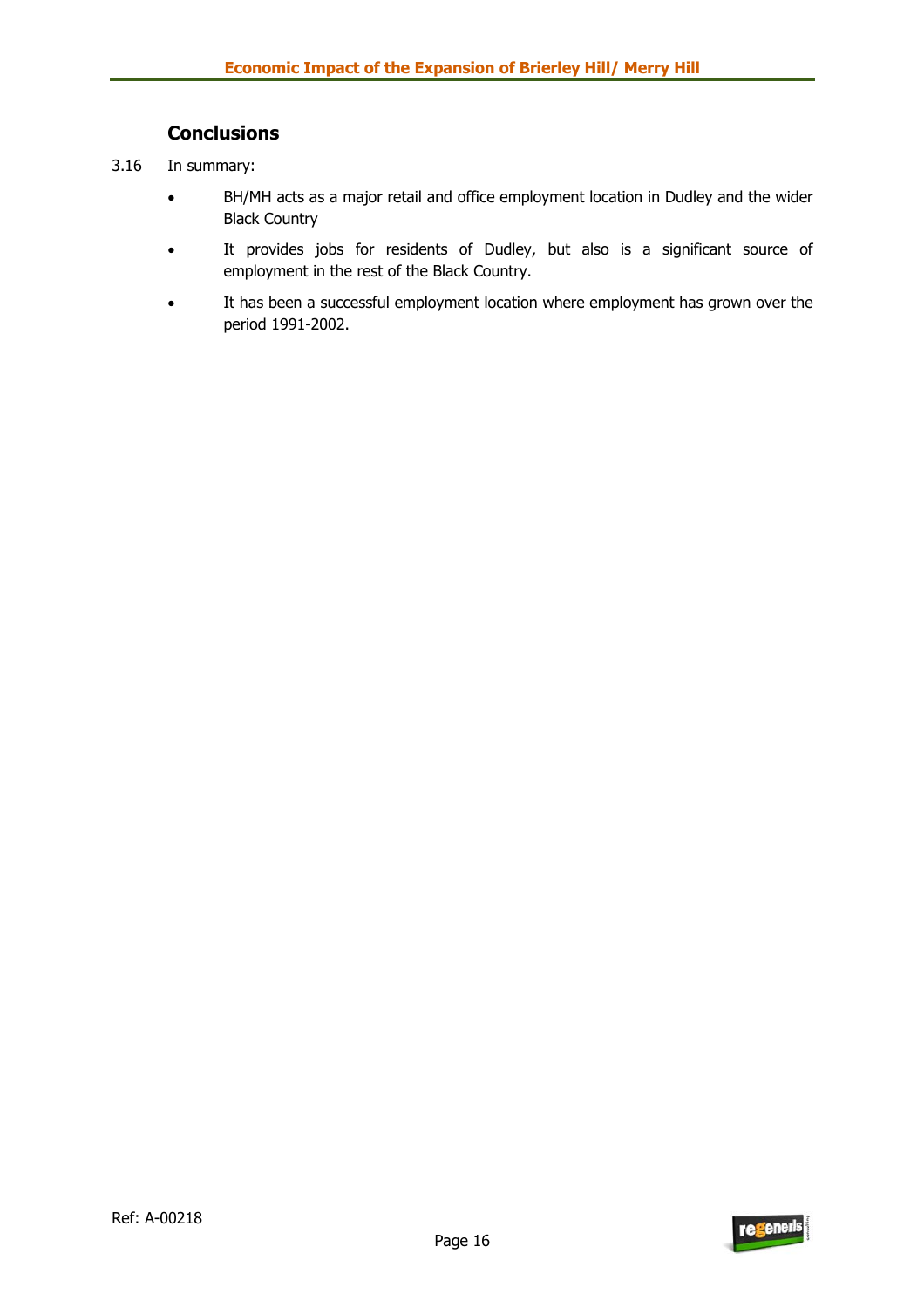# **4. Overview of Black Country Centres**

4.1 This section outlines the current economic role of the other key strategic centres within the sub-region (Wolverhampton, Walsall, and West Bromwich) in relation to the three sectors of office, retail and leisure. We also discuss the role of Dudley town centre at the end of this section.

## **Overview of Centres**

- 4.2 The role of the centres was analysed in some depth in the recent Centres report for the Black Country Study. The main conclusions of this work in relation to the different uses were as follows:
	- **Retail.** Birmingham City Centre is strengthening its position as the regional dominant retail centre. This is beneficial to the West Midlands as a whole but presents a significant threat to the sub-region.
	- The five major centres (Merry Hill, Wolverhampton, Walsall, West Bromwich and Dudley) collectively retain only 39.1% of the comparison goods spend of the Black Country catchment area. Overall there is 33% leakage of comparison goods spend out of the Black County, which equates to a total loss from the sub-region of  $£1.4$ billion. Birmingham draws the highest proportion of this, totalling £675 million or roughly two times the retail trade draw of Walsall.
	- Despite its position as the strongest retail centre in the sub-region, Merry Hill draws less comparison goods trade ( $E621$  million) from the Black Country catchment than Birmingham (£675 million). The next largest Black Country centre is Wolverhampton with £495m or 11% of total catchment area spend.
	- Walsall and West Bromwich have experienced significant and continuing decline in retail market share in relative terms.
	- **Office**. Birmingham city centre is by some way the dominant office market in the West Midlands. Outside of Birmingham the main regional growth areas are along the established M42 corridor and, to a lesser extent, South Coventry around the University of Warwick. The report notes that none of the traditional Black Country Centres has a significant office market at present and "*the existing accommodation is* generally dated and falls short of current occupier requirements in terms of parking, technology, floor to ceiling heights and floor plates layout".
	- The report points out that the main exception is at Brierley Hill/Merry Hill where the Waterfront represents a "hybrid" between traditional town centre markets and out of centre provision. In the view of the authors the only 'genuinely strategic' office location in the Black Country is the Waterfront at Brierley Hill.
	- **Leisure**. The commercial leisure sector is driven by changing social and demographic trends, most notably the increase in town and city centre investment. Brierley Hill is strengthening its role as a commercial leisure destination within the sub-region.
	- There is significant need to grow affluent catchment areas to drive investment in the sub-region. City living is expected to increase in Wolverhampton and, over time, in Walsall and the wider Brierley Hill area.

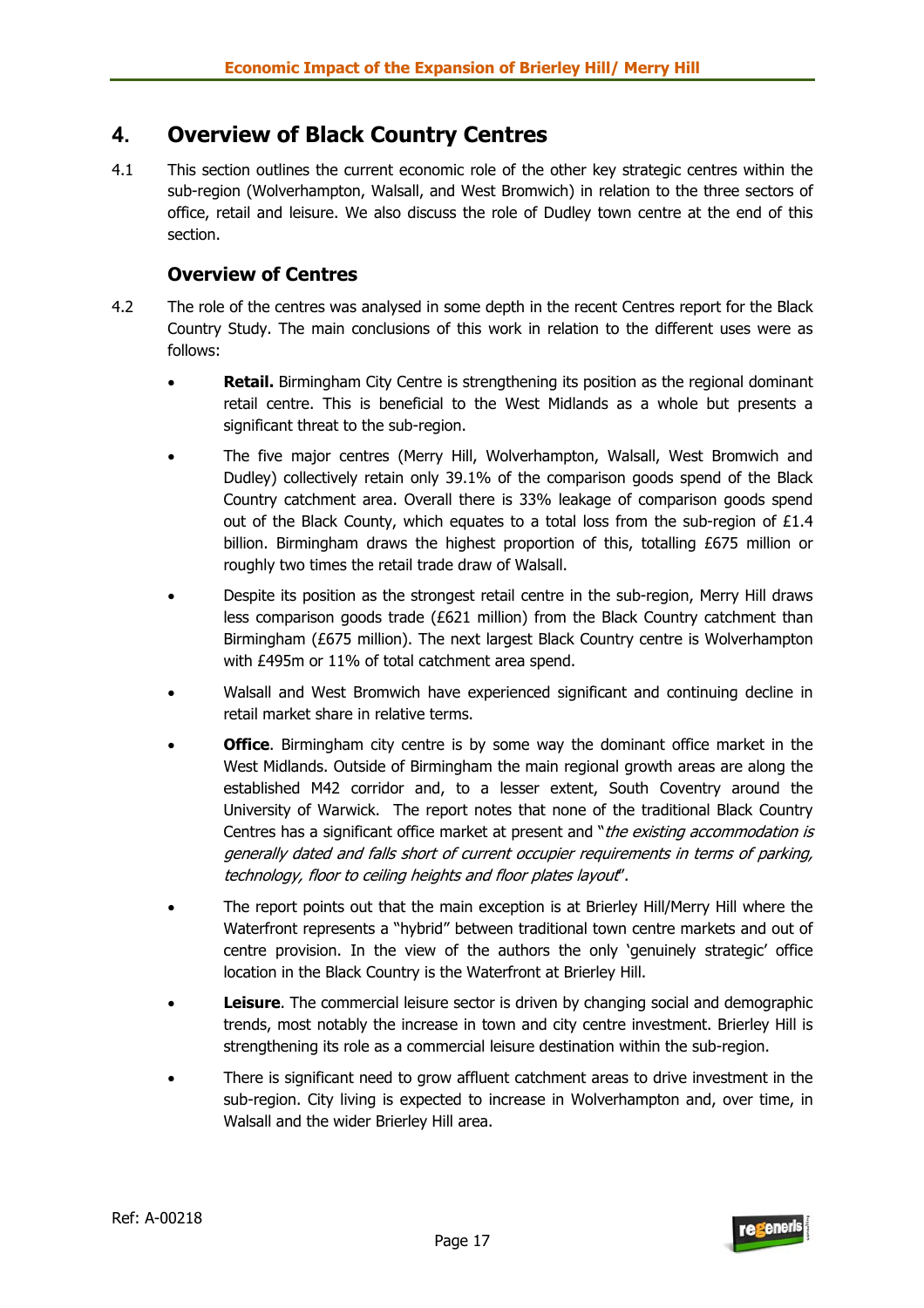- 4.3 We have also examined the role of the centres using recent economic statistics. This work is based on employment data from the Annual Business Inquiry, as such it has some limitations, most noticeably that it is available for ward areas only which do not always map well onto the areas of the centres and that it can be unreliable at a ward level. We have taken the wards which best match the centres these are:
	- Wolverhampton: St. Peters ward
	- Walsall: St. Matthews ward
	- West Bromwich: West Bromwich central ward
	- Brierley Hill/Merry Hill: Brierley Hill, Brockmoor/Pensett, and Quarry Bank/Cradley wards $^{21}$
	- Dudley town centre: St. Thomas's.
- 4.4 The data is set out in Table 4-1 for relative importance for the different employment categories. These employment categories have been defined in terms of Standard Industrial Classification (SIC) codes, for "office" employment this includes all financial and business services as well as public administration<sup>22</sup>. This definition of office employment will capture most but not all office based activity: there will be some activities occupying offices which could be classified as other sectors – for instance a call centre servicing the communications or travel sector, or a headquarters building for a manufacturing company.
- 4.5 The key points are:
	- Wolverhampton is the largest centre for retail, leisure and "office" employment in the sub-region – it has around 24,000 employees in these areas. It is the location for a particularly large share of Black Country "office" employment (18%);
	- $BH/MH$  is the largest centre in the sub-region for retail employment there are 6,700 retail employees, which represents 14% of the Black Country total. It is, based on most realistic estimates, the joint second largest centre for these sectors overall, with 14,000 employees in the three sectors.
	- Walsall is the joint second largest centre for these sectors overall, with a particularly high share of office employment;
	- By far the smallest centre is Dudley, with 5,200 employees across these sectors.
- 4.6 In terms of recent employment growth:
	- Employment in these sectors has grown in recent years in all centres except Dudley, which has seen a net fall of 4,500 jobs overall.
	- Wolverhampton centre has been the strongest growing overall, with a net growth of 6,400 jobs.



<sup>&</sup>lt;sup>21</sup> Note: Quarry Bank/Cradley included on the basis of the significance of office based employment, indicating that it covers part of the Waterfront development. However, the ABI data used is not always reliable for small areas.

 $22$  Note: in the Employment Capacity study office needs were taken as being driven by financial and business services, in practice the public sector generates significant office space demands, although as seen in Section 2 this is not expected to generate substantial future net additional space demands over the present day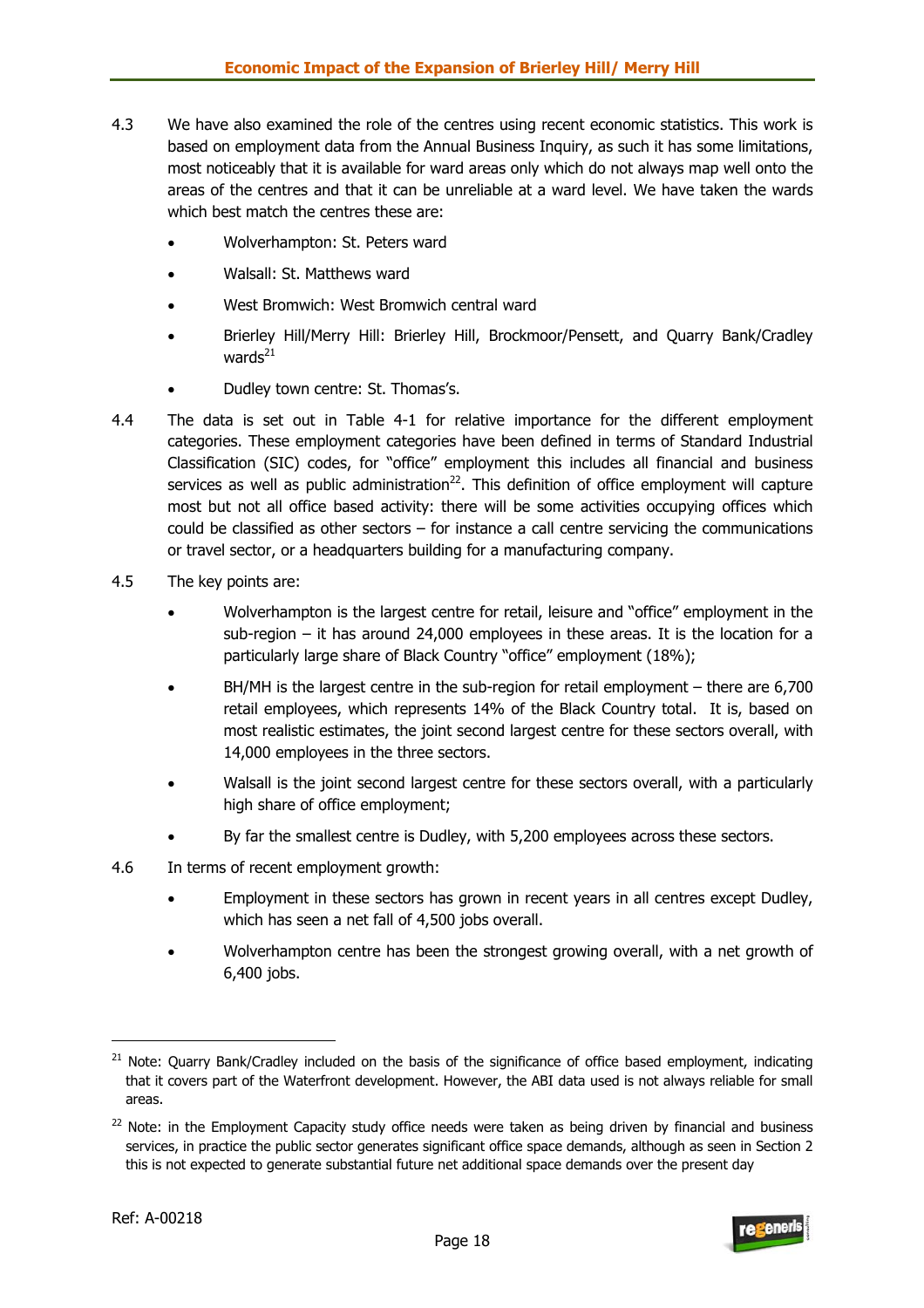- BH/MH has also seen strong growth, its employment increasing by 5,900 jobs, a 40% increase.
- Taking all centres together, retail employment has grown, although it has fallen in Walsall and West Bromwich. BH/MH has seen by far the strongest growth, at 17%, which is significantly above the other centres and nearly three times the Black Country average.
- Overall, employment in leisure services has fallen in the centres. This was most notable in Dudley and West Bromwich, where leisure employment fell by a factor well above the sub-regional average. Employment in this sector has, however, increased by 160 jobs in Merry Hill.
- "Office" employment has grown significantly overall, especially in Wolverhampton, where the sector grew by 6,100 jobs, or 64%. Merry Hill has experienced growth in this area, with our estimate that employment grow by around 1,200 jobs. Growth has also been strong in Walsall and West Bromwich. Dudley, however, has seen a large fall in employment in this area, with a net loss of 4,400 jobs.

| Table 4-1: Total Employment by Centre, 2002 |                          |                                       |      |                                       |                             |                                     |  |
|---------------------------------------------|--------------------------|---------------------------------------|------|---------------------------------------|-----------------------------|-------------------------------------|--|
|                                             | <b>Retail Employment</b> |                                       |      | <b>Leisure Employment</b>             |                             | "Office" Employment                 |  |
|                                             | 000s                     | $%$ of all<br><b>Black</b><br>Country | 000s | $%$ of all<br><b>Black</b><br>Country | 000s                        | % of all<br><b>Black</b><br>Country |  |
| <b>Brierley Hill/Merry</b><br>Hill Centre   | 6.7                      | 14%                                   | 2.1  | 8%                                    | 5.3 <sub>to</sub><br>$8.9*$ | $6%$ to<br>10%*                     |  |
| Wolverhampton<br>Centre                     | 6.4                      | 13%                                   | 2.3  | 8%                                    | 15.7                        | 18%                                 |  |
| <b>Walsall Centre</b>                       | 3.1                      | 7%                                    | 1.4  | 5%                                    | 10.4                        | 12%                                 |  |
| West Bromwich<br>Centre                     | 1.8                      | 4%                                    | 0.7  | 2%                                    | 6.7                         | 8%                                  |  |
| <b>Dudley Centre</b>                        | 1.6                      | 3%                                    | 0.5  | 2%                                    | 3.1                         | 3%                                  |  |
| All Black Country                           | 48.1                     | 100%                                  | 27.7 | 100%                                  | 88.7                        | 100%                                |  |

**Source**: ONS, NOMIS, Annual Business Inquiry, © Crown Copyright

**Notes**: (1) Retail sector is defined as SIC 52, "office" as SIC 65-75, and leisure as SIC 55 and 92; (2) centres defined from 1991 based wards as follows: Brierley Hill/Merry Hill - Brierley Hill, Brockmoor and Pensett, Quarry Bank and Cradley; Wolverhampton – St. Peters; Walsall – St. Matthews; West Bromwich – West Bromwich Central; Dudley – St. Thomas's. \* The lower figure excludes the exception growth between 2001 and 2002 in office employment in Quarry Bank/Cradley ward which is almost certainly a data error

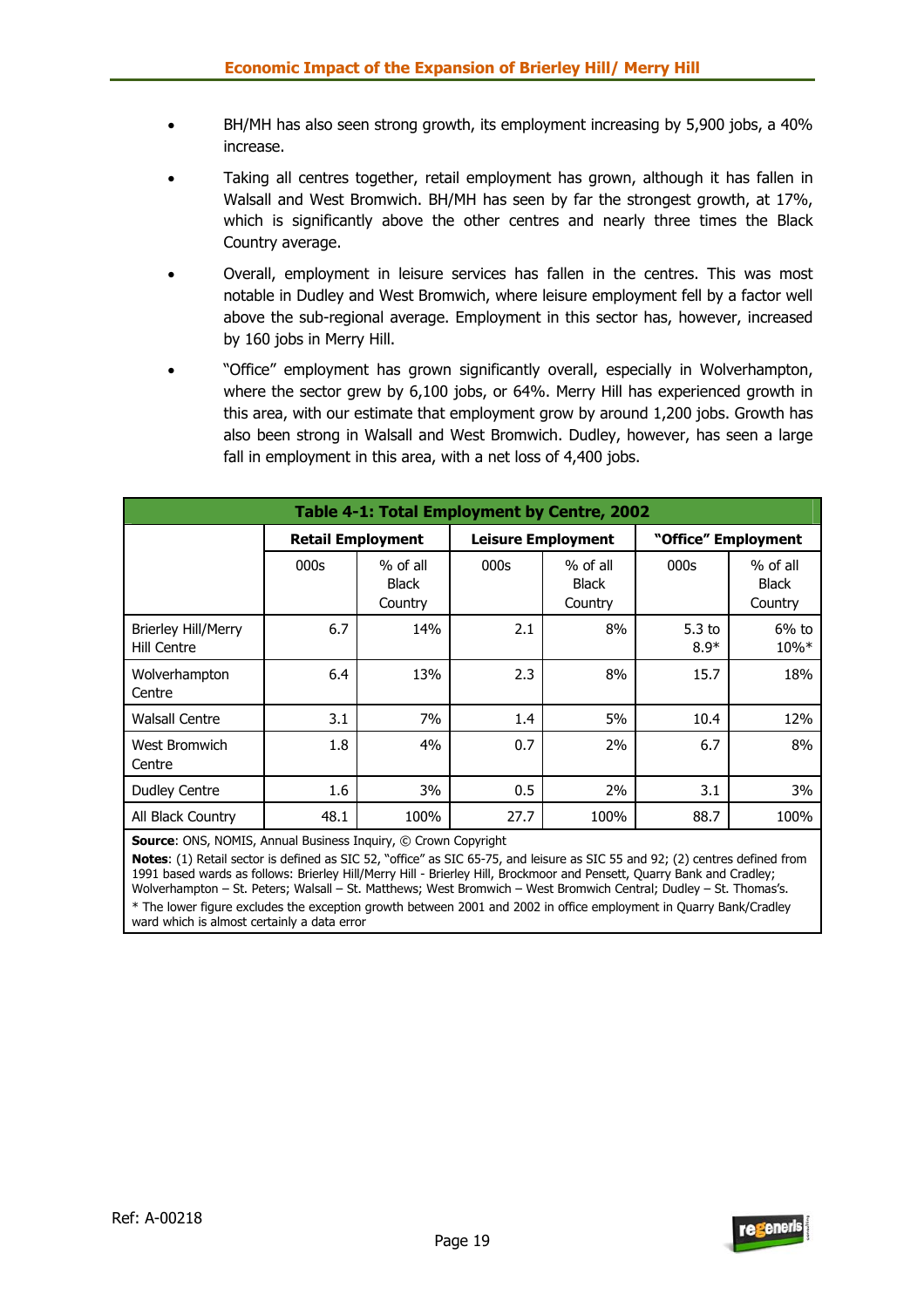| Table 4-2: Change in Employment by Centres, 1998-2002 |                             |          |                             |                           |                             |                     |  |
|-------------------------------------------------------|-----------------------------|----------|-----------------------------|---------------------------|-----------------------------|---------------------|--|
|                                                       | <b>Retail Employment</b>    |          |                             | <b>Leisure Employment</b> |                             | "Office" Employment |  |
|                                                       | 000s<br>change<br>1998-2002 | % change | 000s<br>change<br>1998-2002 | % change                  | 000s<br>change<br>1998-2002 | % change            |  |
| <b>Brierley Hill/Merry</b><br>Hill Centre             | 1.0                         | 17%      | 0.2                         | 8.3%                      | $1.2*$                      | 29%*                |  |
| Wolverhampton<br>Centre                               | 0.3                         | 5%       | 0.0                         | $-0.7%$                   | 6.1                         | 64%                 |  |
| <b>Walsall Centre</b>                                 | $-0.3$                      | $-8%$    | 0.0                         | 0.1%                      | 2.2                         | 26%                 |  |
| West Bromwich<br>Centre                               | $-0.1$                      | $-7%$    | $-0.1$                      | $-18.0%$                  | 1.6                         | 32%                 |  |
| <b>Dudley Centre</b>                                  | 0.1                         | 4%       | $-0.2$                      | $-25.8%$                  | $-4.4$                      | $-59%$              |  |
| All Black Country                                     | 2.7                         | 6%       | $-1.2$                      | $-4.2%$                   | 13.2                        | 17%                 |  |

**Source**: ONS, NOMIS, Annual Business Inquiry, © Crown Copyright

**Notes**: (1) Retail sector is defined as SIC 52, "office" as SIC 65-75, and leisure as SIC 55 and 92;

(2) centres defined from 1991 based wards as follows: Brierley Hill/Merry Hill - Brierley Hill, Brockmoor and Pensett, Quarry Bank and Cradley; Wolverhampton – St. Peters; Walsall – St. Matthews; West Bromwich – West Bromwich Central; Dudley – St. Thomas's.

\* Figures exclude the data quirk of an extra 3,600 office based jobs in Quarry Bank/Cradley ward in 2002 compared to 2001

## **Performance of Centres**

- 4.7 Another dimension of relative centre performance is rental levels a reasonable measure of how established a centre is and levels of demand. Table 4-3 below summarises the official Valuation Office view of the main office centres in the West Midlands. The key points are that:
	- The high rental levels in Birmingham centre and Solihull (the latter reflecting the M42/Airport office market)
	- There are no figures shown for either Dudley or Walsall, reflecting that there are no significant commercial office locations.
	- The typical rental levels for Merry Hill  $(\text{\textsterling}120/m^2)$  are well above those in Wolverhampton and West Bromwich (a third higher) and indicate that it is a  $2^{nd}$  tier office location in the West Midlands.

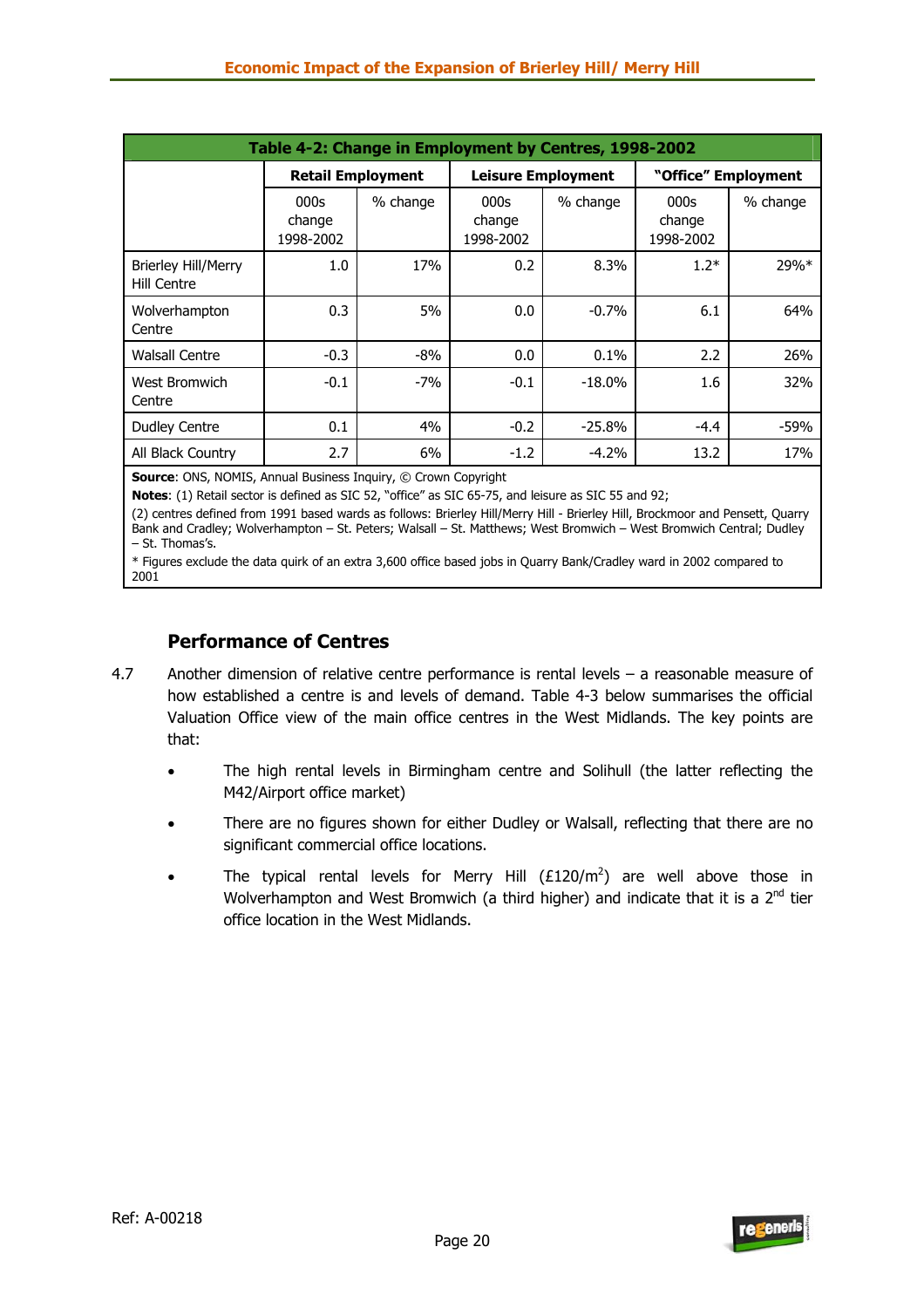| Table 4-3: West Midlands Typical office rentals July 2005 (£/m <sup>2</sup> /annual)                                                                                            |        |        |        |  |  |  |
|---------------------------------------------------------------------------------------------------------------------------------------------------------------------------------|--------|--------|--------|--|--|--|
| <b>LOCATION</b>                                                                                                                                                                 | Type 1 | Type 2 | Type 3 |  |  |  |
| Birmingham (see below)                                                                                                                                                          | $*275$ | $*275$ | 135    |  |  |  |
| Coventry                                                                                                                                                                        | 108    | 115    | 80     |  |  |  |
| <b>West Bromwich</b>                                                                                                                                                            | 90     | 95     | 75     |  |  |  |
| Wolverhampton                                                                                                                                                                   | 93     | 98     | 80     |  |  |  |
| Lichfield                                                                                                                                                                       |        | 145    | 135    |  |  |  |
| Telford                                                                                                                                                                         | 120    | 130    | 85     |  |  |  |
| Hanley (Stoke)                                                                                                                                                                  |        | 135    | 110    |  |  |  |
| Solihull                                                                                                                                                                        | 225    | 210    | 125    |  |  |  |
| Redditch                                                                                                                                                                        | 135    | 140    | 100    |  |  |  |
| Merryhill                                                                                                                                                                       | 120    | 125    |        |  |  |  |
| <b>Source:</b> Valuation Office, Property Market Report, July 2005<br><b>Note:</b> * The values for Birmingham are based on the central business district within the Inner Ring |        |        |        |  |  |  |

4.8 There is similar information on retail rental levels from the Valuation Office. This shows that in the West Midlands Type 1 rentals (prime positioning a prime shopping centre) were highest in Birmingham (£2,900 per m<sup>2</sup>) followed by Merry Hill (£2,500 per m<sup>2</sup>), Wolverhampton (£1,300) and West Bromwich (£800) were considerably lower.

## **Role of Dudley Town Centre**

- 4.9 Recent work by Dudley MBC identifies little opportunity over and above existing UDP commitments for retail and other town centre development in Dudley<sup>23</sup>. Opportunities for the expansion of future capacity are limited by:
	- The fact that it can no longer hold its position in the retail hierarchy of the Black Country.
	- Quality of employment sites. Only 12% of Dudley's regional employment land study (RELS) sites are identified as being of good quality, with the majority (74%) being described as being of either average (40%) or lower than average quality (34%).
	- The limited physical capacity of Dudley town centre to accommodate major redevelopment demanded by modern retailers
	- Lack of flexibility in the physical form to accommodate major redevelopment
	- Relative inaccessibility from the motorway network
	- Impact on the historic fabric of the town centre. Expansion of capacity would be detrimental in the context of the role Dudley is pursuing as a sub-regional focus for leisure and tourism.
- 4.10 Dudley is clearly not able to perform a strategic role within the sub-region we have therefore not considered it further in the analysis in this report. This is also borne out by the analysis above of the relative scale of economic activity and rate of change of the activity above.



<sup>&</sup>lt;sup>23</sup> Dudley MBC (2005) 'Capacity of Dudley Centres', prepared on behalf of the West Midlands Regional Assembly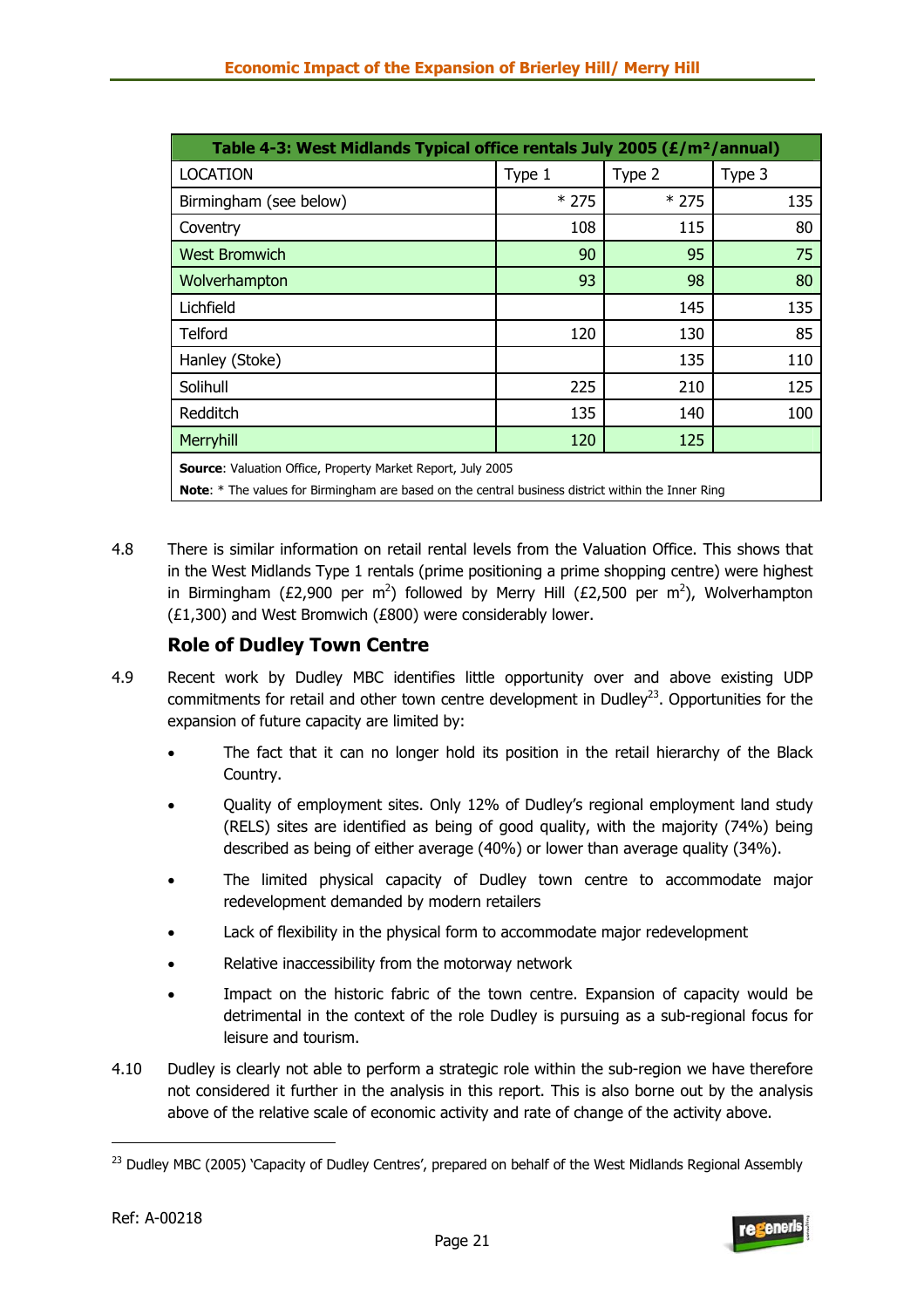# **5. Capacity of the Black Country Centres for Future Growth**

5.1 This section outlines the future potential of the four Black Country strategic centres to absorb economic growth. In particular, the potential to increase the market share of the Black Country centres in a West Midlands context.

## **Overview on Capacity**

- 5.2 In considering the future capacity of the strategic centres to accommodate growth there are three key considerations:
	- First, what is the overall quantum of growth in actual or potential demand likely to be?
	- Second, what are the key drivers influencing where this activity is likely to be located?
	- Third, what is the actual and potential capacity of centres to accommodate this growth (in terms of actual physical capacity, but also market desirability)?
- 5.3 To some extent these arguments are inter-related and potentially circular: population growth instead of decline will drive employment growth and employment growth will drive population growth.

#### **Scale of Potential Growth**

- 5.4 The evidence we have assessed suggests the following:
	- In relation to **retailing**, the recent Black Country Centres study indicates that total trend line growth in annual retail comparison goods spend over the period 2004 to 2021 from the Black Country catchment will be to  $£4,400m$  with a further  $£1,200m$ under a high growth scenario. Currently there is leakage of 15% to Birmingham from the Black Country and overall 33% leakage.
	- The overall growth in retail capacity (i.e. turnover for which new floorspace is needed) assuming market shares remain the same and based on trend-line population growth would be by 2021 155,000  $\text{m}^2$  of net floorspace or 229,000  $\text{m}^2$ gross (including A2/A3 needs). Adding higher assumed growth in line with the Black Country Vision increased these to 215,000  $m^2$  net and 320,000  $m^2$  gross by 2021.
	- The level of population growth and comparison goods spend is assessed in the Centres study under the high growth scenario generates capacity for around 390,000  $m<sup>2</sup>$  net (circa 580,000  $m<sup>2</sup>$  gross) by 2031 (under the trend line scenario the capacity by 2031 is 250,000 m<sup>2</sup> net or 370,000 m<sup>2</sup> gross). Current commitments/major policy proposals in the Black Country (including the Merry Hill/Brierley Hill proposal) collectively account for only about 234,000  $m^2$  gross. Therefore the report points out that there is significant current capacity and a need to plan for major growth - if this capacity is not provided it will leak out of the sub-region.
	- There is potential to clawback some of the retail leakage by additional growth in capacity in the Black Country, should this happen then the work suggests that the overall capacity for growth in annual retail comparison goods spend is  $140,500$ m<sup>2</sup> of additional net floorspace by 2031.

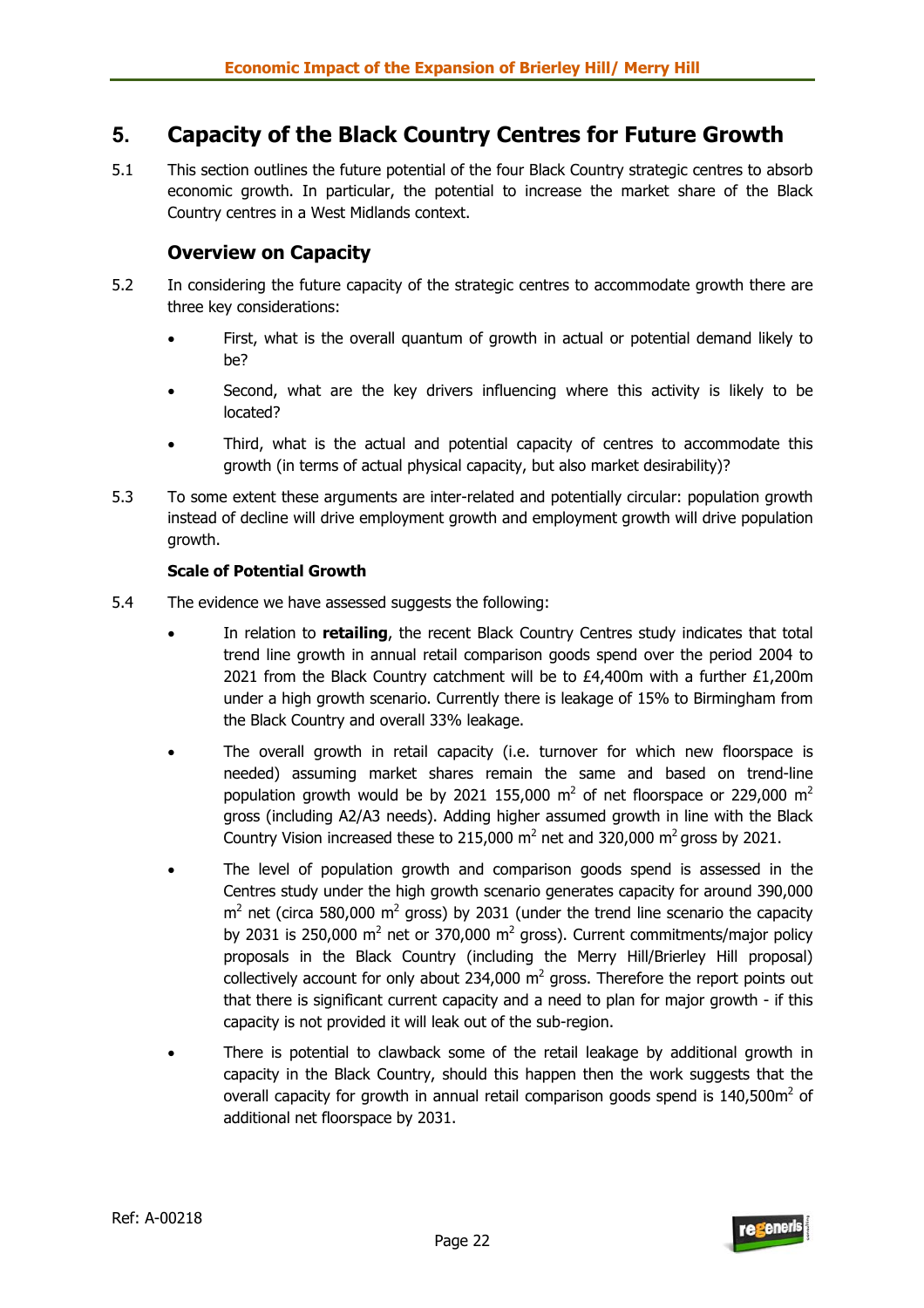- In relation to **office** uses, as already indicated the net requirement in additional offices is likely to be as a minimum of  $200,000m^2$  to  $400,000m^2$  (to accommodate 33,000 net additional jobs) over the period to 2030 for financial and business services. If the Black Country economy is to be transformed in line with the Black Country Vision this would rise to  $800,000$ m<sup>2</sup> to 1.4 million m<sup>2</sup> (for around 80,000 net additional jobs).
- There are no equivalent clear projections for leisure related employment or floorspace. The Centres Study indicates likely significant growth in leisure expenditure to 2021 and 2031. The GHK work $^{24}$  suggests that total personal services sectoral employment will rise by 10% to 22% - this gives some indication of likely growth in floorspace required over the Black Country area.

#### **Key Drivers Influencing Location**

- 5.5 The Black Country Centres study identifies the key market drivers for the location of retail as follows:
	- The polarisation by retailers towards **larger schemes in larger centres**, the report states that the "focus of the most influential retailers and developers is increasingly concentrated on larger developments in dominant city centres which are, or have the potential to become, 'top 50' destinations with strong catchments. At present, only Merry Hill and Wolverhampton fit this profile"
	- **Larger footprints**: the space requirements of retailers on the 'high street' and particularly in shopping centre locations are changing with many retailers "requiring large footprints in order to be able to compete with one another and off centre locations, show-case extensive product ranges, and provide sufficient in store facilities and an attractive, modern shopping environment".
	- The impact of "**etailing**" (electronic, internet based retail) which will eat into the traditional retailers market share. Roger Tym take this into account in their capacity analysis assuming the "etailing" share of comparison goods rises from 8% now to 20% by 2021.
- 5.6 The key drivers for office development include:
	- Strategic sites the polarisation of office activity into a small number of key destinations indicates that only one or two locations are likely to emerge within the Black Country over the study period as significant office locations.
	- Regeneris Consulting's work on locational requirements for the office sector $^{25}$  has indicated that that there are macro and micro locational factors for most sectors – especially knowledge based sectors in the financial and business services.



<sup>&</sup>lt;sup>24</sup> "Long-Term Economic and Employment Strategy for the Black Country" a Final Report to the Black Country Consortium, February 2005

 $25$  For instance as part of the team for the Mersey Belt study for the NWDA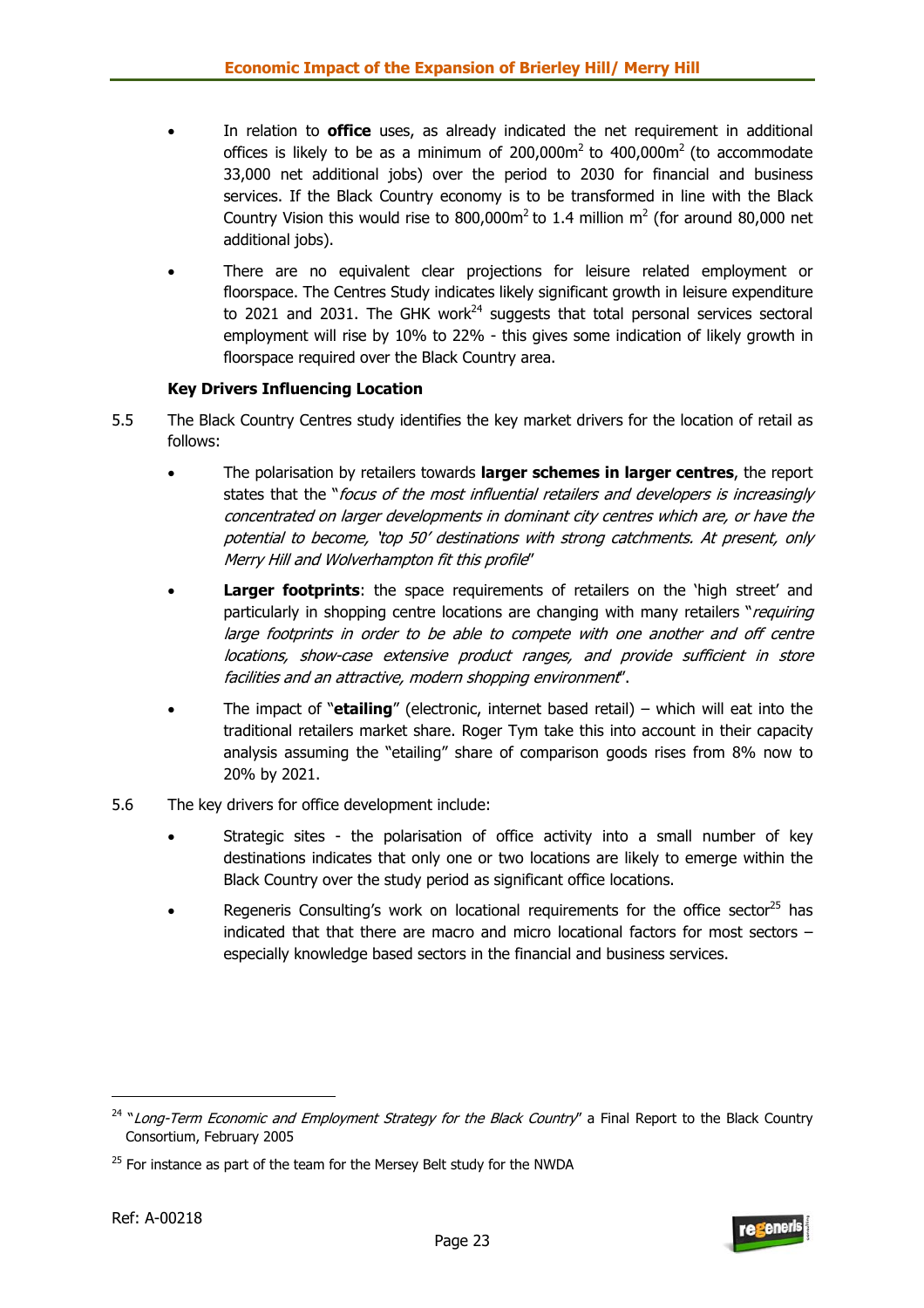- ¾ **Macro locational** factors drive the overall location (i.e. the Black Country, or south vs. north Black Country, or the M42 corridor or Birmingham City Centre). The key driver here is access to a suitable sized pool of skilled labour and, in some instances communications links for national and international travel (such as proximity to Birmingham International Airport or mainline railway station with good services to London). The Black Country has tended to suffer in comparison to the centre of Birmingham and the Solihull/Warwick M42 axis in attracting knowledge based firms.
- ¾ **Micro locational** factor drive the precise location and relate to the environmental quality of the location, access to services (such as retailing and leisure) for workers and local roads and public transport links. Increasingly the accessibility of locations and ability to draw on a wide labour pool, especially of skilled labour, is a key driver of office location. Here currently locations accessible to the motorway network, to areas of residence of relatively skilled, well qualified labour and at major public transport nodes have a key advantage. Looking to the future, being at or close to major public transport nodes will become an increasingly important factor (where Birmingham has a distinct advantage in the West Midlands).

## **Capacity/Suitability of Centres**

- 5.7 There has been a considerable body of work looking at employment land supply and the role of the centres in the Black Country, the key messages going forward are:
	- **Retail capacity:** there is not sufficient capacity planned across all 4 strategic centres in the Black Country to cater for forecast growth even taking into account the proposals for Brierley Hill/Merry Hill under the growth scenarios assessed in the Centres study.
	- **Office development capacity:** the key issue here is the need for suitable offices to cater for local demand and to provide an attractive proposition for the relatively footloose firms in the region's target sectors (essentially knowledge based industries). Under the baseline scenario explored by GHK under the baseline trends scenario there will be a need for additional office floorspace for financial and business services of 200,000 $\text{m}^2$  to 400,000 $\text{m}^2$ , under the "preferred scenario" there will be the need for a substantially higher growth in office floorspace to cater for these uses  $(800,000\text{m}^2)$ to 1.4 million  $m^2$ ). There is limited development planned in the strategic centres, certainly not sufficient to deliver the higher level of new office space, this is also, broadly the conclusion of the Black Country Employment Land Capacity Study.



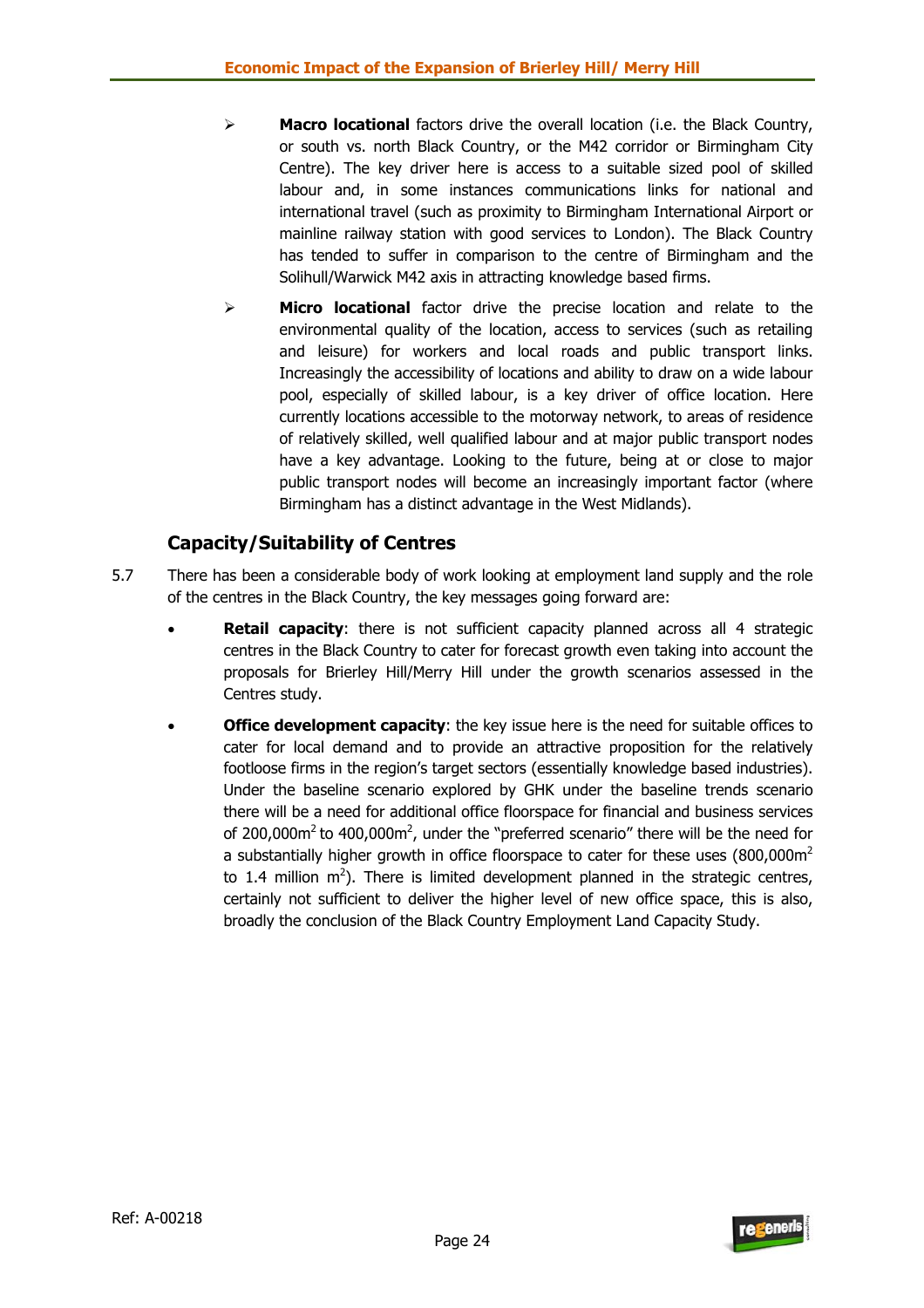# **6. Development Proposals & Economic Impact**

## **The Proposals**

- 6.1 An ambitious master plan has been developed covering the Brierley Hill and Merry Hill area, which will inform the Phase One Revision of the Regional Spatial Strategy (RSS) for the West Midlands.
- 6.2 The development proposals for the Merry Hill Centre and Waterfront are designed in the context of the planned regeneration for Brierley Hill, as described in the Brierley Hill Implementation Plan 2003. There are eleven 'Urban Quarters' which make up the Implementation Plan. These are: Brierley Hill High Street, Lower Brierley, Canal Walk Central, Canal Walk South, Merry Hill, Merry Hill Retail Park, Waterfront Business Park, Waterfront, Archill, Pedmore Road, and Canal Walk North.
- 6.3 Better accessibility through public transport improvements is a precondition to further growth in the BH/MH area. The West Midlands Local Transport Plan (LTP) for 2003 proposes:
	- An extension of the existing Midland Metro Line 1 (Wolverhampton-Birmingham) between Wednesbury and Brierley Hill, via Dudley Town Centre (Midlands Metro 3). The proposed extension will create five new stations.
	- Local Transport Plan Major Scheme of transport improvements, including:
		- ¾ Introduction of car parking charges at Merry Hill
		- $\triangleright$  A new parallel route reducing the weight of traffic on Brierley Hill High Street
		- ¾ An additional east-west link road
		- $\triangleright$  Bus priority measures
		- $\triangleright$  Improved pedestrian linkage.
- 6.4 However, there has been considerable discussion about the future scale and location of future floorspace across the Black Country and role of the key centres. We have drawn our estimates of the expansion of BH/MH based on the emerging strategy of the amount of (gross) floorspace by centre up to 2021. These figures are:
	- Comparison retail (gross) 51,000 m<sup>2</sup> by 2021 and 80,000 m<sup>2</sup> by 2031<sup>26</sup>.
	- Offices (B1 (a) use class, excluding A2) 191,500  $\text{m}^2$  (gross) by 2021 and 299,500  $m<sup>2</sup>$  by 2031<sup>27</sup>.
	- There has been no similar agreement about leisure floorspace. We have therefore continued to use the figures from the BH/MH development proposals.

<sup>&</sup>lt;sup>26</sup> Out of a total for the 4 strategic centres of 185,000 m<sup>2</sup> by 2021 and 284,000 m<sup>2</sup> to 2031 (or 28%)

<sup>&</sup>lt;sup>27</sup> A quarter of the assumed total additional B1(a) floorspace across the Black Country – which is all assumed to be located in the four strategic centres (less the assumed  $100,000$  m<sup>2</sup> of committed floorspace)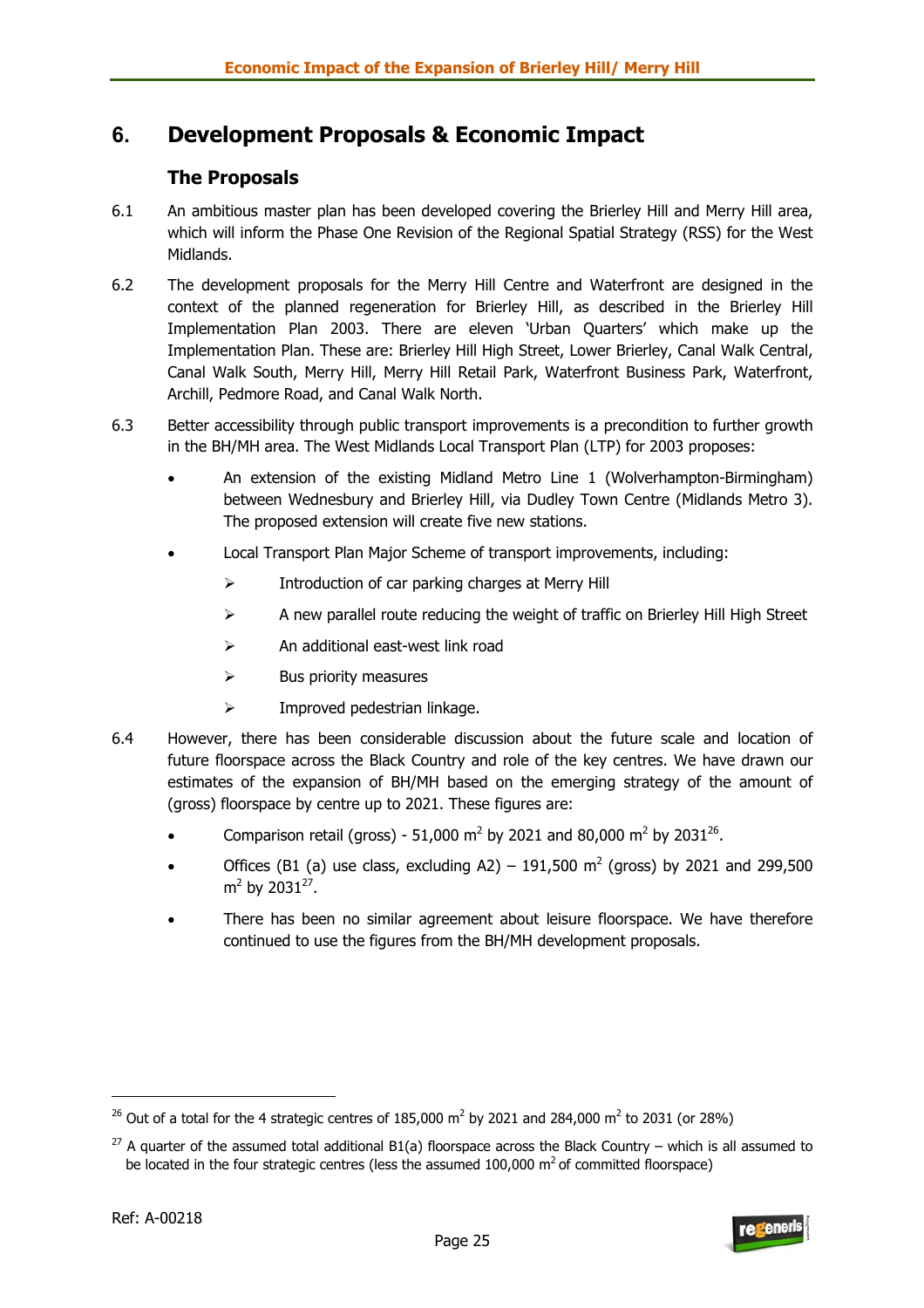6.5 It is worth commenting that the split of floorspace for retail and office across the four centres is not based on an analysis of market demand or desirability. Work has been carried out to show that all centres have the physical capacity to accommodate this growth. The office development would represent an extremely large amount of new development relative to what is already there in all four centres, including BH/MH.

### **Gross Economic Impact of the Proposed Development**

- 6.6 We have assessed the likely gross impact of the development proposals for BH/MH by applying three layers of assumptions:
	- First, standard **employment density assumptions** to convert from floorspace to employment. For the purposes of this exercise we have used the densities set out in the English Partnerships Best Practice Guide on Employment Densities<sup>28</sup>. For purposes of the assessment we have used the following ratios of sq metres of net floorspace per job:
		- $\triangleright$  Retail: 20m<sup>2</sup> per job for a town/city centre retailing.
		- $\triangleright$  Office: there is a range of 16m<sup>2</sup> to 20 m<sup>2</sup> per job representing the range from Business Park to general offices, we have used 18m2 (which is also consistent with the assumption used in the Black Country Employment Capacity Study).
		- $\triangleright$  Leisure: 40m<sup>2</sup> per job for amusement and entertainment centres (note it is difficult to find standard densities for leisure activities as they are very variable).

Note: we have used a factor of 85% to convert from gross to net floorspace to assess impacts.

- Second, assumptions about occupancy. We have assumed a 10% vacancy rate for the office and leisure aspects and 5% for the retail aspects of the development.
- Third, assumptions on place of residence of new workers based on the current pattern of travel to work..
- 6.7 The key results are summarised in Table 6-1 (for 2021) and Table 6-2 (for 2031). The key points are:
	- The overall employment impact of the development proposals by 2021 would be to create, we estimate, of the order of **10,600 jobs** and by 2031 **16,300 jobs** in the BH/MH area.
	- The growth to 2031 at BH/MH would equate to 17% of the total employment growth across the whole of the Black Country forecast to 2030 under the preferred scenario (93,000 net additional jobs).
	- A fifth of these jobs would be in retailing activity and around four fifths in office based employment.
	- The effect of the development would be to very substantial increase employment in these sectors in the BH/MH area by at least 100% (2021) and 150% (2031) compared to the current position.



<sup>&</sup>lt;sup>28</sup> "*Employment Densities a Full Guide*" Arup Economics and Planning, 2001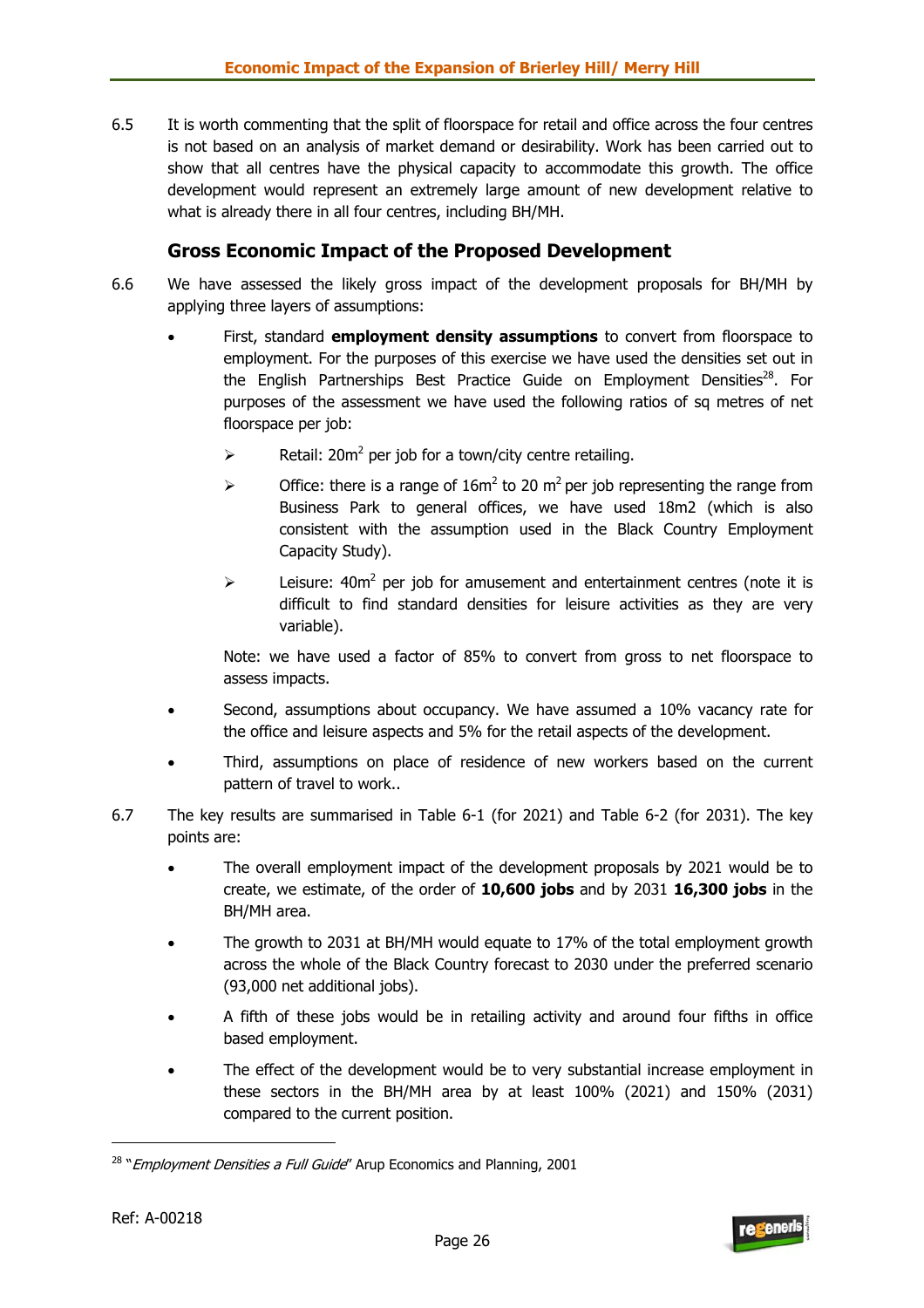6.8 It is important to note that these estimates relate to the development, not the potential impact on the Black Country as a whole. We have not, at this stage, taken into account displacement or multiplier effects.

| Table 6-1: Estimates of the Gross Economic Impact of the Proposed Expansion of<br><b>BH/MH to 2021</b>                                          |                                    |            |           |               |  |  |  |
|-------------------------------------------------------------------------------------------------------------------------------------------------|------------------------------------|------------|-----------|---------------|--|--|--|
| <b>Element of</b><br><b>Floorspace Area of</b><br><b>Gross Employment</b><br>Development m <sup>2</sup><br><b>Development</b><br><b>Impacts</b> |                                    |            |           |               |  |  |  |
|                                                                                                                                                 | <b>Gross</b>                       | <b>Net</b> |           |               |  |  |  |
|                                                                                                                                                 |                                    |            | 000s jobs | $\frac{1}{2}$ |  |  |  |
| Retail Development                                                                                                                              | 51,000                             | 43,350     | 2.1       | 19%           |  |  |  |
| <b>Office Development</b>                                                                                                                       | 162,775                            | 8.1        | 77%       |               |  |  |  |
| 4%<br>Leisure Development<br>20,000<br>17,000<br>0.4                                                                                            |                                    |            |           |               |  |  |  |
| <b>Total</b>                                                                                                                                    | 223,125<br>262,500<br>100%<br>10.6 |            |           |               |  |  |  |
| <b>Source:</b> BH/MH development proposals and Regeneris Consulting calculations                                                                |                                    |            |           |               |  |  |  |

| Table 6-2: Estimates of the Gross Economic Impact of the Proposed Expansion of<br><b>BH/MH to 2031</b> |                                                         |         |                                           |               |  |  |  |
|--------------------------------------------------------------------------------------------------------|---------------------------------------------------------|---------|-------------------------------------------|---------------|--|--|--|
| <b>Element of</b><br><b>Development</b>                                                                | <b>Floorspace Area of</b><br>Development m <sup>2</sup> |         | <b>Gross Employment</b><br><b>Impacts</b> |               |  |  |  |
|                                                                                                        | <b>Net</b><br>Gross                                     |         |                                           |               |  |  |  |
|                                                                                                        |                                                         |         | 000s jobs                                 | $\frac{0}{0}$ |  |  |  |
| Retail Development                                                                                     | 80,000                                                  | 68,000  | 3.2                                       | 20%           |  |  |  |
| <b>Office Development</b>                                                                              | 299,500                                                 | 254,575 | 12.7                                      | 78%           |  |  |  |
| Leisure Development<br>20,000<br>17,000<br>0.4                                                         |                                                         |         |                                           |               |  |  |  |
| <b>Total</b>                                                                                           | 399,500                                                 | 339,575 | 16.3                                      | 100%          |  |  |  |
| <b>Source: BH/MH development proposals and Regeneris Consulting calculations</b>                       |                                                         |         |                                           |               |  |  |  |

## **Labour Market Impacts of the Proposed Development**

- 6.9 In order to assess the labour market impacts of these development proposals we need to estimate from **where** the workers are likely to be drawn. Based on current employment and travel to work patterns (see Table 3-1 earlier) we might expect between 60% to 80% to come from the Dudley local authority/post code area and overall around 90% from the whole of the Black Country. However, much will depend on the nature of employment, wage rates paid and future travel to work patterns. The impact of the proposed Midland Metro extension to Merry Hill would substantially improve public transport accessibility to areas further north in the Black Country and could well increase commuting from the Wolverhampton and Walsall areas.
- 6.10 Using the current best information on travel to work patterns (as summarised in Section 3) the residential location of total gross employment opportunities might be taken from the Black Country as shown in Table 6-3. There are several interesting points from this analysis:
	- First, the scale of additional employment if impacting now on the labour market would on the face of it be difficult to be accommodated purely from the labour pool of Dudley local authority area (if proxied by the scale of claimant unemployed). Even accounting for the fact that the claimant unemployment level understates the actual potential labour pool, the figures show that the full development would create additional employment that, in practice would need to be met by residents from across the Black Country.

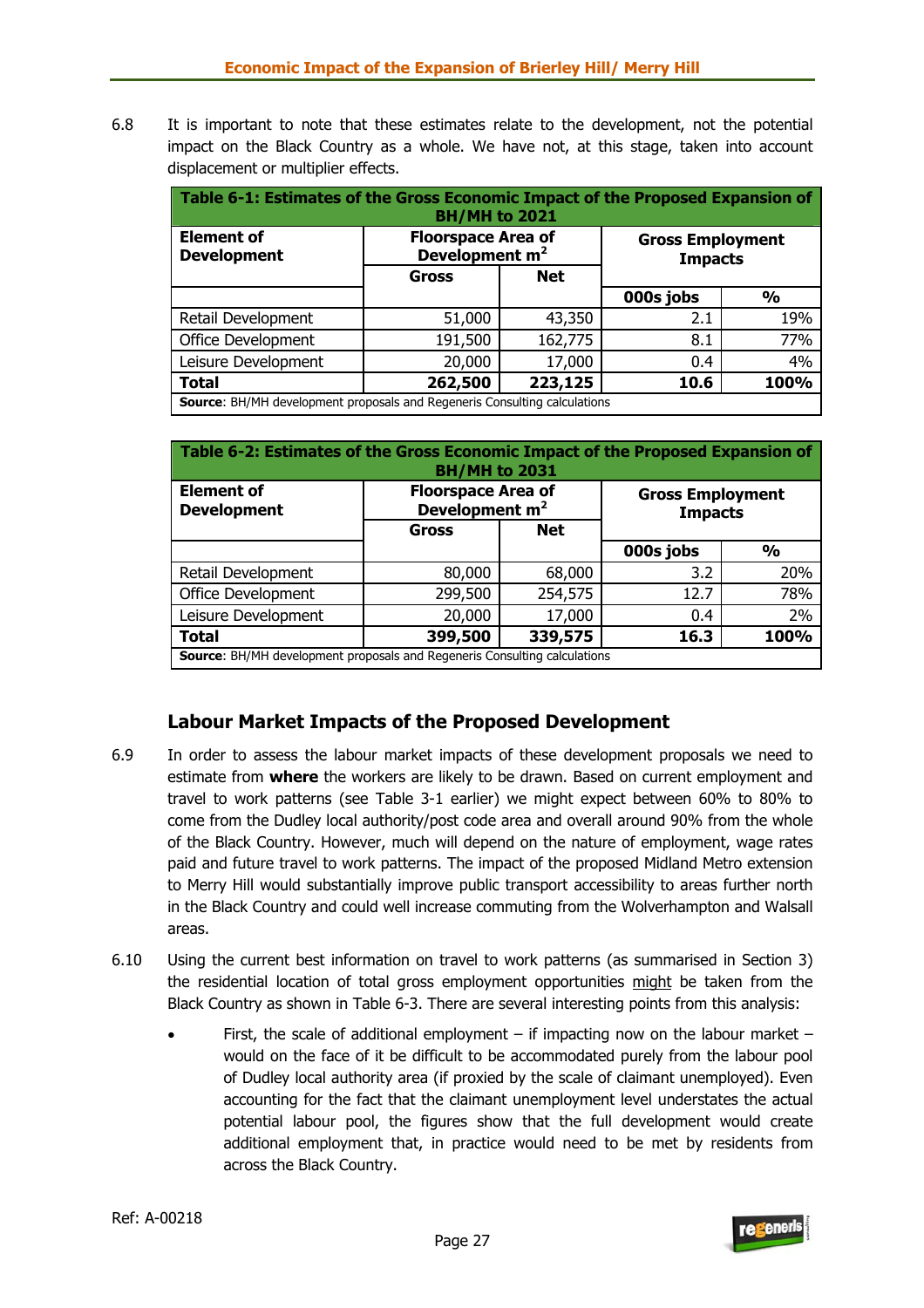- This emphasises the importance of public transport improvement to improve accessibility and of direct work in terms of recruitment and training to widen as far as possible access to employment from the largest possible labour pool.
- Second, that the scale of gross employment resulting from these proposals although substantial – still amounts to just 10% of the overall net employment growth to 2030 needed under the preferred scenario for the Black Country.
- Third, it is worth of course pointing out that the actual employment levels at BH/MH would build up over time and would occur against the backcloth of substantial falls in employment in other parts of the Black Country economy – in particular a forecast loss of 66,000 manufacturing jobs to 2030.
- Fourth, these very bullish employment forecasts are also based on an assumption that population across the Black Country will grow by around 170,000 (16%) to 2030, ensuring the overall labour force expands.
- Fifth, the 16,300 extra jobs to 2031 at BH/MH would equate to 11% of the current number employed in Dudley District and indeed 9% of the current working age residents of Dudley District.

| Table 6-3: Estimates of Place of Residence of Workers in Additional<br>Development at BH/MH by 2021 |                                  |                      |                                                                        |                      |                                                                        |  |  |  |
|-----------------------------------------------------------------------------------------------------|----------------------------------|----------------------|------------------------------------------------------------------------|----------------------|------------------------------------------------------------------------|--|--|--|
| Local Authority                                                                                     | Current                          |                      | <b>Higher Local Share</b>                                              |                      | <b>Lower Local Share</b>                                               |  |  |  |
| Place of<br>Residence of<br>Workers in<br>Additional<br>Development at<br>BH/MH                     | Claimant<br>Unemployed<br>(000s) | Share of<br>New Jobs | Total<br>Employment<br>Taken by<br>Residents of<br>Each Area<br>(000s) | Share of<br>New Jobs | Total<br>Employment<br>Taken by<br>Residents of<br>Each Area<br>(000s) |  |  |  |
| Dudley                                                                                              | 6.1                              | 79%                  | 8.3                                                                    | 60%                  | 6.3                                                                    |  |  |  |
| Sandwell                                                                                            | 7.9                              | 9%                   | 0.9                                                                    | 11%                  | 1.2                                                                    |  |  |  |
| Wolverhampton                                                                                       | 6.7                              | 3%                   | 0.3                                                                    | 11%                  | 1.2                                                                    |  |  |  |
| Walsall                                                                                             | 5.7                              | $1\%$                | 0.1                                                                    | 2%                   | 0.2                                                                    |  |  |  |
| All Black Country                                                                                   | 26.4                             | 92%                  | 9.6                                                                    | 84%                  | 8.9                                                                    |  |  |  |
| <b>Source:</b> Regeneris Consulting estimates                                                       |                                  |                      |                                                                        |                      |                                                                        |  |  |  |

**Source**: Regeneris Consulting estimates

**Note**: higher local share based on 2001 Census; lower local share based on information from current Waterfront office development

6.11 It is also possible to estimate, broadly, the likely pattern of employment by type of job and gender. We have calculated this by using the average (all sector) West Midlands gender and part-time/full-time split for autumn 2005 from the Labour Force Survey (see Table 6-4). This of course assumes that the sector split at BH/MH will correspond to that of the region as a whole and that the current pattern in the region applies to the future. The analysis suggests that of the 8,000 or so jobs, around 6,000 will be full-time suggesting that around 7,000 fulltime equivalent jobs will be created. This approach is likely to slightly overstate the number of full-time jobs given the significance of retailing employment.



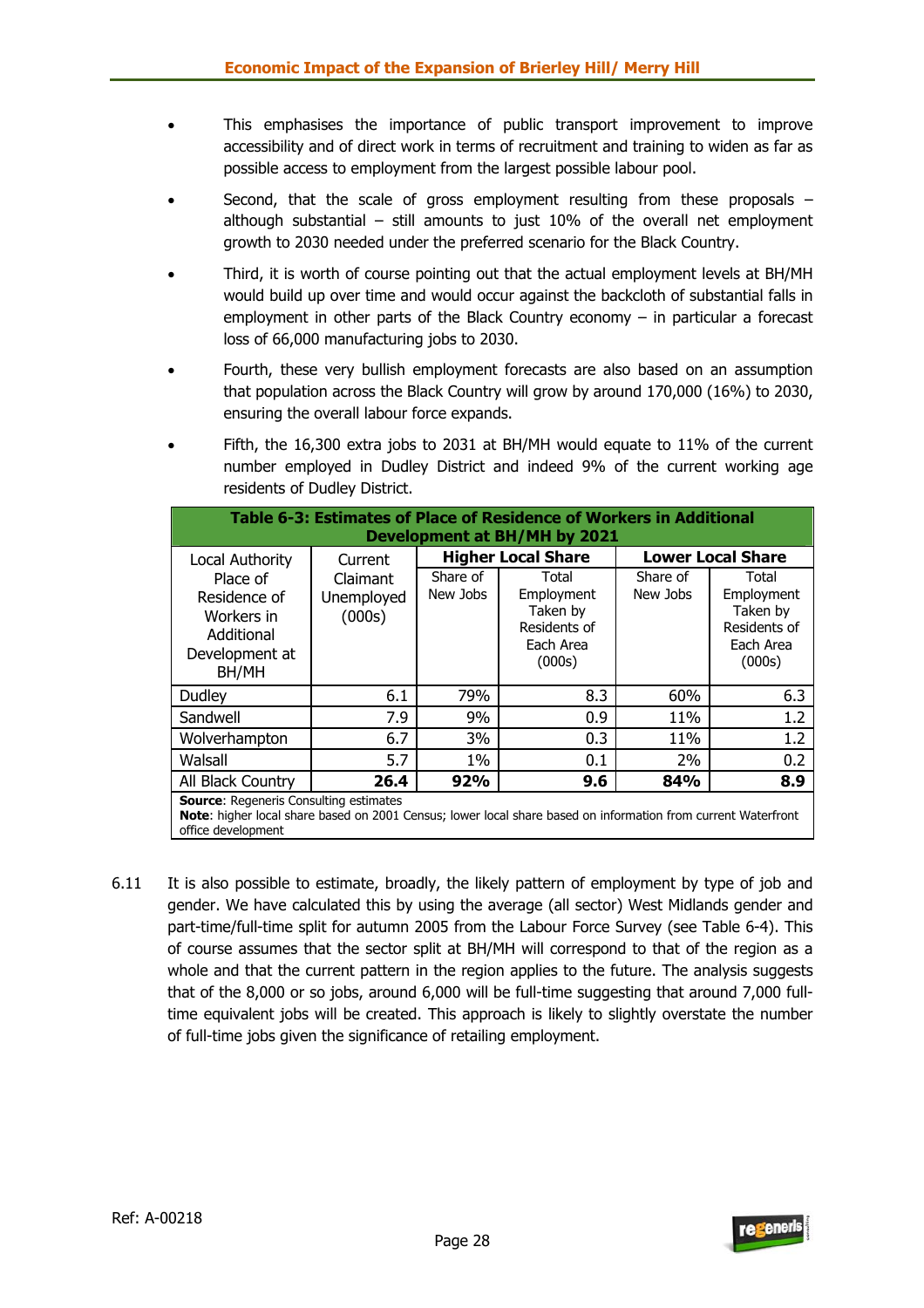| <b>Table 6-4: Estimates of Type of Employment of Workers in Additional</b><br>Development at BH/MH by 2021                                   |     |                  |                  |  |  |  |  |
|----------------------------------------------------------------------------------------------------------------------------------------------|-----|------------------|------------------|--|--|--|--|
| Gender                                                                                                                                       | All | <b>Full Time</b> | <b>Part Time</b> |  |  |  |  |
| Male                                                                                                                                         | 4.3 | 3.9              | 0.4              |  |  |  |  |
| Female                                                                                                                                       | 3.6 | 2.0              | 1.5              |  |  |  |  |
| All                                                                                                                                          | 7.9 | 5.9              | 2.0              |  |  |  |  |
| <b>Source:</b> Regeneris Consulting estimates, based on West Midlands total employment split for autumn 2005 from<br>the Labour Force Survey |     |                  |                  |  |  |  |  |

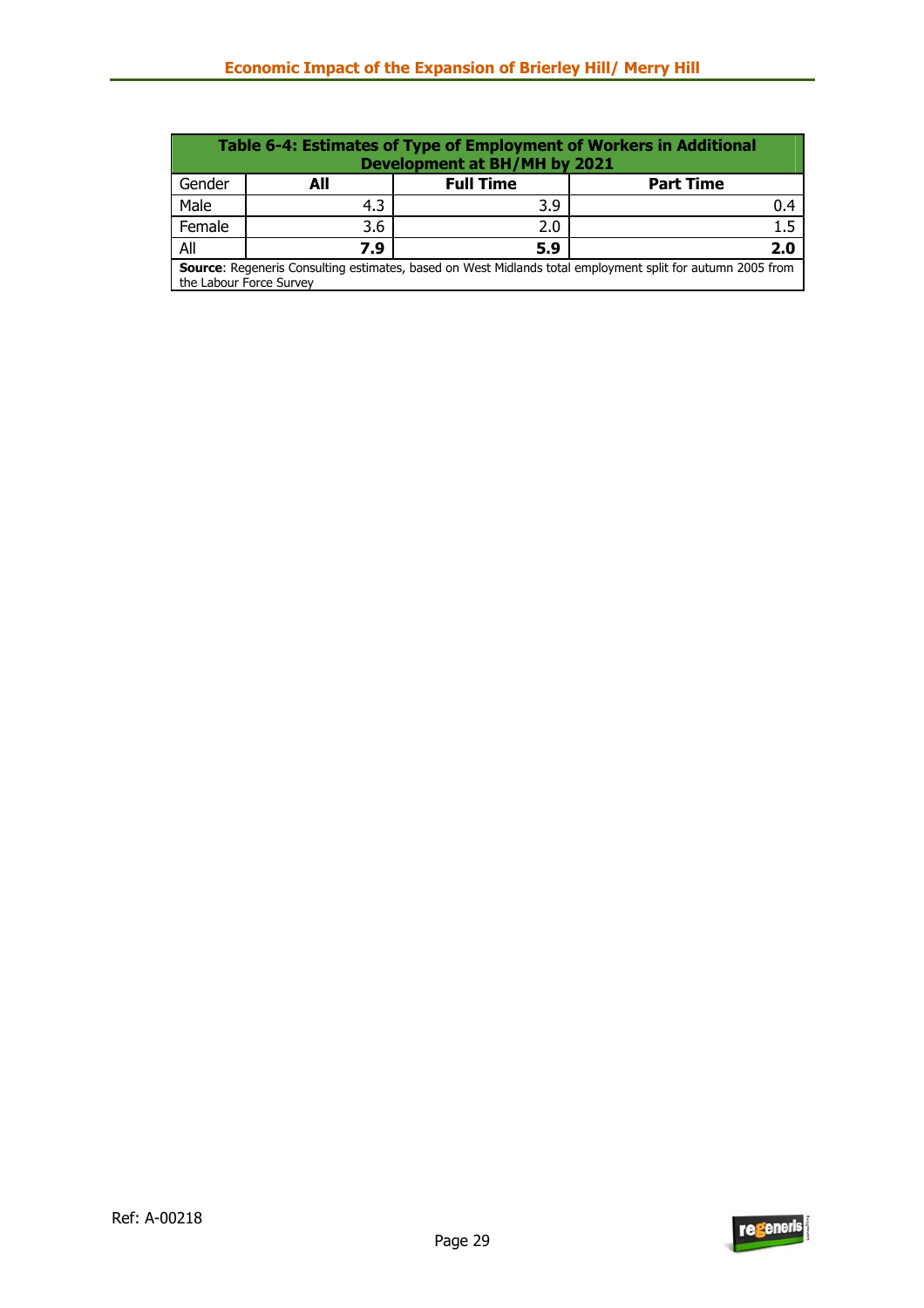# **7. The Implications for the Black Country**

- 7.1 In assessing the overall implications for the Black Country of the expansion of BH/MH we need to consider two related questions:
	- First, what are the implications on other centres of going ahead?
	- Second, what would be the implications of not going ahead overall?

#### **Key Assumptions**

- 7.2 In assessing the net economic impact of the proposed BH/MH development we need to consider the likely degree to which each aspect of the development will attract additional economic activity to the Black Country or **displace** activity that would have otherwise located elsewhere in the Black Country. There are two key facts which will drive this:
	- First, the extent to which there is elsewhere in the Black Country either the physical capacity for or locations offering similar attractions to shoppers, visitors or office occupiers.
	- Second, the nature of the activity attracted to BH/MH. Is it essentially local and serving local markets and so would be unlikely to locate outside the local catchment of the Black Country, or is it regional or even national in nature?
- 7.3 It is difficult to be precise about the extent of displacement. Previous evaluation work summarised in a good practice guide for English Partnerships indicates that at a regional level typical rates of displacement of economic activity run at:
	- Retail: 50% locally and 70% regionally (but see paragraph 7.6 below)
	- Leisure: 40% locally and 65% regionally
	- Offices: 12% locally and 22% regionally. This is reasonable for BH/MH given that it provides at present a unique location for larger footplate office occupiers and has a particular role in the Black Country context.
- 7.4 The work is based on rather dated research in the early 1990s into the Enterprise Zones, however it the most relevant we have in terms of the types of development. The Black Country area would be seen as closer to a regional than a local level, so we have used the regional displacement rates to err on the cautious side. Also arguably since the additional property development across the Black Country is needed to deliver the Black Country Vision there is no sense in which the different strategic centres are competing with each other – all need to make a contribution.
- 7.5 Of course it is better to use project specific information where this is held. In the case of this development we have considered the available information and it is only in the case of comparison retailing where there is better project specific information. We know that Merry Hill has 14.2% of total Black Country catchment for comparison goods expenditure and that overall 33.1% of all such spend leaked out of the Black Country. If the extra retail growth were not catered for by an expansion of Merry Hill (as well as of course the growth in capacity in other strategic centres) what would happen to this retail growth?

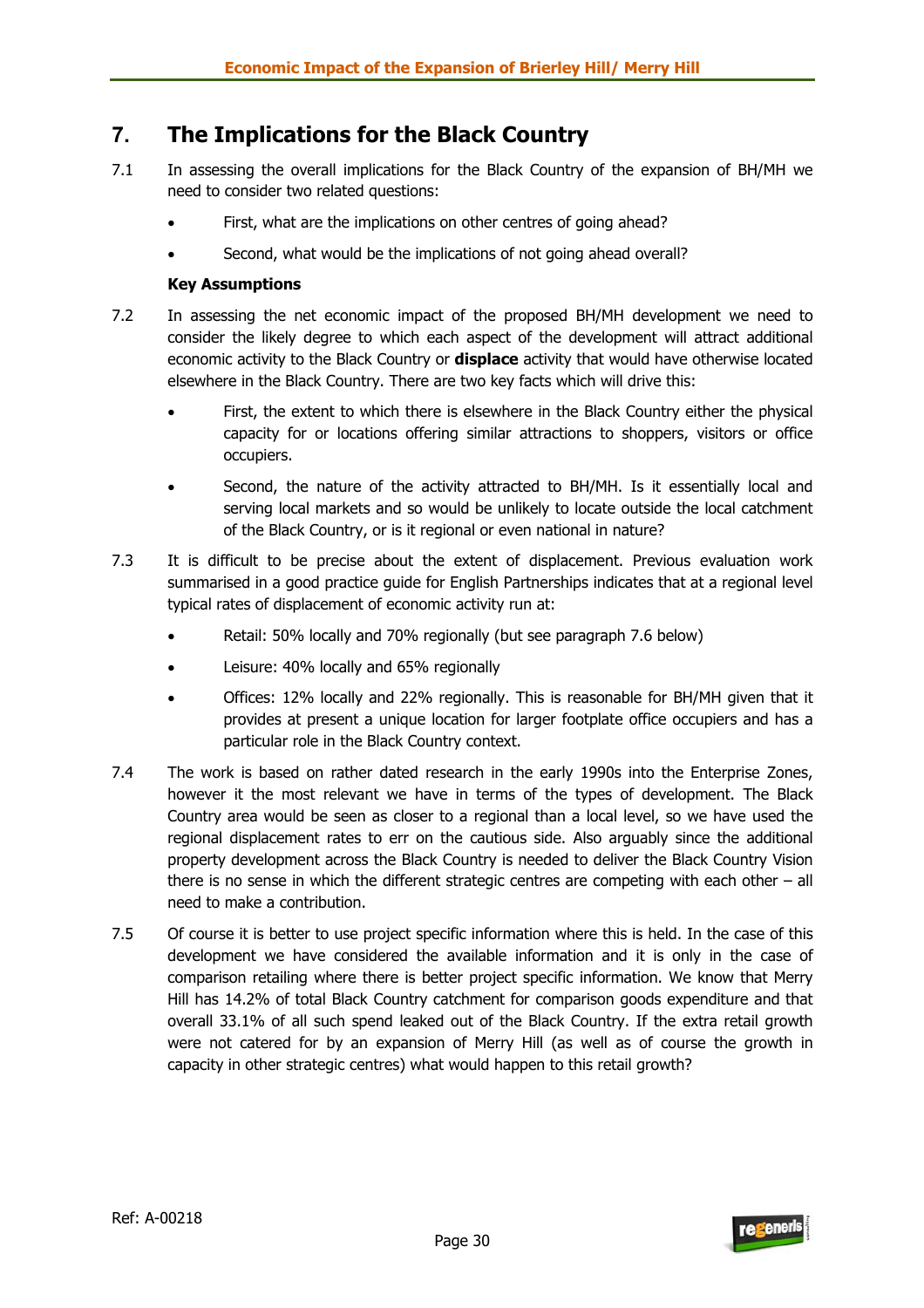- 7.6 Arguably every  $£1$  of retail growth not accommodated at Merry Hill might be split between the other strategic centres, the rest of the centres in the Black Country and outside the Black Country in proportion to the shares of current spend excluding Merry Hill. If this were the case, then 60% of the growth at Merry Hill could be accommodated in theory in other centres both local (31%) and Strategic (29%) in the Black Country.
- 7.7 This approach produces, we believe, a very much worst case scenario in terms of displacement. This is because it assumes that there would be the capacity in other Black Country centres to cater for all the growth that would otherwise occur at Merry Hill. The role played by Merry Hill is, in a Black Country context, unique and it is quite likely that if it were unable to expand a significant proportion of the spend would leak out of the Black Country to, in particular, Birmingham. We have, however, for purposes of our estimates to err on the cautious side used this estimate of 60%.

#### **Estimates of Net Employment Impact**

7.8 Table 7-1 sets out the estimates of worst case net direct employment impacts of the BH/MH development based on the displacement assumptions discussed above. Our conclusion is that the overall net direct employment impact could be as little as around 7,000 in 2021 rising to 11,000 by 2031 (or around 70% of the gross impact), with the other jobs representing employment which might be displaced from other locations in the Black Country (in the sense of growth that might otherwise occur there).

| Table 7-1: Estimates of the Net Direct Economic Impact of the BH/MH<br><b>Development Proposals</b>                                                 |                                                               |      |                                                                                                 |                                                             |      |  |  |  |
|-----------------------------------------------------------------------------------------------------------------------------------------------------|---------------------------------------------------------------|------|-------------------------------------------------------------------------------------------------|-------------------------------------------------------------|------|--|--|--|
|                                                                                                                                                     | Gross<br><b>Employment</b><br>Impact (000s)<br><b>Average</b> |      | <b>Assumed Worst</b><br>Case<br><b>Additionality (i.e.</b><br><b>100% less</b><br>displacement) | <b>Worst Case Net</b><br><b>Employment</b><br>Impact (000s) |      |  |  |  |
|                                                                                                                                                     | 2021                                                          | 2031 |                                                                                                 | 2021                                                        | 2031 |  |  |  |
| Retail Development                                                                                                                                  | 2.1                                                           | 3.2  | 40%                                                                                             | 0.8                                                         | 1.3  |  |  |  |
| <b>Office Development</b>                                                                                                                           | 8.1                                                           | 12.7 | 78%                                                                                             | 6.3                                                         | 9.9  |  |  |  |
| Leisure Development                                                                                                                                 | 0.4                                                           | 0.4  | 35%                                                                                             | 0.1                                                         | 0.1  |  |  |  |
| <b>Total</b>                                                                                                                                        | 10.6                                                          | 16.3 |                                                                                                 | 7.2                                                         | 11.3 |  |  |  |
| <b>Sub-Regional</b><br>Multiplier (30%)                                                                                                             | 3.2                                                           | 4.9  |                                                                                                 | 2.2                                                         | 3.4  |  |  |  |
| <b>Overall Net Impact</b>                                                                                                                           | 13.8                                                          | 21.2 |                                                                                                 | 9.4                                                         | 14.7 |  |  |  |
| Source: BH/MH development proposals and Regeneris Consulting calculations<br><b>Note:</b> there is considerable uncertainty around these estimates. |                                                               |      |                                                                                                 |                                                             |      |  |  |  |

7.9 Expansion at BH/MH will also create multiplier effects well beyond the immediate site through a combination of supply chain and income effects. In principle we are able to assess the indirect income and employment multiplier effects based on key assumptions. We have reviewed a number of other studies and used these to determine appropriate multipliers, for an area the size of the Black Country and are of the view that a 1.3 combined indirect (supply chain) and induced (employment income) multiplier is appropriate<sup>29</sup>. This would provide a cautious overall estimate of the employment impact as a result of the BH/MH development across the Black Country of a minimum of:



<sup>&</sup>lt;sup>29</sup> This figure is midway between the 1.1 average local and 1.5 average regional multiplier in the EP good practice guidance on additionality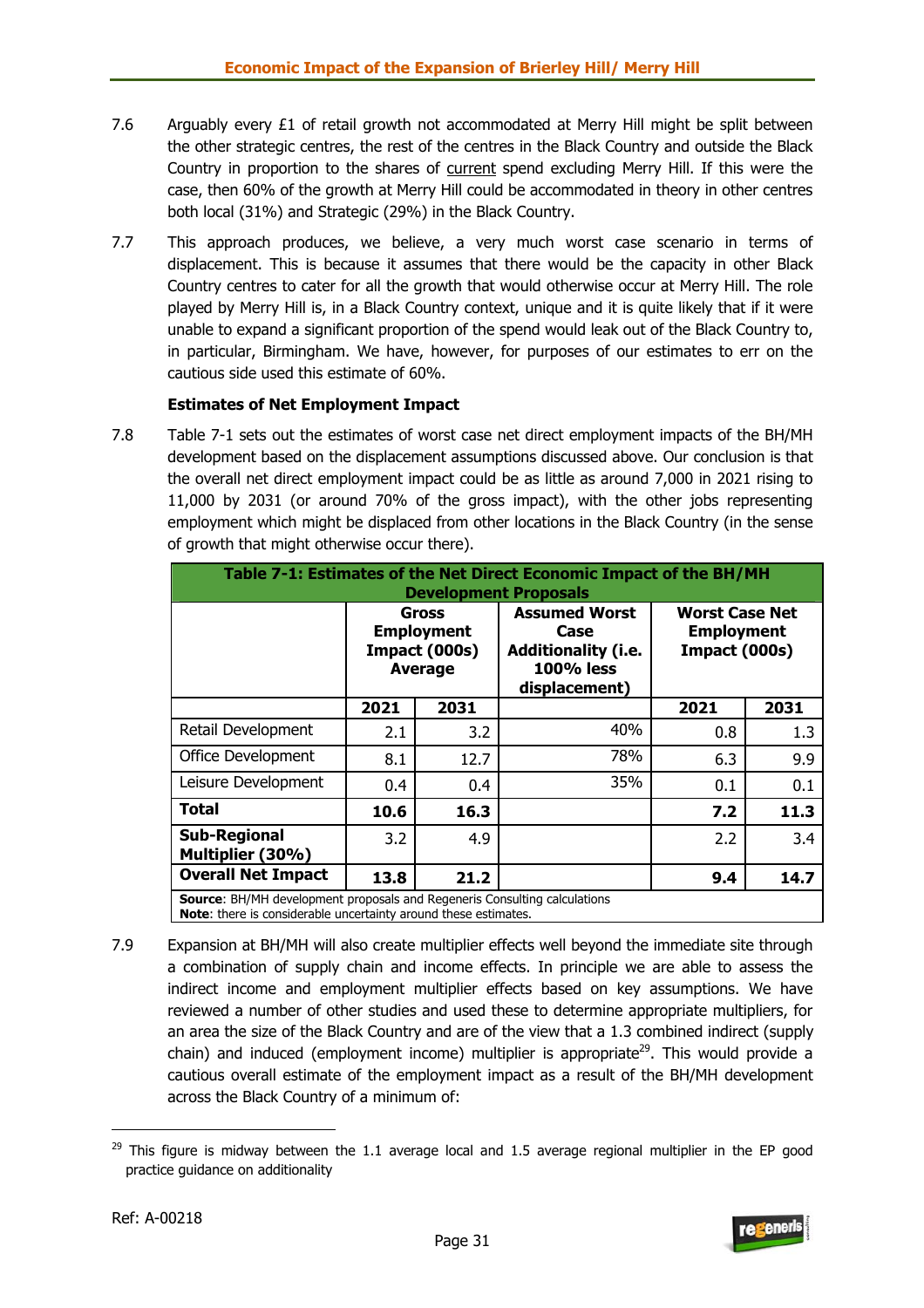- Direct  $-7,000$  net additional jobs by 2021 rising to 11,000 by 2031
- Total  $-$  9,500 net additional jobs by 2021 rising to 15,000 by 2031.
- 7.10 These are taking a very cautious view of potential displacement effects, the actual net effects could be considerably larger.

### **Other Benefits**

- 7.11 In addition to these important employment benefits, the proposed BH/MH development will help deliver other benefits:
	- First, the expansion of Merry Hill will help directly the funding to ensure the delivery of a key investment in important **infrastructure** (Midland Metro extension – Line 3)
	- Second, the delivery of jobs within a Regeneration Zone and in an area of considerable regeneration need. As shown in Figure 2-1 earlier there are major concentrations of multiple deprivation within a few miles distance from BH/MH.
	- The delivery of training opportunities and by a major concentration of new jobs opportunities for customised recruitment and training
- 7.12 The issue of **timing** is an important consideration. BH/MH has the opportunity to progress faster than many other Black Country schemes.

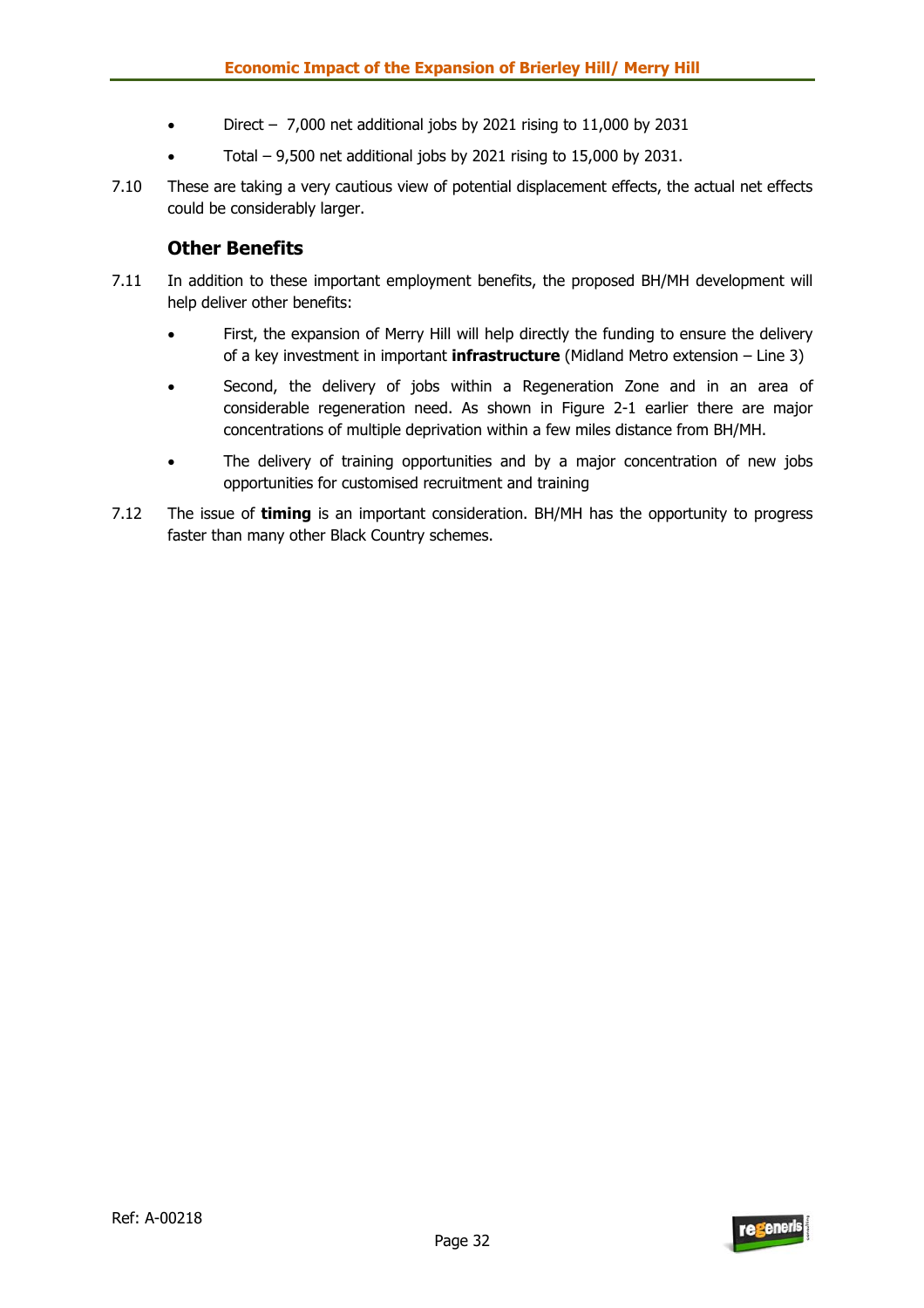# **8. Conclusions**

#### **The Black Country Faces Enormous Regeneration and Economic Development Challenges….**

- 8.1 We have reviewed the socio-economic position of the Black Country its difficulties and challenges are well documented and understood. We highlight the important points as:
	- First, the sheer scale of the current economic and social challenges facing the Black Country due to a combination of industrial re-structuring, skills and education issues and quality of environment issues. The recent impact of the closure of MG Rover is another example of the structural challenges faced by the area. This affected both residents working at Longbridge, but also a large number of automotive suppliers based in the Black Country.
	- Second, although these issues are not uniform across the Black Country, they are present in all four local authority areas and around all the strategic centres. All Strategic Centres are located close to major areas of urban deprivation and concentration of social exclusion issues and each has a role to play, especially given the relatively short distances travelled to work by the less skilled and well qualified.
	- Third, the BH/MH area is located in the south west part of the South Black Country and West Birmingham Regeneration Zone. It has a key role as a catalyst form this area and the main growth node.
	- Fourth, under any baseline scenario (or "business as usual") these problems are forecast to get significantly worse in relative terms with continued de-population, falls in relative productivity and falls in relative wage rates. A key reason for this is that the current economic structure of the Black Country is too focused on the manufacturing sector and not enough on higher value service activities.
	- Fifth, any significant transformation of the Black Country requires much more rapid growth in office-based service sector activity (financial and business services), as well as more general growth in population-based services such as retail and leisure.
- 8.2 There is an important role of the Black Country's strategic centres in leading any transformation of the area. The centres both reflect the progress and position of their surrounding economies, but also have the potential to lead its transformation. The Centres study by GVA Grimley/Roger Tym and Partners set out the challenge:
	- "Without significant investment in the strategic Black Country Centres…the subregion as a whole will lose market share. As retail development provides the catalyst for large scale investment in any strategic town/city centre, it is wholly unrealistic to plan for a renaissance of the Black Country Centres without addressing the subregions strategic retail needs."
	- "In strategic terms we consider the choice for the Black Country is whether to capture this scale of new investment and retain current market shares, or witness continued decline of the Black Country sub-region as Birmingham City Centre continues to grow and dominate the sub-region."

#### **BH/MH Plays a Critical Current Economic Role in the Black Country….**

8.3 BH/MH is already an important strategic employment location in a Black Country context. It has two principal roles:

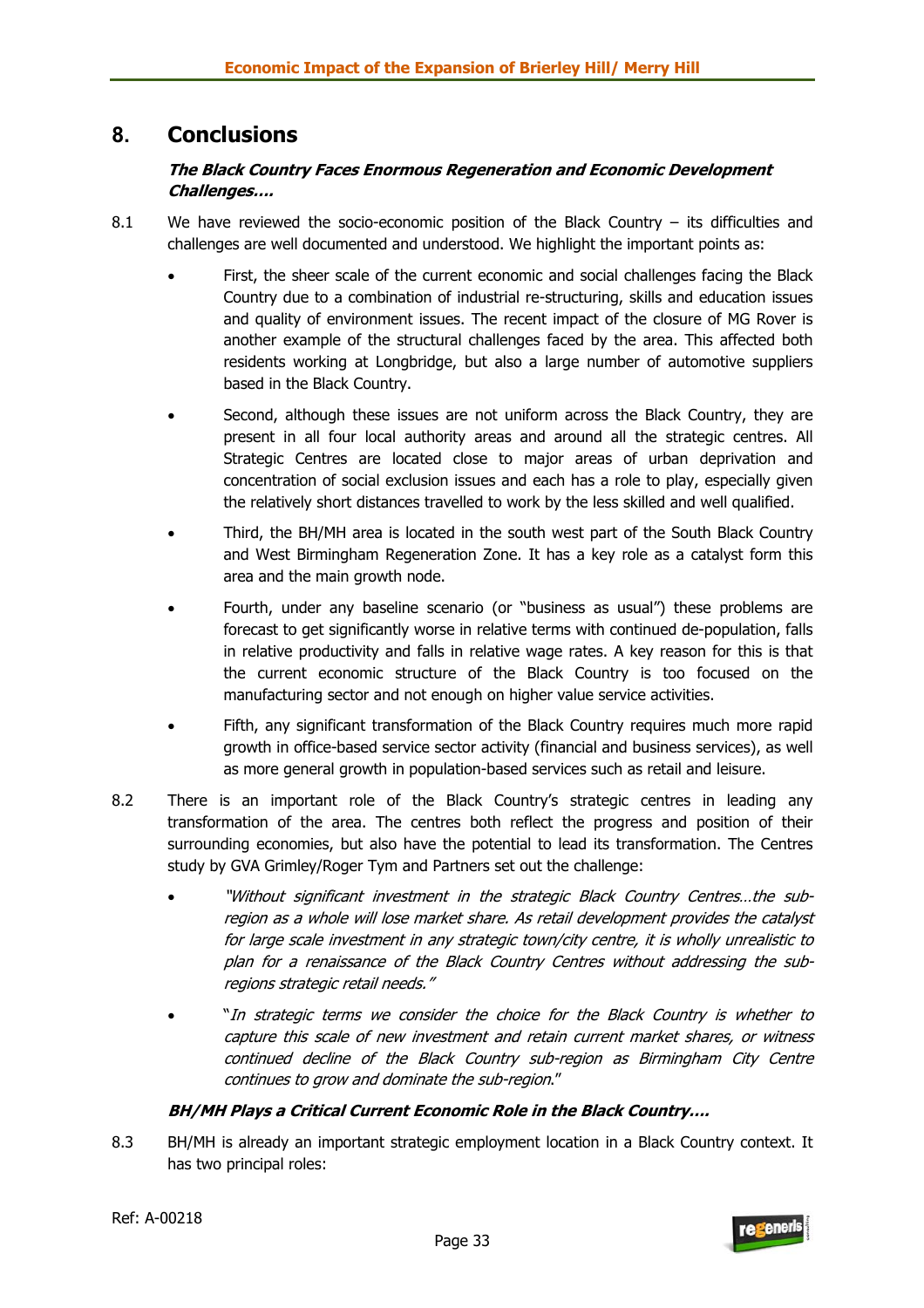- Merry Hill is by some way the **largest retail centre** within the Black Country, comprising 1.5 million sq ft retail floorspace and over 200 retail units - supporting an estimated 6,000 to 7,000 jobs.
- The Waterfront is one of the **major office locations** in the Black Country, arguably the only  $2^{nd}$  tier regional level office location in the Black Country at present. There are an estimated 5,000 people working here in major private sector and public sector employers. The location is a "hybrid" between a traditional town centre and out of town accommodation and offers the only large scale higher specification office centre in the Black Country.
- Taking the broadest view of the BH/MH centre area, we estimate that there are at least 12,000 people currently employed there. This represents more than 1 in 40 jobs in the whole Black Country. In overall employment size in office, retail and leisure employment combined, BH/MH is not as large as Wolverhampton centre, but is on a par with Walsall centre. It is significantly larger than West Bromwich and far larger than Dudley town centre.
- The jobs are largely taken by residents of the Dudley local authority area, but significant numbers by residents of the other three Black Country local authorities, over 90% in total are filled by Black Country residents.

#### **BH/MH has an Important Future Economic Role in the Black Country….**

- 8.4 The current development proposals would represent a substantial fillip to the Black Country economy in terms of additional employment and would mean BH/MH making a major contribution to the delivery of the Black Country Vision. We estimate that the overall gross employment impact of the development proposals would be to create of the order of **11,000 jobs by 2021 rising to 16,000 by 2031** in the BH/MH area (before any multiplier effects and before taking account of any displacement of economic activity from elsewhere in the Black Country). A fifth of these jobs would be in retailing/leisure activity and four fifths in office based employment. The effect of the development would be to increase employment in these sectors in the BH/MH area by at least over 150% compared to the current position by 2031.
- 8.5 Based on current employment and travel to work patterns we might expect between 60% to 80% of workers filling these jobs to come from the Dudley local authority/post code area and overall around 90% from the whole of the Black Country. The impact of the proposed Midlands Metro extension to Merry Hill would substantially improve public transport accessibility to areas further north in the Black Country and could well increase commuting from the Wolverhampton and Walsall areas.
- 8.6 The scale of employment growth would provide alternative opportunities over the next 5-25 years, to replace the significant falls in employment forecast in the Black Country manufacturing sector (66,000 jobs) as well as help absorb some of the current unemployment, encourage people back into the labour market and provide jobs for planned population growth.

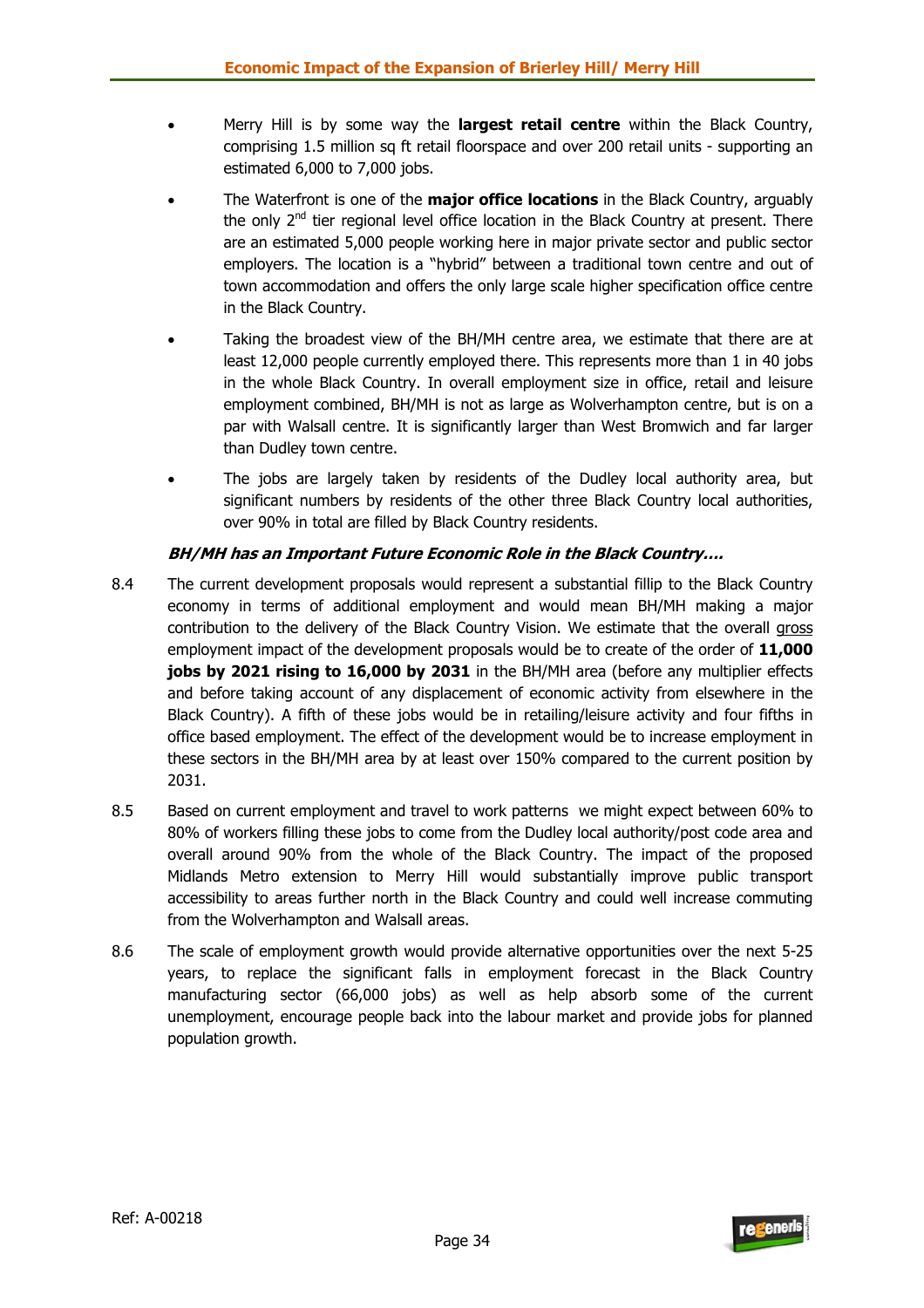#### **The Expansion of BH/MH would largely be Complementary to other Black Country Centres and so Create Additional Economic Activity…..**

- 8.7 It is possible that not all of the extra jobs brought about as a result of the expansion of BH/MH would create additional employment and economic activity for the Black Country as a whole. In any office, retail and leisure scheme there will be some element of displacement of spend and jobs. Should there be no further development at BH/MH at least some of the growth will otherwise occur elsewhere in the Black Country. Based on conservative and worst case assumptions we estimated that around 7,000 out of the 11,000 jobs by 2021 and 11,000 out of the 16,000 jobs by 2031 represents an overall new gain in Black Country employment compared to the situation of no expansion of BH/MH. And taking into account local multiplier effects **at least 10,000 additional jobs by 2021 and 15,000 by 2031 would be created across the Black Country**. In summary, the growth at BH/MH is very largely (but not exclusively) complementary to that in other Black Country centres.
- 8.8 However, we believe that these estimates may well understate the net impact of growth in BH/MH on the Black Country for the following reasons:
	- First, in terms of clawing back current and future growth in retail leakage from other centres (in particular Birmingham) to the Black Country, Merry Hill has a unique role to play given its size, diversity of offer and larger retail formats. In summary its retail role is largely complementary to that of other Black Country centres.
	- Second, our implicit assumptions is that other Black Country centres have the capacity and means (and developer/investor interest) to accommodate substantial retail and office growth (and to take up any "slack" created by a lack of expansion of BH/MH. To the extent that this is not so, then the expansion of BH/MH brings almost entirely additional benefits to the Black Country over and above what would happen in the absence of its expansion.
	- Third, BH/MH offers an established office market and product, which is different in nature to Wolverhampton (the main alternative location) and has proven one of the very few locations attractive to corporate occupiers. As such, it is reasonable to assume that growth in the BH/MH area is likely to be in competition with other locations along the M42 corridor, or possibly further south along the A38/Central Technology Belt, rather than elsewhere in the Black Country. In any case, if the Black Country is to attract substantial growth in knowledge based/office based industries then it needs several attractive and competitive locations with slightly different offers and access to slight different labour markets. BH/MH is well placed to draw on workers from the south part of the Black Country and parts of Worcestershire where there are significant concentrations of more highly skilled workers.

#### **There are Substantial Wider Regeneration Benefits for the Development of BH/MH….**

- 8.9 As well as the direct employment and income benefits from the expansion of BH/MH we believe that it offers three key wider regeneration benefits:
	- First, the retail expansion provides a means to help fund the much needed extension of the Midland Metro through Dudley town centre to Merry Hill – connecting much better this key employment node to the rest of the Black Country and helping support a key new part of the Black Country infrastructure.

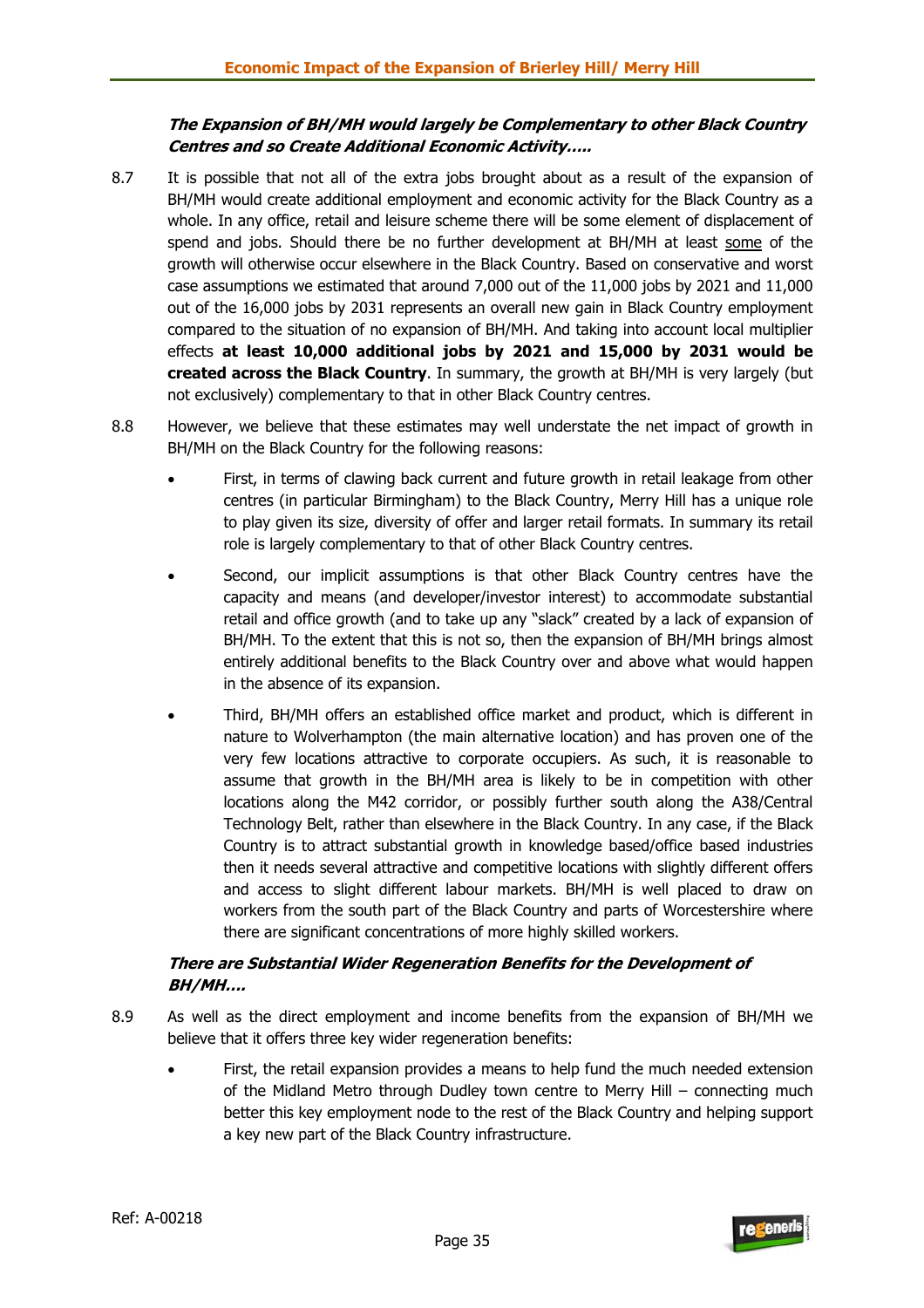- Second, the creation of a remodelled BH/MH area will create a visitor location and quality location for Black Country residents helping improve the "liveability" of the south part of the Black Country and contribute to the attraction of in-migrants and helping stem the de-population of the area.
- Third, although all expansions in employment offer recruitment and training possibilities, the nature of large retail development and larger office development is that there are the best opportunities for proactive customised recruitment and training packages to help link the job opportunities to local residents not in work. The expansion of BH/MH would allow for a major training and recruitment partnership between developers/owners and the public sector and help residents of the South Black Country Regeneration Zone.

#### **Overall Conclusions….**

8.10 The expansion of BH/MH would provide a substantial economic development and regeneration boost for the Black Country having the potential to create around 11,000 extra jobs locally by 2021 rising to 16,000 by 2031. Taking account of potential displacement and multiplier effects the net impact on employment in the Black Country would be of the order of 9,500 net additional jobs by 2021 and 125,000 bu 2031. Its expansion would be very largely complementary to that of the other strategic centres and it therefore has a critical role in delivering the Black Country Vision.

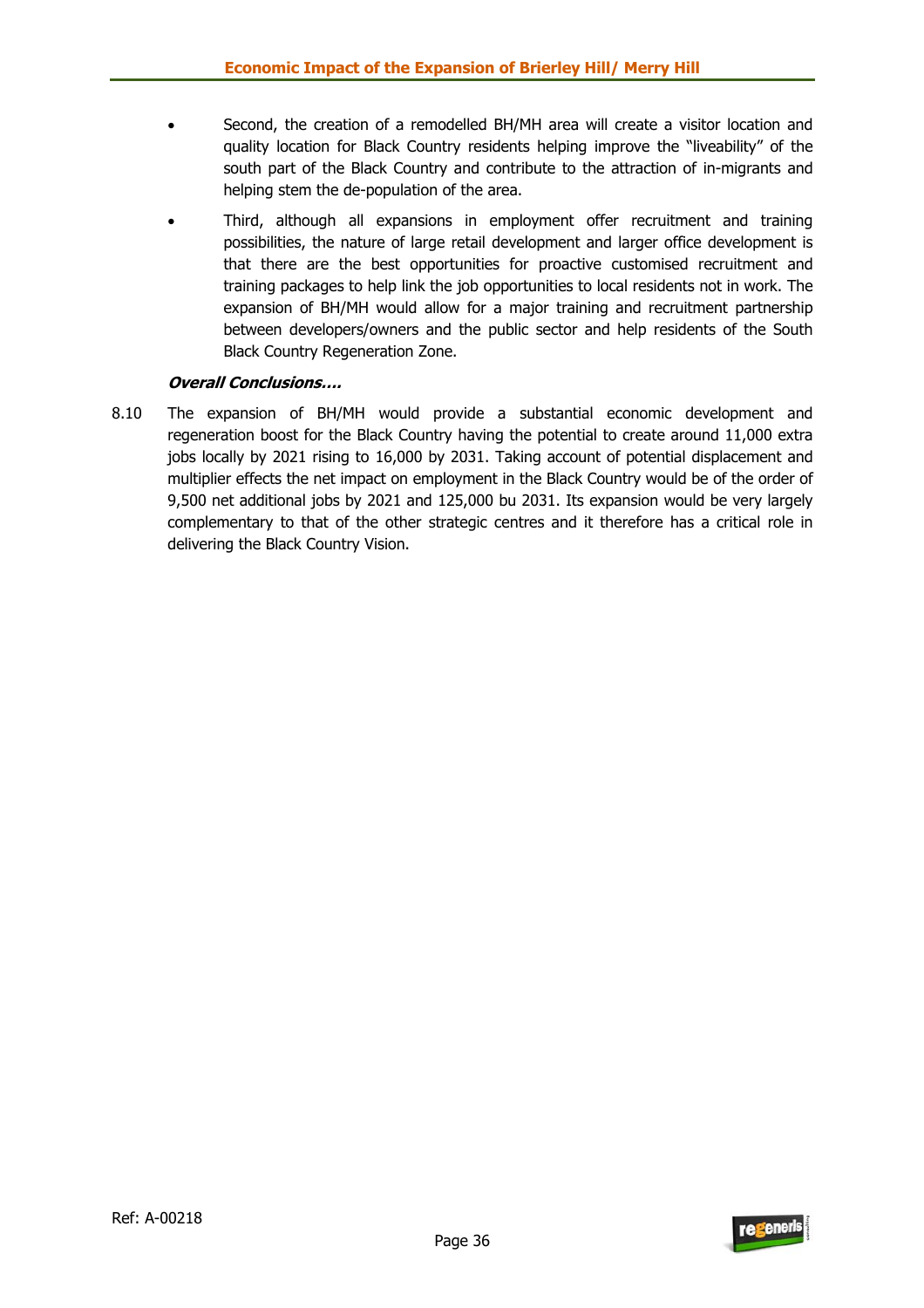# Appendix A Bibliography

| <b>Date</b>       | <b>Author</b>                                                                                      | <b>Title</b>                                                                                                           |
|-------------------|----------------------------------------------------------------------------------------------------|------------------------------------------------------------------------------------------------------------------------|
| 2001<br>September | Arup Economics and Planning                                                                        | <b>Employment Densities A Full Guide</b>                                                                               |
| 2005 August       | The Black Country Consortium                                                                       | The Black Country Sub-Regional Study:<br>Proposed Revision to the Regional Spatial<br>Strategy for the West Midlands   |
| 2005 May          | <b>CACI Ltd</b>                                                                                    | <b>CACI Retail Footprint 2005</b>                                                                                      |
| 2004<br>December  | DTZ Pieda Consulting, David<br>Locke Associates, Alan Baxter &<br>Associates                       | Brierley Hill Development and Investment<br>Framework Report                                                           |
| 2003 January      | Dudley MBC                                                                                         | Brierley Hill Implementation Strategy                                                                                  |
| 2005 October      | Dudley MBC, prepared on behalf<br>of the West Midlands Regional<br>Assembly                        | Capacity of Dudley Centres                                                                                             |
| 2005 February     | GHK in association with Oxford<br>Economic Forecasts & Regional<br>Forecasts, Land Use Consultants | Long-Term Economic and Employment<br>Strategy for the Black Country: A Final Report<br>to the Black Country Consortium |
| 2005 June         | GVA Grimley for the West<br>Midlands Local Government<br>Association                               | Black Country Employment Land Capacity<br>Report: Final Report                                                         |
| 2005<br>November  | GVA Grimley and Roger Tym &<br>Partners for the Black Country<br>Consortium                        | Study of Black Country Centres                                                                                         |
| 2002 Autumn       | Hunt Dobson                                                                                        | Brierley Hill Regeneration Partnership:<br><b>Economic Impact Study</b>                                                |
| 2001<br>September | <b>ICM Research</b>                                                                                | Waterfront Employees Modal Split Survey                                                                                |
| 2005 March        | <b>ODPM</b>                                                                                        | Planning Policy Statement 6: Planning for<br><b>Town Centres</b>                                                       |
| 2005 July         | <b>Regeneris Consulting</b>                                                                        | Closure of MG Rover: Interim Economic<br>Impact Report for the MG Rover Taskforce                                      |
| 2005 July         | <b>Valuation Office</b>                                                                            | Property Market Report                                                                                                 |
| 2005<br>November  | West Midlands Regional Assembly                                                                    | West Midlands Regional Spatial Strategy -<br>Phase Two Revision: Draft Project Plan                                    |